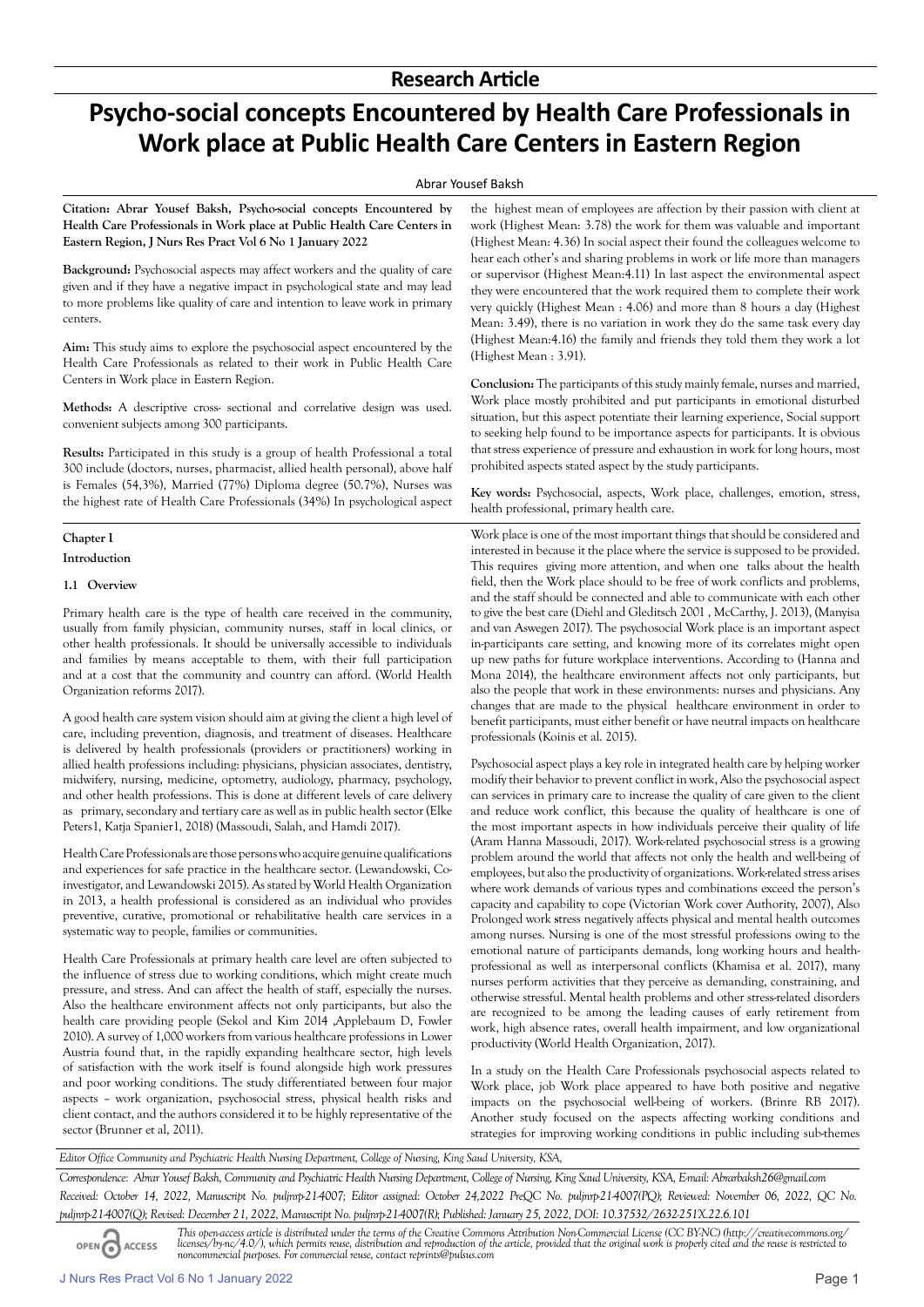such as: increased participants workloads, long working hours, shift work, poor infrastructure and staff shortages. Personal stress was found to be a better predictor of burnout and general health among nurses (Manyisa and van Aswegen 2017) .The importance of a healthcare environment that promotes the health and well-being of participants is evident, but this healing environment should not negatively affect healthcare personnel (Tanja-Dijkstra and Pieterse 2011). The primary health care values to achieve (Health For All) require health systems that "Put people at the center of health care"(Gauld et al. 2012). The inclusion of all previous studies aims at identifying the gaps between health professional work in primary health care and psychosocial aspect related the Work place to improve the quality of care given to client.

In Saudi Arabia, the Public Health Care Centers is the best place for care provided for the individual, the family, the community. Each center serves the population living the center area. The center focuses on service provision to the Saudi nationals, but also it can serve the Non-Saudis as well. Each center has a highly skilled staff (Health professionals) such as nurses, physician, dentists, nurses, assistants and coordinators. The working time is usually from 8:00 am to 4:00 pm., from Sunday to Thursday. Public Health Care Centers (PHCs) are distributed all over the country, and according to statistics of the Ministry of Health, the total number of centers in all regions of the Kingdom of Saudi Arabia for 1437 H (2016) was 2325 center. In 1437 H (2016), the total number of Public Health Care Centers (PHCs) in Eastern city was 140 (Ministry of health Statistical year book in 1437\_2016) According to the statistics of the Ministry of Health, the number of manpower in the Ministry of Health and health centers is increasing, In 1433H (2012), the number of physician was 8,390, the number of nurses was 16,317, the number of pharmacists was 137, and the number of allied health personnel was 10,113. In 1437H (2016), the number of physicians reached 10,263, the number of nurses 19,863, the number of pharmacists 430, and the number of allied health personnel 10,812(Ministry of health Statistical year book in 1437\_2016) The focus of this study is directed towards the psychosocial aspects in Work place encountered by Health Care Professionals working in Public Health Care Centers in Saudi Arabia**.**

## **1.2 THE SIGNIFICANCE OF STUDY:**

The literature review concluded that the health care delivery system in Saudi Arabia is in its Prevent diseases and reform process. It is important to focus on aspects affecting the development and improvement of care provided both to the participants, as well as the health workers or the place where care will be provided.

The significance of this research is evident as it highlights the psychosocial aspects that may have great impact on workers in the primary health care sector. Addressing such issues will allow the Health Care Professionals to reform their jobs in a healthier working environment, and minimize any influential work conflicts that may occur. Also this research can be of help professional workers in primary health care setting through the identification of the different aspects having impacts on the Health Care Professionals in Work place.

### **1.3 AIM OF STUDY:**

The aim of this study is to identify the psychosocial aspect encountered by the Health Care Professionals as related to their work in Public Health Care Centers in Work place in Eastern Region.

### **1.4 RESEARCH QUESTIONS:**

1. What is the socio-demographic profile of health care professional included in this study?

- 2. What are the psychological aspects reported by health care professional?
- 3. What are the social aspects reported by health care professionals?

4. What is psychosocial aspect related to Work place stated by the study participants?

5. Are there any correlations between socio demographic profile, psychosocial and Work place of health care professional participating in this study?

## **1.5 CONCEPTUAL DEFINITION:**

### **1. Psychosocial:**

The Constitution of the world health organization defines health as "A state of complete physical, mental and social well-being" and not merely "The absence of disease or infirmity" (*World Health Organization. 2005*).

### **2. Work place:**

Is the environment where these human beings are fit with their job (Naharuddin and Sadegi ,2013).

#### **3. Health Professionals:**

Healthcare practitioners include physicians, dentists, pharmacists, pharmacy technicians, and physician assistants, nurses, advanced practice registered nurses, midwives, dietitians, therapists, psychologists, social workers, and a wide variety of other human resources trained to provide some type of health care service. They often work in hospitals, healthcare centers, and other health service delivery points. Many countries have a large number of community health workers who work outside formal healthcare institutions (World Health Organization, 2012).

### **4. Primary Health Care center:**

This is the cornerstone of rural health services- a first port of call to a qualified physicians of the public sector in rural areas for the sick and those who directly report or referred from Sub-Centers for curative, preventive and primitive health care (Elke Peters1, Katja Spanier1,2018).

### **1.6 OPERATIONAL DEFINITION:**

#### **1. Psychosocial:**

I. Psychological aspects in this study include: (Emotional demands, demands for heading emotion, possibilities for development, meaning of work, commitment to the work place, ability to plan, work recognition, job insecurity, cognitive stress).

II. Social aspects in this study include: (Social support from colleagues, social support from supervisor, and family conflict).

#### 2. Work place:

The environment in which the staff gives care or will do work to the participants including: (work place, cognitive demands influence at work, work variation, work conflicts between family and work).

3. Health Professionals:

Primary health care professional employees in this study will include: (Nursing staff, Physician, Pharmacists, and allied health personal) at a specific level of education (Diploma or Bachelor).

4. Primary Health Care Center:

The place where the health professional works and gives primary care services, Also defined as the place where and the client or family receive preventive care and basic curative care.

### **Literature Review**

**Chapter II**

#### **Search Strategies:**

Before embarking in reviewing literature systematic review was done using the following search website; Science Direct, Bio Med, NCBI, PubMed, ProQuest, EBSCO host Research Gate, Academic Key, IOSR, Science PG, BMC, Google scholar.

#### **Literature Review:**

This chapter includes literature review, Rewards of positive work climate, conceptual frame work and Factors affecting health worker motivation and retention. Primary health care is essential health care made universally accessible to individuals and acceptable to them, through full participation and at a cost the community and country can afford. It is an approach to health beyond the traditional health care system that focuses on health equityproducing social policy.

Primary health-care has basic essential elements and objectives that help to attain better health services for all the type of health care received in the community, usually from family physician, community nurses, staff in local clinics, or other Health Care Professionals like dentistry, midwifery, optometry,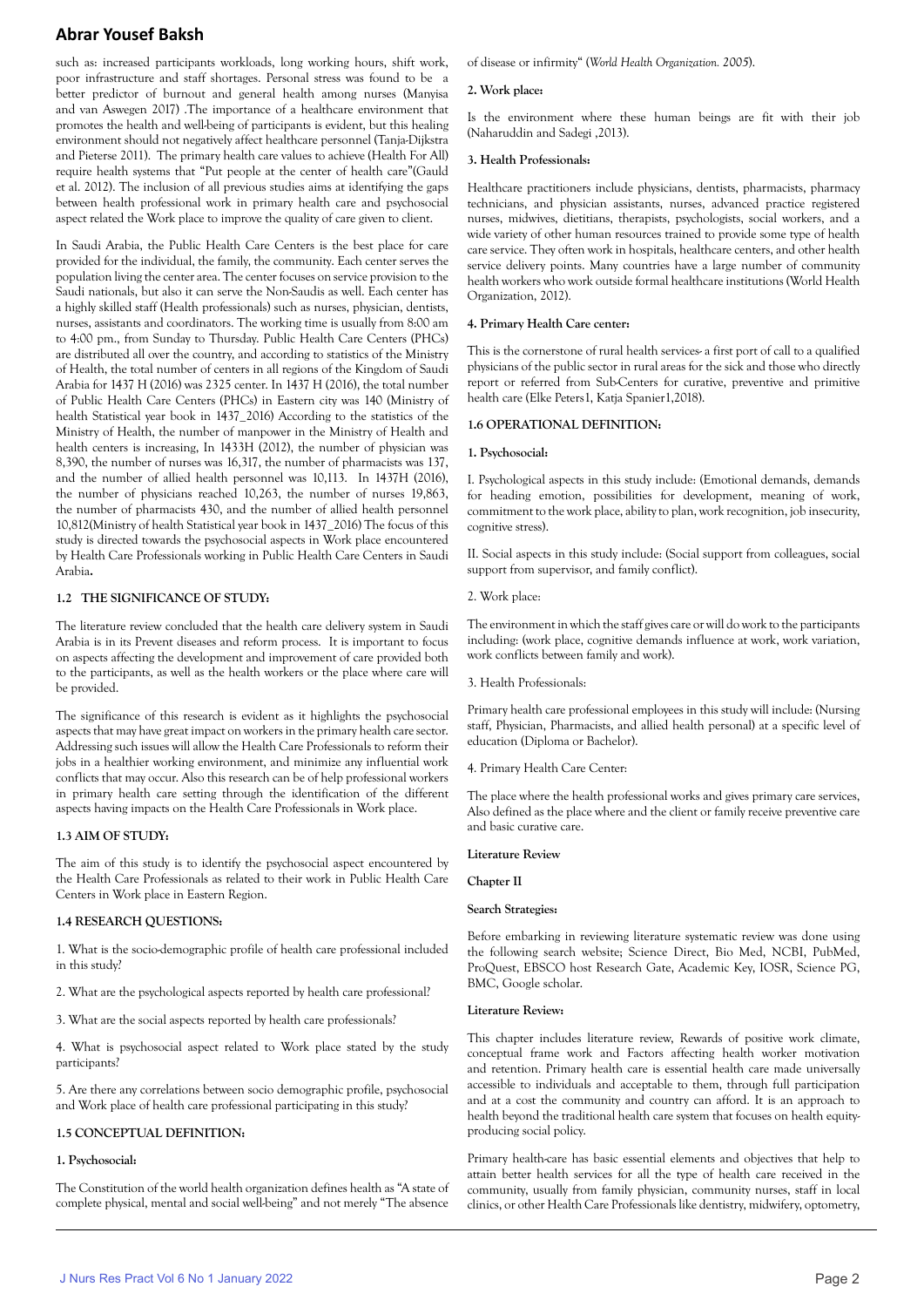audiology, pharmacy, psychology. This is done at different levels of care delivery as primary, secondary, and tertiary care, as well as in public health sector (Elke Peters1, Katja Spanier1, 2018 Massoudi Salah, and Hamdi 2017). It should be universally accessible to individuals and families by means acceptable to them, with their full participation and at a cost that the community and country can afford (World Health Organization reforms 2017).

A Main goal for the health care system is giving the client a high level of care, including prevention, diagnosis, and treatment of diseases. In many countries, there is great interest in the Work place and well-being of staff members (Currid, T.J 2008, Sørgaard, K.W 2010) the phenomenon of the psychosocial Work place and its constituents have been described in several different ways and often include a multitude of aspects, such as organizational climate and culture, work demands, work control, leadership empowerment and support, and co-worker support and collaboration. One study described the psychosocial Work place as a compound system that includes the work, the workers, and the environment (Van Bogaert, P 2013).

Another aspect to consider in relation to the psychosocial Work place is Moral Sensitivity, which involves the staff's attention to and awareness of moral conflicts, values, and implications. It also includes insight into the client's situation and has the function of a guide for ethical decision making and lays the ground for the ability to understand a client's needs. Using principal component analysis, found three factors of Moral Sensitivity: Sense of Moral Burden, Sense of Moral Strength, and Moral Responsibility. A study on psychiatric care showed that health professional members with more experience had higher Moral Sensitivity compared with those with less experience (Lützén, K 2010).

An additional, aspect that might be important in the understanding of the psychosocial Work place of health staff members is Mastery, mastery can be understood as a coping mechanism, and it involves the control a person believes she/he has over situations and factors affecting her/his life. Results from the present study offer an initial step towards exploring the relationships between the psychosocial Work place and aspects of stress moral Sensitivity (Hanna and Mona 2014) .

Quality of life is a multidimensional construct, which can be influenced by aspects of work and personal life, physical and psychological health, social relations, and the environment where a person lives. According to (World Health Organization 2013) conceptualized quality of life as the 'individual's perception of their position in life in the context of culture and value systems in which they live, and in relation to their goals, expectations, standards, and concerns'.

More specific, one region at the primary care centers could make a change in psychosocial aspects, for example increase the nurse's control and decrease their demands, and make no change in another region. Burnout and psychosocial strain should have been measured before and after the intervention, and then the results between the two groups can be compared. The conclusion in this study is women are overrepresented in the nursing profession and there is a strong association between high psychosocial strain and high scores on burnout. Which role unfavorable coping strategies play in the association between high burnout and high psychosocial strain needs further investigation (Naeser , Persson 2017).

In Saudi Arabia, King Khaled University there is a study focus in workplace stress is the harmful physical and emotional response that occurs when there is a poor match between job demands and the capabilities, resources, or needs of the worker. Mental health is an important issue in the workplace, particularly in developing countries its aimed to explore the workplace psychosocial aspects and mental health among worker to examine the relationship between workplace psychosocial aspects and mental health (El Maksoud, Elmasri, and Ahmed 2013).

Work place define as the environment in which an individual performs his work , It includes all physical and psychological factors and circumstances that influence his work (Manyisa, 2015,Manyisa and van Aswegen 2017) is one of the most important things that should be considered and interested in because it the place where the service is supposed to be provided. This requires giving more attention, and when one talks about the health field, then the Work place should to be free of work conflicts and problems, and the staff should be connected and able to communicate with each other to give the best care (Manyisa and van Aswegen 2017). Supportive Work places provide conditions that enable health workers to perform effectively and making best use of their knowledge, skills and competences and the available resources in order to provide high-quality health services. This is the interface of the Work place and quality of care (Oswald 2012).

Aspect of workplace environment plays an important role towards the employees' performance. The aspect of workplace environment gives an immense impact to the employees' either towards the negative outcomes or the positive outcomes (Chandrasekar, 2011). Over the last decades, the aspect of Work place of the office workers had changed due to the changes in several aspects such as the social environment, information technology and the flexible ways of organizing work processes when the employees are physically and emotionally having the desire to work, then their performance outcomes shall be increased. Moreover, they also stated that by having a proper workplace environment, it helps in reducing the number of absenteeism and thus can increase the employees' performance which will leads to the increasing number of productivities at the workplace.

Some research had shown that there are some positive affects when applying a proper workplace environment strategy such as the machine design, job design, environment and facilities design. The aspect of workplace environment that had been determined are job aid, supervisor support, opportunity to get promoted, performance feedback, goal setting, workplace incentives, mentoring, coaching and also the physical Work place (Naharuddin and Sadegi 2013). Now days, organizations must be aware of their potential workforce due to the competitive business environment. There is key aspect in the employees' workplace environment that could give a great impact towards the motivation and performance level. The aspect of workplace environment also gives a great impact towards the changes of lifestyle, work-life balance and also the health fitness whether towards the positive or negative impact (Chandrasekar, 2011, Naharuddin and Sadegi 2013).

The concept of 'workplace performance' means that the aspect of workplace environment that is being provided by the employer to their employees that could support the employee's performance at work. By having a highlevel performance of employees, it will increase the levels of the corporate productivity and thus will increase the company's profit. The employees who have their performance affected by the workplace environments are those who always complaints on the discomfort and dissatisfaction at the workplace. Some of the examples of variables that could leads towards the discomforts of the employees are such as the lightings, ventilation and also noise. The functional comfort can be defined as in which level that the employees can perform their task in their current aspect of workplace environment (Visher, 2008).

In the other hand, the aspect of Work place is associated with the effects on work on health. The most of the respondent rated that the aspect of Work place gives impact on their job. Therefore, it also shows that workplace environment aspect has a very strong relationship towards the health, facilities and performance. The workplace design might result in physiological and psychological reactions whether direct or indirectly. This might result into a long-term reaction which includes the decreased in performance. Many organizations have been trying new designs and techniques to construct office buildings, which can increase productivity, and attract more employees. Many authors have noted that, the physical layout of the workspace, along with efficient management processes, is playing a major role in boosting employees' productivity and improving organizational performance. Other factors are also significant such as: furniture, noise, flexibility, comfort, communication, lighting, temperature and the air quality (Massoudi and Hamdi 2017).

Work climate is the prevailing workplace atmosphere as experienced by employees. It is what it feels like to work in a group. When people work in a supportive environment, they strive to produce results. Such an environment is called a positive work climate. Work climate is the "weather of the workplace." Just as weather conditions can affect your daily activities, work climate influences your behavior at work. A good work climate can improve an individual's work habits, while a poor climate can erode good work habits. Most importantly, a positive work climate leads to and sustains staff motivation and high performance (Galer, Vriesendorp, and Ellis 2005) . To improve a work climate, it helps to understand how climate affects people and how it develops. A positive work climate stimulates staff motivation because it provides conditions under which people can pursue their own goals while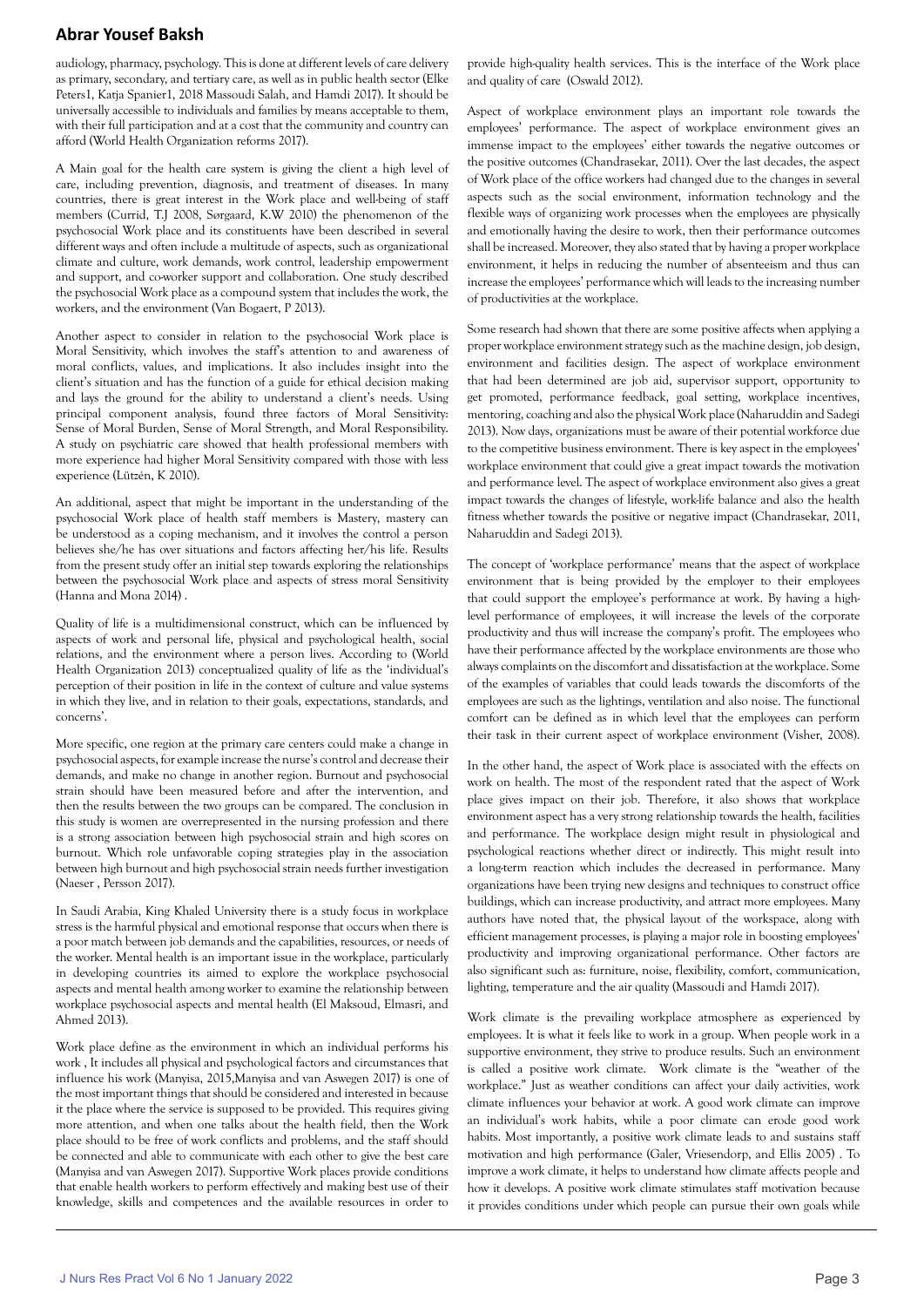striving toward organizational objectives. Everyone has motivator's impulses, needs, and energy reserves that can drive him or her to work more effectively, when staff feels motivated, they want to put their capabilities to work. They may even make efforts that exceed job expectations. Quite simply, they try harder with all their potential, and doing so improves their performance on the job, as Figure 1 (Galer, Vriesendorp, and Ellis 2005).

## **Figure 1: Rewards of positive work climate**



@ 2005 Management Sciences for Healtl

The relationship between work climate and performance is not just intuitive; it has been demonstrated in fields as diverse as health, education, and business. Canadian health professional staff found that a positive work climate increased their sense of empowerment and Job commitment, which, in turn, improved their care of participants (Galer, Vriesendorp, and Ellis 2005). The physical Work place can be seen as all materials, objects and stimuli that employees are exposed to in their workplace (Elsbach and Pratt, 2007) while psychological health is generally operationalized in terms of deficits in psychological health (e.g. stress, anxiety and depression). Given that all elements of our environment can potentially interact with our state of health or wellbeing several researchers have sought to determine the impact of the physical Work place on the psychological health of employees. The purpose of the review was to focus specifically on the negative impact of the physical Work place. The question addressed in this review is: What aspects of the physical Work place (e.g., space, lighting, noise, vibration, confined spaces, temperature) contribute to poor psychological health in workers? A search of academic and grey literature was conducted in order to gather information relevant to Work place stress measurement. The results of this review reveal that there is only limited evidence of a relationship between the physical Work place and psychological health of employees. In research where a relationship has been identified, most relationships were weak and generally found between composite measures of the physical Work place (e.g., temperature, noise, crowding) and psychological factors such as stress and anxiety. The physical Work place was generally not found to impact on psychological health, when psychological health has been measured in terms of depression, burnout or generalized measures of psychological distress (e.g. anxiety, depression and stress incorporated into one scale) (Shea, Pettit, and Cieri 2011).

## **2.1 Conceptual frame work:**

The growing shortage of health workers at the lower levels of health service provision is a critical issue that must be addressed as an integral part of strengthening health systems. The shortage of paramedics often results in long waiting times for participants at health centers and causes overcrowding in hospitals. This is especially more evident in rural areas where primary health care is key to human health. The literature review revealed that primary health care workers are an essential component of any health system. There however exists a gap in retention strategies for paramedics serving in primary health care facilities. Interventions geared towards addressing the management, socio-economic, cultural and demographic factors can influence the retention of primary health care workers. It can therefore be postulated that if the proximate and intermediate factors are not addressed, the outcome will be low retention levels of paramedics at PHC facilities. The conceptual framework highlighted on figure 2 illustrates how factors such as recognition at work, workload, equipment, supplies, compensation, benefits, competence of supervisors, training and career progression, working and living conditions, and demographic factors influence retention of health workers at the PHC levels (Facilities et al. 2012).

## **Figure 2: Conceptual frame work**

## Figure 3.1: Conceptual framework



It has been noted that the retention of nurses and clinical officers at the health center and dispensary level is a challenge. While efforts have been put in place by government to train and retrain health workers, found that, despite high health worker unemployment rates and the existence of financial and non-financial incentives, many positions remained unfilled public and private health sectors. Primary health care facilities were severely understaffed, with relative overstaffing of hospitals (County, provincial and national hospitals). This imbalance causes health workers in public institutions to migrate from primary health care (PHC) facilities to County, provincial and national hospitals respectively.

This indicates a gap in the service delivery at the lowest level of health services as noted by (MoMS). Why then is service at the County level more preferred by participants in rural areas when they can easily access PHC services within a reasonable radius in their community? What are the perceptions of community members regarding the services offered at these lower levels? What are the perceptions of the paramedics regarding the services they offer at these levels? Is it a case of lethargy or lack of understanding of the essential package that should be offered at these levels? As the health workers seek alternative employment opportunities, the vacuum left behind is not filled as quickly as it should. This has implications on the quality of health service at community level. It has been documented that many Health Care Professionals like doctors and nurses are leaving the country for "greener pastures" in developed countries like Canada, United Kingdom; United States and other such developed countries. Furthermore, there is a disparity within the country with a notable number of professionals leaving the rural areas for better employment prospects in urban areas leaving a gap at the lower levels of health provision It has also been observed that without professional health workers in place, there cannot be any significant gains in a country's health indicators.

Willis-Shattuck et al (2008) indicates that health workers are one of the key building blocks of an efficient and equitable health system. He states that without their expertise many health care interventions would not be delivered efficiently. He further claims that they are the element of the system that makes health care both acceptable to clients and therefore more likely to be effective, or can act as a deterrent to people seeking care.

## **2.2 Factors affecting health worker motivation and retention**

Literature reviewed revealed several factors that affect health worker motivation and retention (Zurn 2005). Cites several studies indicating that financial incentives form a major component of the incentives, that policy makers in the health system put in place to improve recruitment, retention, motivation and performance of service providers (Henderson et al 2008) Highlights key factors that may influence motivation and retention of health workers. These are summarized in figure 3 (Facilities et al. 2012).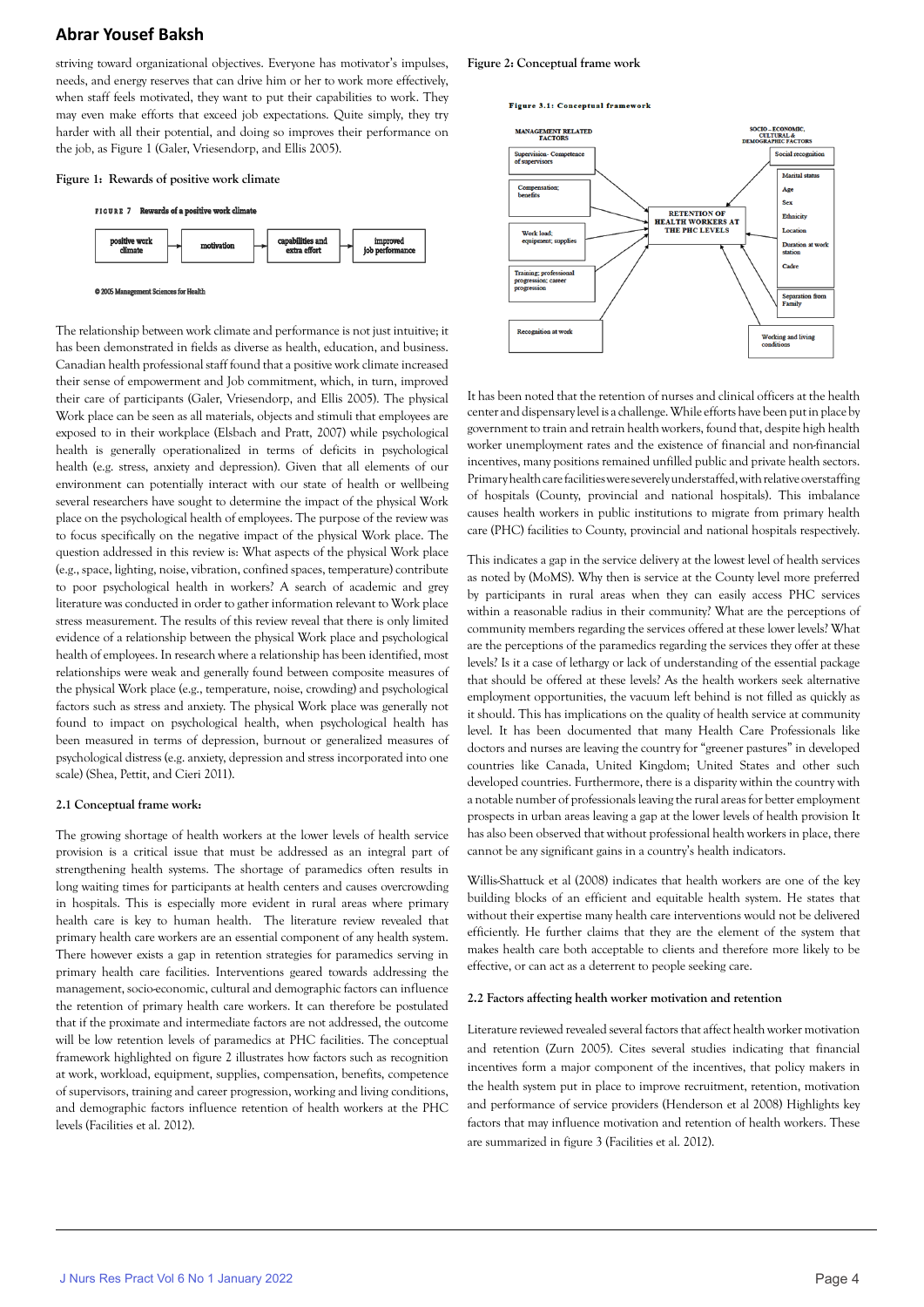**Figure 3: Factors affecting health worker motivation and retention**



Wheeler (2009), suggests that one of the key priorities for the retention of health workers "Active development and testing of innovative retention approaches". It is therefore evident that; creative strategies must be employed by health policy makers and planners in order to motivate and retain professional health workers in rural areas. These can be financial and non-financial incentives -higher salaries; salary supplements, benefits and allowances as indicated in Figure 3**.**

(Willis- Binnewies, Ohly, and Niessen 2008, Shattuck et al 2008) note almost all (90%) of studies reviewed discuss the Importance of financial incentives on health worker motivation. Studies however indicate that financial incentives should be integrated with other incentives, more so where migration is concerned since financial incentives alone may not keep health workers from migrating. The search also indicates that motivational factors are context specific whereas financial incentives, career development and management issues are core factors. There is inadequate data to provide concrete reasons as to why health workers migrate in Kenya as evidenced by (Ndetei et al 2008) findings, who state that HR records were not standardized hence data regarding the departure of health workers could not be established. Further argues that the existing data in the Ministry of health gave the following reasons for leaving, optional retirement before official age, mandatory official retirement age, golden handshake/retrenchment, resigning for further studies, job opportunities outside the country, joining private sector, dismissal on disciplinary grounds, desertion of duty, retirement on medical grounds, transfer of services and death of the staff member. However, through key informant interviews and FGD's (when comparing public and private services) include poor remuneration, poor working conditions, limited conditions, limited career opportunities and poor communication facilities, limited educational opportunities and, impact of HIV and AIDS. Push factors out of rural areas include, poor working conditions, inadequate communication facilities, lack of ambulances to transfer critical participants to tertiary medical facilities and inadequate medical supplies. In addition, poor housing, poor access to schools and health care are notable push factors to urban areas in Kenya. Increasing population coupled with old (malaria) and new (HIV and AIDS) diseases are also leading factors in misdistribution and motivation of healthcare workers resulting in recruitment challenges.

The shortage of health workers is a critical issue that must be addressed as an integral part of strengthening health systems. Health workers migrate, leave the health sector, or use various coping strategies in response to difficult circumstances such as poor or intermittent remuneration, inadequate working conditions, limited training opportunities or weak supervision. To minimize attrition from the health workforce and the negative effects of coping strategies, efforts are required to address the causes of health worker dissatisfaction and to identify the factors that influence health worker choices. The challenges in maintaining an adequate health workforce require a sustained effort in workforce planning, development and financing. This effort requires innovative strategies – such as incentive packages – for retaining and motivating health workers in resource-constrained settings.

The health system in each country is different and requires different strategies to stem the loss of skilled health workers, especially in rural and remote areas.

Consequently, there is no global model for improving the retention of health workers and their performance. The literature highlights the importance of considering a broad range of incentives that may be packaged to attract health workers and to encourage them to stay in the health sector. It emphasizes that non-financial incentives can be as crucial as financial incentives.

There is potential for health worker incentives schemes to succeed in the Asia-Pacific region. Successful incentive strategies are multifaceted and include: long-term political commitment and sustained effort at all levels, a deep understanding of the cultural, social, political and economic context in which the incentives strategy is being developed, involvement of key stakeholders especially the health workers themselves in developing the strategy, formulating policy and implementing initiatives, integration of efforts between government sectors, donors, non-governmental organizations and the private sector to ensure the initiatives are sustainable packages of coordinated and linked financial and non-financial incentives that adequately respond to the needs of health workers monitoring and evaluation tools and systems, strengthened supervision and management capacities, performance management systems that link health worker performance to supportive supervision and appraisal, and continued research on what motivates health workers in order to adapt and adjust the incentives to the changing needs and desires of the workforce. While the literature identifies several approaches for improving the motivation and retention of health workers through the use of incentives, there is a paucity of evidence on the efficacy of various incentives schemes.

Further examination and analysis are needed to better understand the contributing factors to health worker motivation and retention, and to ascertain the extent to which different incentives, or packages of incentives, influence health workers. This information is critical for effective workforce planning and policy development in the health sector. Incentive packages to attract retain and motivate health workers should be embedded in comprehensive workforce planning and development strategies in Pacific and Asian countries. Research findings from the region indicate that improved salaries and benefits, together with improved working conditions, supervision and management, and education and training opportunities are important. Country-specific strategies require examination of the underlying factors for health worker shortages, analysis of the determinants of health worker motivation and retention, and testing of innovative initiatives for maintaining a competent and motivated health workforce. Continued research and evaluation will strengthen the knowledge base and assist the development of effective incentive packages for health workers (Ndetei et al 2008).

#### **Chapter III**

### **STUDY METHODOLOGY:**

This chapter presents the methodology that used to address the research questions of the study. This includes description for the study design, Population and Subjects, setting, sampling technique, instrument, pilot study, validity and reliability, data collection procedure and data analysis.

## **MATERIAL and METHODS:**

#### **3.1 Study Design:**

Design of this study is a quantitative exploratory, cross-sectional design and correlative. This method was chosen because the research is quantitative in which it looks to collect a detailed information and the cross-sectional and correlative studies are used to measure and explore potentially related factors or aspects and predictors in specific point in time as well as it gives snap shot of characteristics under study in a current population at specific point in time. As such type of study designs are used to give baseline data for under-studied subjects and issues in certain population thus also aimed to conduct survey via using such study design. (Levin, 2006) As the topic under discussion is not well studied in Saudi Arabia and baseline data needs to be accumulated for identify and understand the psychosocial aspect encountered by the Health Care Professionals as related to their work in Public Health Care Centers in Work place in Eastern Region. This study design will fulfill the purpose.

#### **3.2 Population and Participants:**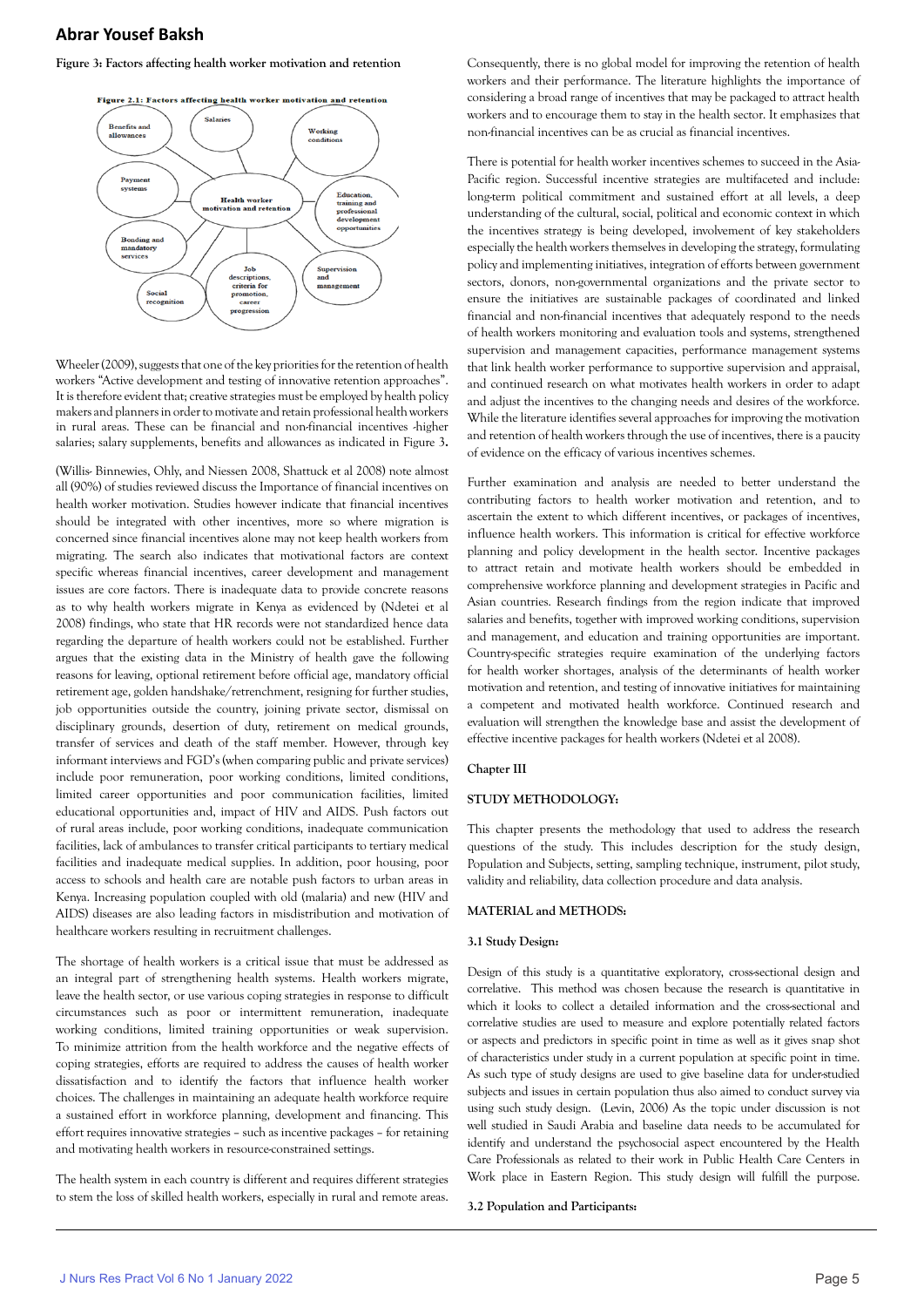The population of interest in this study included all health professional (Physician Nurses, Pharmacist, Allied health personnel) who are working in Public Health Care Centers in the Kingdom of Saudi Arabia. The accessible population is health professional who work in the Public Health Care Centers in Dammam in Saudi Arabia According to the statistics of the Ministry of Health, the total number of the manpower working at Public Health Care Centers in Eastern Region 1200 worker, the health professional include (Physician:148, Nurses:387, Dentists doctor: 54, Pharmacist:59, and Allied health personnel: total 157 which include lab specialist :15, X-ray specialist :20, specialty dental health :57). The sample size determined using reliable statistical calculation formula which was 300.

A representative stratified sampling method considered, the following inclusive criteria: both sex (male and female) selected out of the study population. In this sampling plan, the total population is divided into these groups and a representative sample of the groups selected.

Moreover, Stratification is the process of dividing members of the population into homogeneous subgroups before sampling. The strata should be mutually exclusive: every element in the population must be assigned to only one stratum. The strata should also be collectively exhaustive, systematic sampling is applied within each stratum. The objective is to improve the precision of the sample by reducing sampling error (Botev, Z. Ridder, A. (2017).

### **3.3 Inclusion criteria**

The inclusion criteria for the selection of participants both male and female, all Health Care Professionals working in primary care centers Eastern Region.

#### **3.4 Exclusion criteria**

An administration worker in primary care centers.

#### **3.5 The Sample Size:**

The sample size determined using reliable statistical calculation formula which was 300 , The total population size of the Health Care Professionals from the PHCS is 1200 participants which include the Health Care Professionals in Eastern Region, the sampling size is 300 Health Care Professionals only without administration employee, the sample was calculated using this formula:



#### **Used the below parameters:**

- Confidence Level: 95%.
- Confidence Interval: 5%.
- Population: 1200.

### **3.6 Study Setting:**

This study conducts at Public Health Care Centers in Eastern Region, Kingdom of Saudi Arabia. The study settings selected according to cluster random sampling technique centers in Eastern Region to ensure choosing a sample representing the different primary health care sectors within the city (Eastern, Western, Southern, Northern, and Central). The selection consider randomization so that the study setting can be determined more accurately without bias, the sample taken from 8 PHCs selected out of 30 Public Health Care Centers in Eastern City.

### **These 8 PHCs have been chosen according to cluster sampling technique these centers are:**

1. Administration PHCs, the participants in the research 30 health professionals.

2. Al-Shifa PHCs, the participants in the research 50 health professionals

3. AL – Jame'ein PHCs, the participants in the research 30 Health Care Professionals

4. Badr PHCs, the participants in the research 60 health professionals

5. Al-Ddahia PHCs, the participants in the research 40 health professionals

6. Auhd PHCs, the participants in the research 30 health professionals

7. AL-Manar PHCs, the participants in the research 40 health professionals

8. AL-Garnada PHCs, the participants in the research 20 health professionals

### **3.7 Tool of the study:**

A Structured Self – Administered Questionnaire: A previously tested and validated research tool utilized for data collection. The researcher already received permissions from relevant authorities to use this tool. The questionnaire was originally designed in English language by the Canadian Mental Injury Tool Group based on the Copenhagen Psychosocial Questionnaire 2017 and then it was translated later to Arabic by Dr. Monna A. Almaqsuod et al 2013. And the tool is cognitively and culturally tested because they already used in another studies in King Khaled University in Saudi Arabia.

### **The tool comprises six parts:**

Part One: Consists of the personal profiles of the research participants in terms of age, gender, marital status, number of family member.

Part Two: Consists of the social specification's profiles of the research participants in terms of education level, position type of recruitment, experience, monthly income, hours of work

Part Third: If the research participants suffering from disease.

**Part Four:** If the research participants practice habits.

Part Five: If the research participants attended training courses.

Part Six: Job related Psychosocial and Work place risk aspects in primary health care included in questions directed to currently employed health professionals. (Malango, Charity 2012). The questionnaire adopts a Likert Scale, scoring as following: (Never =1, Seldom = 2, Neutra'l = 3, Often= 4, Always=5). This part focus on three main areas as: (Psychosocial, social, Work place) In order to give a clear meaning for the mean scores calculated for scale, the range is calculated for the scale where the range = 5-1=4, by dividing the range by the number of categories (5) resulted  $4/5 = 0.8$  which the length of each category of four scales, then the length of the category is added to the lowest grade of the scale which is the number (1). So the first category is produced to be (1-1.8) by adding the length of the highest limit for the category to produce the second category and so on for the rest of the categories.

#### **Table (1) Criteria for the scale used in the research**

| Agreement | Weight | Mean score   |
|-----------|--------|--------------|
| Always    |        | $4.21 - 5$   |
| Often     |        | $3.41 - 4.2$ |
| Neutral   |        | $2.61 - 3.4$ |
| Often     |        | $1.81 - 2.6$ |
| Always    |        | $1-1.8$      |

## **3.8 Pilot study**

A pilot study conducted in order to examine the feasibility and the clarity of the research instrument by using 10% of the total sample size Also they suggested that using pilot study will enhance visibility of study, the time estimated to fill the questioner, and identifying any unclear question to the participants before conducting the larger study (Polit and Beck 2008) The pilot test revealed that Health Care Professionals completed the questionnaire in less than 6 minutes and some took 8 minutes.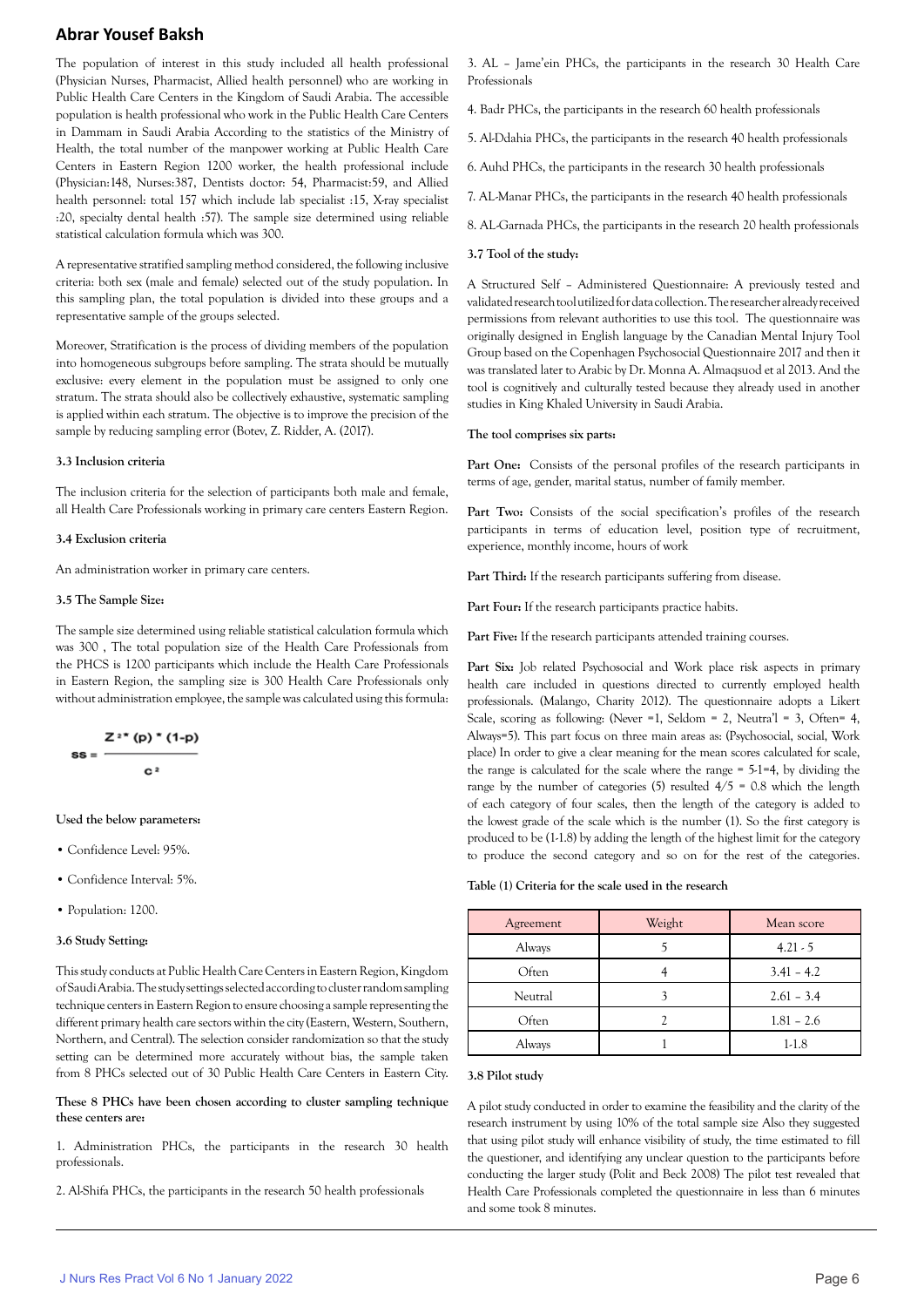| Table (2) Pilot Study Validity: |           |  |
|---------------------------------|-----------|--|
| Item                            | Person    |  |
| X11.1                           | 0.252     |  |
| X11.2                           | $.654**$  |  |
| X11.3                           | $.490*$   |  |
| X11.4                           | $.449*$   |  |
| X11.5                           | $.640**$  |  |
| X11.6                           | $.727**$  |  |
| X11.7                           | $.694**$  |  |
| X11.8                           | $.620**$  |  |
| X11.9                           | $.736**$  |  |
| X11.10                          | $.659**$  |  |
| X11.11                          | $.500*$   |  |
| X11.12                          | 0.322     |  |
| X11.13                          | $.540**$  |  |
| X11.14                          | 0.364     |  |
| X11.15                          | $.654**$  |  |
| X11.16                          | $.769**$  |  |
| X11.17                          | $.635**$  |  |
| X11.18                          | $.430*$   |  |
| X11.19                          | $.687**$  |  |
| X11.20                          | $.513**$  |  |
| X11.21                          | $.879**$  |  |
| X11.22                          | 0.145     |  |
| X11.23                          | 0.147     |  |
| X11.24                          | 0.179     |  |
| X11.25                          | 0.184     |  |
| X11.26                          | 0.383     |  |
| X11.27                          | $.575***$ |  |
| X11.28                          | 0.237     |  |
| X11.29                          | 0.324     |  |
| X11.30                          | $.401*$   |  |
| X11.31                          | 0.029     |  |
| X11.32                          | 0.089     |  |
| X11.33                          | $.468*$   |  |
| X11.34                          | 0.086     |  |
| X11.35                          | 0.109     |  |
| X11.36                          | $.448*$   |  |
| X11.37                          | 0.226     |  |
| X11.38                          | 0.395     |  |
| X12.1                           | $.777**$  |  |
| X12.2                           | $.752**$  |  |
| X12.3                           | $.862**$  |  |
| X12.4                           | $.822**$  |  |
| X12.5                           | $.930**$  |  |
| X12.6                           | $.853**$  |  |
| X13.1                           | $.767**$  |  |

| X13.2  | $.762**$ |
|--------|----------|
| X13.3  | $.472*$  |
| X13.4  | $.544**$ |
| X13.5  | $.669**$ |
| X13.6  | $.593**$ |
| X13.7  | $.687**$ |
| X13.8  | $.486*$  |
| X13.9  | .589**   |
| X13.10 | 0.368    |
| X13.11 | $.446*$  |
| X13.12 | $.560**$ |
| X13.13 | $.547**$ |
| X13.14 | $.676**$ |
| X13.15 | $.667**$ |

**\*\* Correlation is significant at the 0.01 level (2-tailed).**

**\* Correlation is significant at the 0.05 level (2-tailed).**

**Table (3) Pilot Study Reliability:**

**Reliability Statistics**

| Cronbach's Alpha | N of Items |
|------------------|------------|
| .898             | 38         |
| 909              |            |
| 857              | 15         |

#### **Face Validity for pilot study:**

The pilot test was conducted at AL-Manar PHCs for 30 employees they participate in the pilot, it done in 18, Feb 2018. revealed that some of the points for the psychological aspect were no correlation so, student researcher changed them verbally until it became easy and correlations in the questioner, and Pearson correlation test was used in the pilot test to determine the validity.

#### **Questionnaire Features Used in Research:**

- Culture Apply.
- Pilot studies done using 10% of the total sample size.
- Our language.

• The approval Permission for using the tool was obtained from the author in English and Arabic virgin.

• There were no linguistic errors, but there were some modifications as a related to culture.

### **3.9 Statistical analysis techniques for the tools:**

All questions in the questionnaire were coded and entered into the computer through statistical package for social sciences (SPSS) version 23. Variables were described using frequency distribution for categorical variables and means with standard deviations for continuous variables and according to the objectives of the study.

The following statistical methods used:

1. Frequencies and percentage for the description of study sample demographic characteristics.

2. Mean and standard deviation to specify the study sample response towards the items of the four scales, and mean and SD used to rank the items based on the point of view of the sample.

3. Pearson's correlation coefficient: to reveal the validity of the internal consistency of the study instrument and to assess correlation between demographic characteristics and bio-psychosocial and cultural aspects.

4. Cronbach's alpha, to measure the reliability of the study instrument.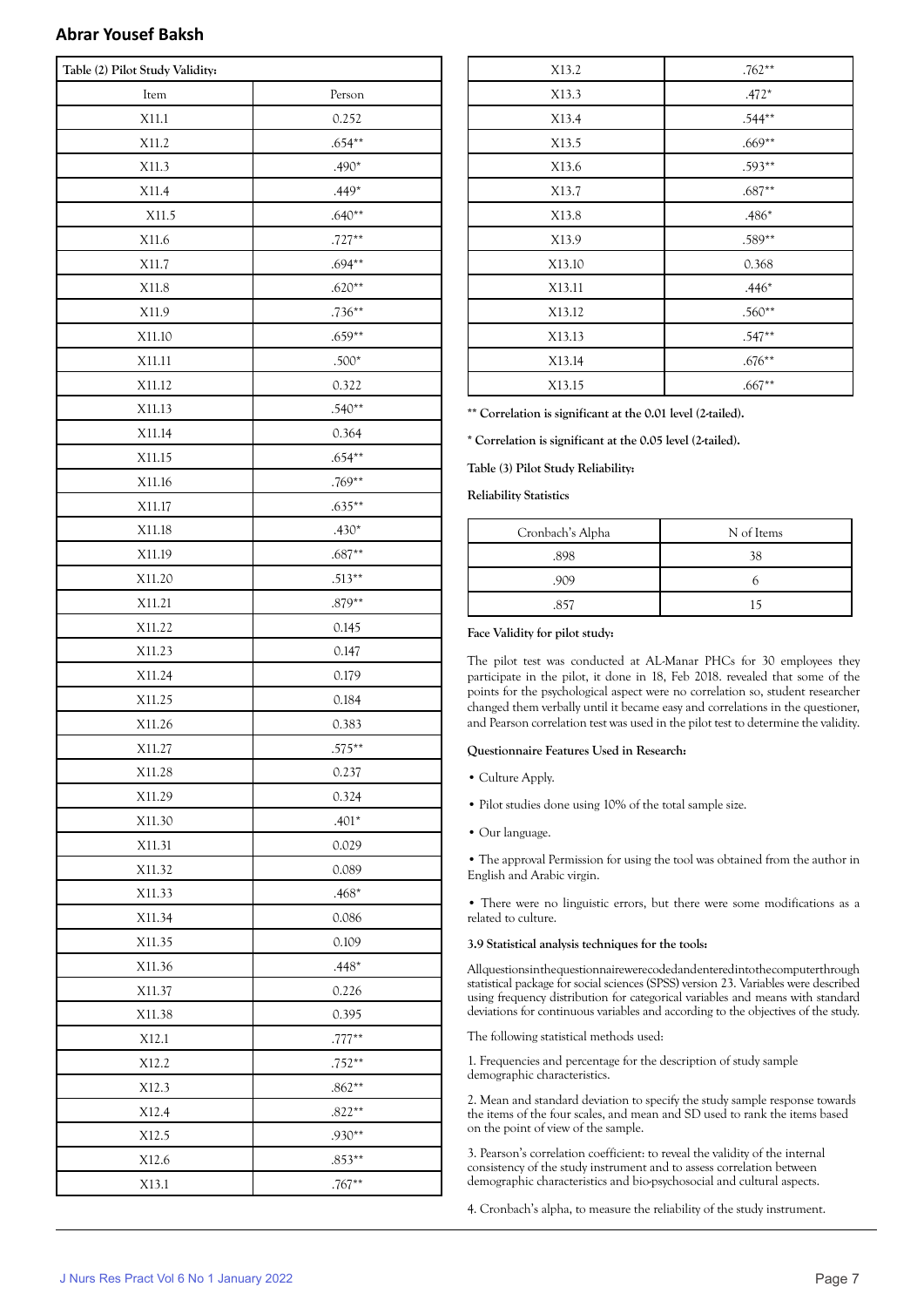## **3.10 RELIABILITY AND VALIDITY**

**V**alidity: The validity of internal consistency of the questioners was tested using Pearson correlation coefficient between the score of each item in the questionnaire and the total score of all items in each scale and tables below show the result of correlation of all items with all the scales and from looking at table (2) it shows that all the coefficients of the items correlation with the Psychiatric aspects scale are significant at the level of (0.01) and (0.05) except two items which mean that there is internal consistency and the overall factorial structure of the scale is holding. Moreover, in Table (3) which shows the correlation between Social aspects scale and its items, all the statements are significantly correlated with the total score of the scale. Table (4) also provide clear picture that all items are significantly correlated with the Work place aspects scale and all the items are significantly correlated with the scale.

Table (4): Correlation of each item with the Psychiatric aspect

| Validity of The Psychiatric aspect                                                                     | Correlation value |
|--------------------------------------------------------------------------------------------------------|-------------------|
| Does your work put you in emotionally disturbing situations?                                           | $.407**$          |
| Do you have to relate to other people's personal problems as part of your work?                        | $.291**$          |
| Is your work emotionally demanding?                                                                    | $.420**$          |
| Do you get emotionally involved in your work?                                                          | .389**            |
| Are you required to treat everyone equally, even if you do not feel like it?                           | $.420**$          |
| Does your work require that you hide your feelings?                                                    | $.302**$          |
| Do you required to be kind and open towards everyone - regardless of how they behave?                  | $.267**$          |
| Does your work require you to take the initiative?                                                     | $.450**$          |
| Do you have the possibility of learning new things through your work?                                  | $.384**$          |
| Can you use your skills or expertise in your work?                                                     | $.425**$          |
| Does your work give you the opportunity to develop your skills?                                        | $.511**$          |
| Is your work meaningful?                                                                               | $.367**$          |
| Do you feel that the work you do is important?                                                         | $.361**$          |
| Do you feel motivated and involved in your work?                                                       | $.536**$          |
| Do you enjoy telling others about your place of work?                                                  | $.469**$          |
| Do you feel that your place of work is of great personal importance to you?                            | $.444**$          |
| Would you recommend a good friend to apply for a position at your workplace?                           | $.414***$         |
| At your place of work, are you informed well in important decisions, changes, or plans for the future? | $.491**$          |
| Do you receive all the information you need in order to do your work well?                             | $.529**$          |
| Is your work recognized and appreciated by the management?                                             | $.414***$         |
| Are you treated fairly at your workplace?                                                              | $.401**$          |
| Becoming unemployed?                                                                                   | $.146*$           |
| New technology making you redundant?                                                                   | $-0.048$          |
| It being difficult for you to find another job if you became unemployed?                               | 0.054             |
| Being transferred to another job against your will?                                                    | $.157**$          |
| Have you been a very nervous person?                                                                   | $.335**$          |
| Have you felt so down in the dumps that nothing could cheer you up?                                    | $.298**$          |
| Have you felt calm and peaceful?                                                                       | $.255***$         |
| Have you felt downhearted and blue?                                                                    | $.324**$          |
| Have you been a happy person?                                                                          | $.337**$          |
| I have not wanted to speak with anyone/have been withdrawn.                                            | $.407**$          |
| I have not been able to stand dealing with other people.                                               | $.410**$          |
| I have not had the time to relax or enjoy myself                                                       | $.360**$          |
| I have found it difficult to be happy                                                                  | .389**            |
| I have eaten for comfort                                                                               | $.360**$          |
| I have been a bit touchy                                                                               | $.466**$          |
| I have lacked initiative                                                                               | $.320**$          |
| I have felt harassed                                                                                   | $.214**$          |
| ** Correlation is significant at the 0.01. * Correlation is significant at the 0.05.                   |                   |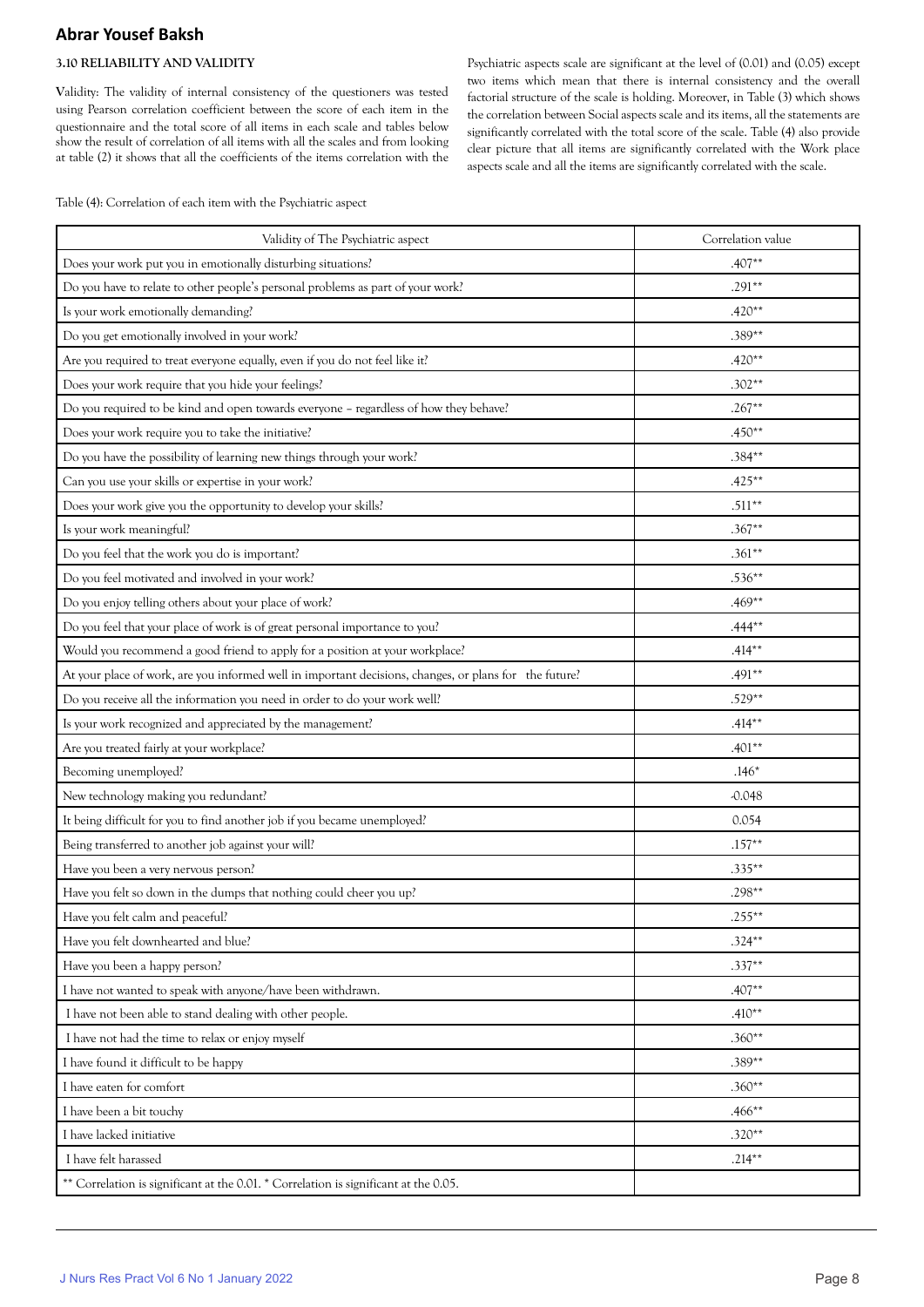**Table (5) Correlation of each item with the Social** 

| Validity of the Social Aspect                                                        | Correlation value |
|--------------------------------------------------------------------------------------|-------------------|
| How often do you seek help and support from your colleagues                          | $.734***$         |
| How often are your colleagues willing to listen to your work related problems?       | $.699**$          |
| How often do your colleagues talk with you about how well you carry out your work?   | $.661**$          |
| Is your nearest superior willing to listen to your problems at work?                 | $.772**$          |
| How often do you seek help and support from your immediate superior?                 | $.803**$          |
| How often does your superior talk with you about how well you carry out your work?   | $.785***$         |
| ** Correlation is significant at the 0.01. * Correlation is significant at the 0.05. |                   |

**Table (6) Correlation of each items with the Work place** 

| Validity of the Work place aspects                                                                              | Correlation value |
|-----------------------------------------------------------------------------------------------------------------|-------------------|
| Do you have to work very fast?                                                                                  | $.453**$          |
| Do you work at a high pace throughout the day?                                                                  | $.510**$          |
| Is it necessary to keep working at a high pace?                                                                 | $.482**$          |
| Do you have to keep your eyes on lots of things while you work?                                                 | $.414***$         |
| Does your work require that you remember a lot of things?                                                       | $.507**$          |
| Does your work demand that you are good at coming up with new ideas?                                            | $.599**$          |
| Does your work require you to make difficult decision?                                                          | $.672**$          |
| Do you have a large degree of influence concerning your work?                                                   | $.617**$          |
| Do you have a say in choosing who you work with?                                                                | $.631**$          |
| Can you influence the amount of work assigned to you?                                                           | $.389**$          |
| Do you have any influence on what you do at work?                                                               | $.453**$          |
| Is your work varied?                                                                                            | $.475***$         |
| Do you have to do the same thing over and over again?                                                           | $.340**$          |
| Do you feel that your work drains so much of your energy that it has a negative effect on your<br>private life? | $.482**$          |
| Do your friends or family tell you that you work too much?                                                      | $.515***$         |
| ** Correlation is significant at the 0.01.                                                                      |                   |

### **Reliability**

The reliability of both scales items was tested and the overall reliability of all items were tested using Cronbach's Alpha coefficient. Table (7) show that the Vital / Physical aspects is (0.886) which is high and excellent and also the reliability of The psychological aspects scale is excellent (0.823) which is also high and the social aspects scale alpha value is (0.839) which is considered excellent. Moreover, the Work place aspects is also Excellent (0.802) Therefore, can conclude that items is reliable and could be used in the analysis and in this study.

### **Table (7) Reliability of the Aspects**

| Scale              | Cronbach's Alpha value |
|--------------------|------------------------|
| Psychiatric aspect | 0.823                  |
| The social aspects | 0.839                  |
| Work place aspects | 0.802                  |
| Total              | 0.886                  |

## **Expert panels:**

Five of the research experts at the King Saud University received the tool to ensure validity of the tool for culture and cognitive modification and they had some comments and adjustment to the questionnaire, all of which were amended with the approval from the research supervisor.

## **3.11 Ethical Consideration:**

1. Ethical approval obtained from Research Committee at King Saud University in 9 /7/1439H, 26/3/2018G. (See Appendix C ).

2. Ethical approvals to collect the data obtained from Plan research Department

in Eastern province in 11 /7/1439H, 28/3/2018G (see Appendix C).

3. Ethical approvals to collect the data obtained from General Director of health affairs in eastern province in 11 /7/1439H, 28/3/2018G (see Appendix C).

4. Each participants got an information sheet before they participate in the study, any participants have the right to ask questions or withdraw from the study at any time. (See Appendix A).

5. Each participants assigned a digital code to keep anonymity.

6. Each participant signed a consent in Arabic form to participate in the study. (See Appendix B).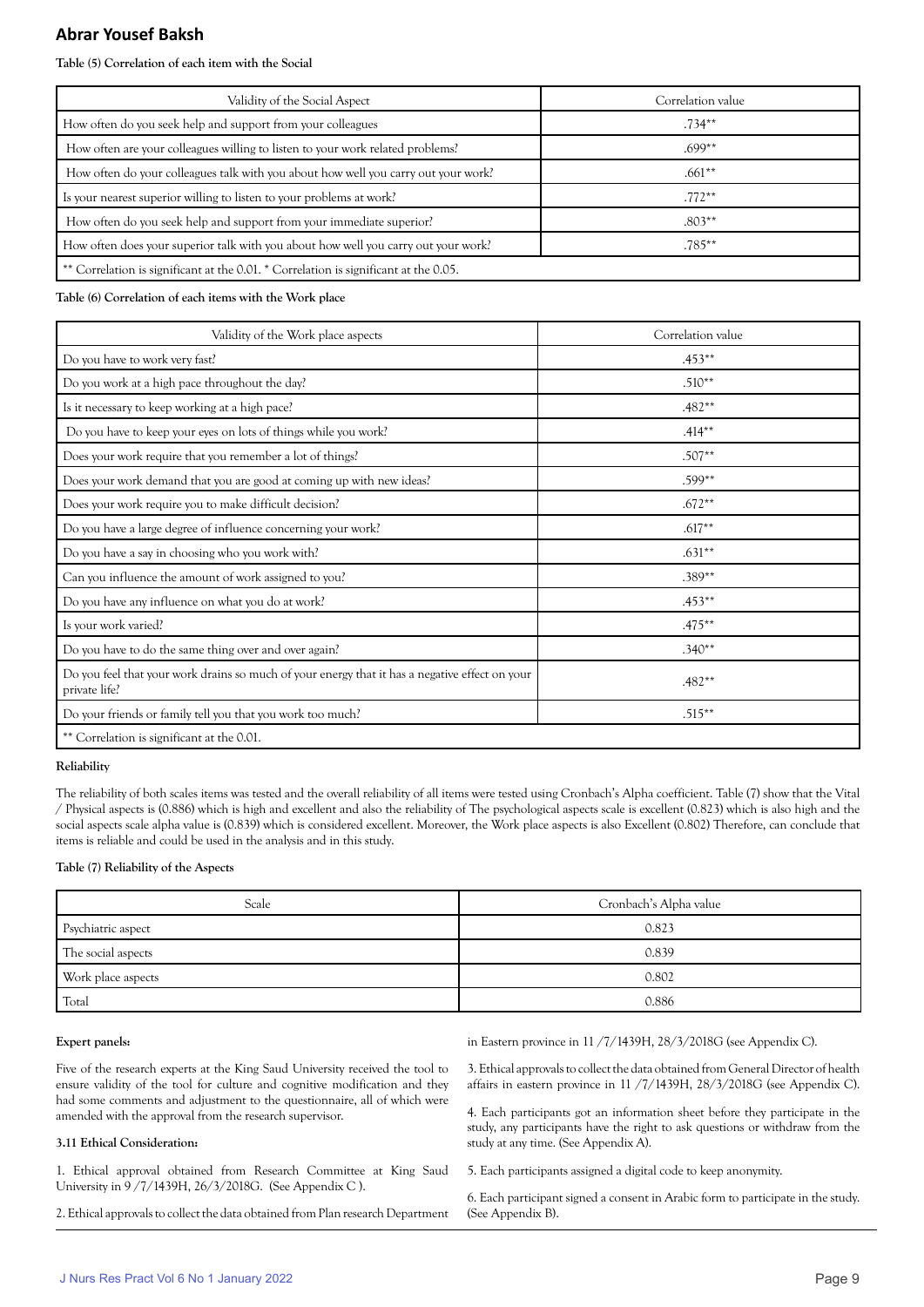7. Questionnaires from the participants kept secure, only the researcher and the supervisor have the right to access the data in order to keep confidentiality.

8. Permission for using was obtained from the author. In 23 /1/1439 H, 13/10/2017G (see Appendix E).

### **3.12 Actual work- study:**

The researcher follows the consequent steps in processing the actual

## **Work study:**

1. Official permission from the administration obtained; the study was approved by the deanship for graduate studies at King Saud University.

2. Obtain validity and reliability for the developed tool through Expert panels and statistical analysis.

3. A pilot study done in order to test the research condition visibility applicability.

4. Ethical aspects of research followed.

5. Data collect done by the student researcher; questionnaire distributed hand by hand after obtain the employee permission and written consent was obtained after acknowledging the subjects about to aim and all issues related to the research study before participating in this research.

6. Questioner sheet takes time duration to be completed around fifty to twenty minutes for each participant sharing in the study to be filled and study time conduction from 01April 2018 to 25 June 2018.

7. Statistical analysis was done using SPSS VERSION 23.

## **Chapter IV**

### **RESULTS**

**4.1 Analysis and results:** This section covers the results of the analysis that carried in order to investigate the questions of the study and answers the questions given in the research using the statistical methods mentioned before.

**4.2: Questions of the study:** In this section of the result, the researcher answers the study questions and research using the statistical techniques mentioned before. The research has Five questions as follows:

1. What is the socio-demographic profile of health care professional included in this study?

2. What are the psychological aspects reported by health care professional?

3. What are the social aspects reported by health care professionals?

4. What is psychosocial aspect related to Work place stated by the study participants?

5. Are there any correlations between socio demographic profile, psychosocial and Work place of health care professional participating in this study?

**Q 1. What is the socio-demographic profile of health care professional included in this study?**

### **Part 1: Socio-demographic characteristics for health professionals:**

Explore the data to know that nature of the socio-demographic background for the Health Care Professionals to give us a better understanding of the subjects and help us answers the questions.

### **Part 1: Personal data**

**Gender:**

**Table (8) show that (54.3%) of the subjects are female and (45.7%) are male.**

## **Table (8) gender**

| Gender | Frequency | Percent |
|--------|-----------|---------|
| Male   | 137       | 45.7    |
| Female | 163       | 54.3    |
| Total  | 300       | 10C     |

#### **Age:**

From looking at table (7) see that (47%) of the subjects were in the age group (31-40) then (27%) comes next for which their age group is (less than 30). Moreover, find that only (1.5%) of subjects were in the age group (more than 50) which is considered the lowest age group.

#### **Table (9) Age groups of participants**

| Age          | Frequency | Percent |
|--------------|-----------|---------|
| less than 30 | 81        | 27      |
| 31-40        | 141       | 47      |
| 41-50        | 39        | 13      |
| More than 50 |           | 1.7     |
| Missing      | 34        | 11.3    |
| Total        | 300       | 100     |

**Figure (5) Age distribution of participants**



### **Figure (4) Gender of participants**



#### **Marital status of the participants**

**Table (10) show that (77.7%) of the Health Care Professionals social status is Married, and (18%) were single, only (3.7%) are divorced.**

### **Table (10) Marital status**

| Marital status | Frequency | Percent |
|----------------|-----------|---------|
| Married        | 233       | 77.7    |
| Single         | 54        | 18      |
| Widow          |           | 0.7     |
| Divorced       |           | 3.7     |
| Total          | 300       | 100     |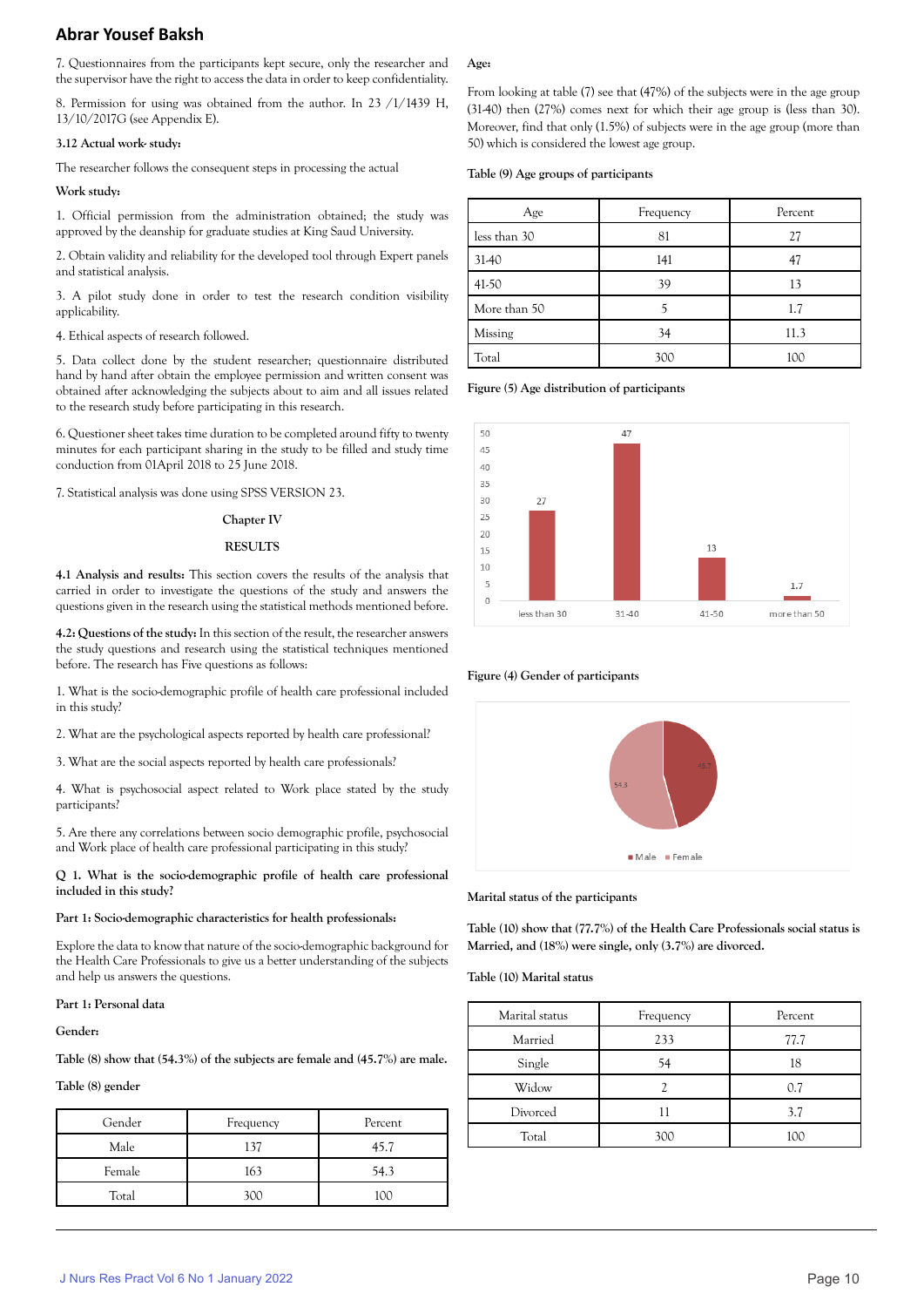**Figure (6) marital status of participant**





Number of family members:

With respect to the Number of family members currently, table (11) show that (53.3%) have 3-5 persons, and (25.3%) have less than 2, in addition, (18%) have more than 6 persons in their familiess

## **Table (11) Number of family members**

| Number of family<br>members | Frequency | Percent |
|-----------------------------|-----------|---------|
| less than 2                 | 76        | 25.3    |
| 3-5 person                  | 160       | 53.3    |
| More than 6 persons         | 54        | 18      |
| Missing                     | 10        | 3.3     |
| Total                       | 300       | 100     |

 **Figure (7) Number of family members**



### **Part2: Social specification**

Education level: With respect to the education level, table (12) show that (50.7%) have diploma degree and (42. %) of health professional have bachelor degree, then who have a postgraduate degree with (7%).

### **Table (12) Education level**

| Education level | Frequency | Percent |
|-----------------|-----------|---------|
| Diploma         | 152       | 50.7    |
| Bachelor        | 127       | 42.3    |
| Postgraduate    |           |         |
| Total           | 300       | 100     |

**Occupation:** Table (13) show the occupation of the health professional and find that (34.7%) of the subjects are nurses and (18%) are doctors, also, (20%) are allied health personal, moreover, (16%) are Pharmacist.

**Table (13) Occupation**

**Figure (9) Occupation**

| Occupation                    | Frequency | Percent |
|-------------------------------|-----------|---------|
| Doctor $\sqrt{\text{doctor}}$ | 54        | 18      |
| Dentist / Dentist             | 34        | 11.3    |
| $\%$                          |           |         |
| Nurse / Nurse                 | 104       | 34.7    |
| Pharmacist<br>pharmacist      | 48        | 16      |
| Allied health personal        | 60        | 20      |
| Total                         | 300       | 100     |



**Type of Recruitment:** Table (14) shows the type of recruitment and see that (87.3%) their type of recruitment is fixed function-civil and (9%) are Autonomous Recruiting and only (3.7%) are Temporary function.

### **Table (14) Type of Recruitment**

| Type of Recruitment               | Frequency | Percent |
|-----------------------------------|-----------|---------|
| Temporary function                |           | 3.7     |
| Fixed function - civil<br>service | 262       | 87.3    |
| Autonomous<br>Recruiting          | 27        |         |
| Total                             | 300       | 100     |

## **Figure (8) Qualification**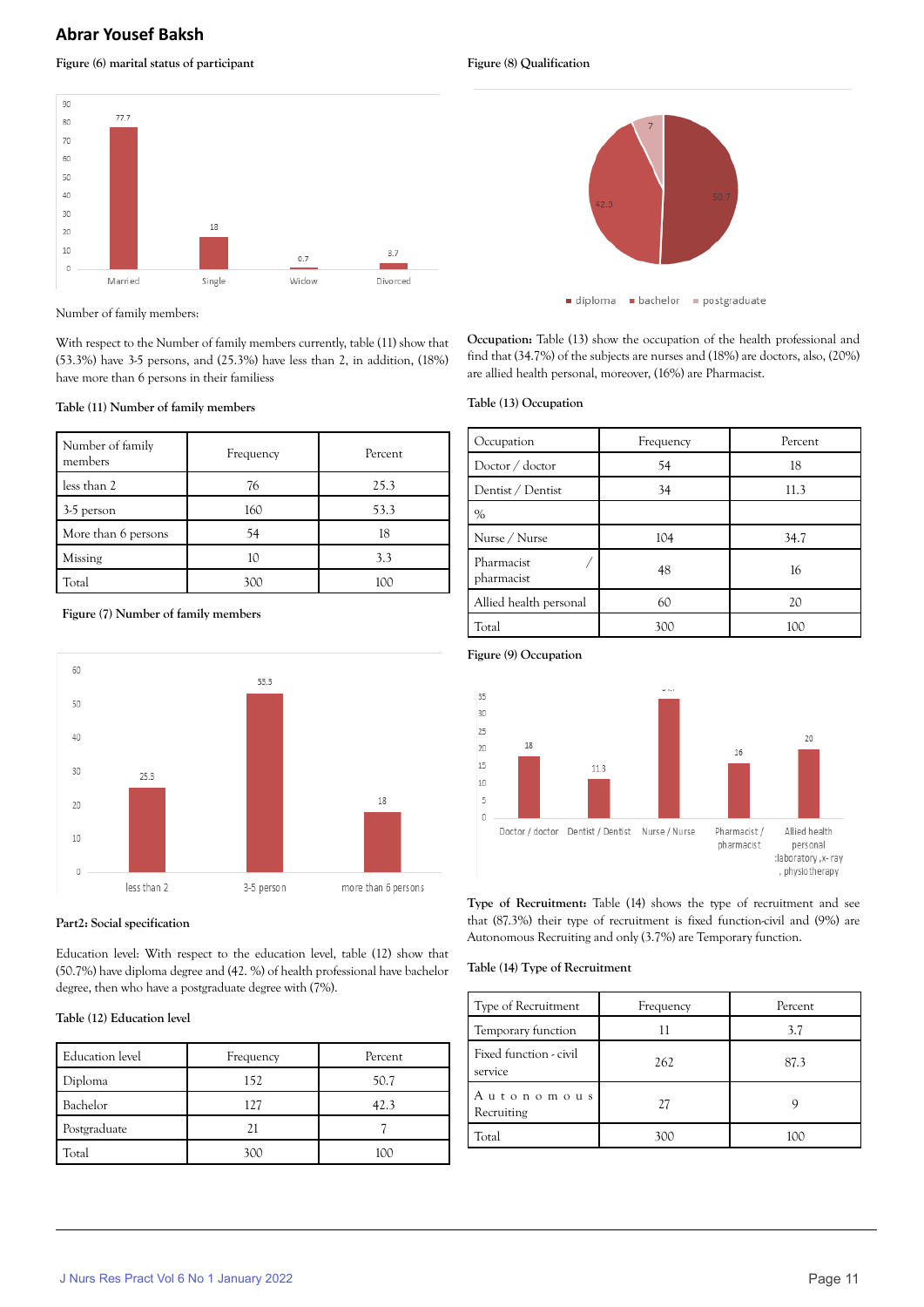## **Figure (10) Type of Recruitment**

Length of Experience: Table (15) show the Length of Experience for the health professional and find that (52.3%) of the them spent More than five years and (31.7%) 1-5 years and only (6%) spent less than 1 year.

## **Table (15) Length of Experience**

| Length of Experience | Frequency | Percent |
|----------------------|-----------|---------|
| Less than 1 year     | 18        |         |
| 1-5 years            | 95        | 31.7    |
| More than five years | 187       | 52.3    |
| Total                | 300       | 100     |

## **Figure (11) Length of Experience**



**Monthly Income:** Table (16) show the Monthly Income is for the health professional and find that (60.7%) of them said it's enough only and (20%) said enough and overflow, last (19.3%) Saudi it's insufficient.

## **Table (16) Monthly Income**

| Monthly Income       | Frequency | Percent |
|----------------------|-----------|---------|
| Enough and overflows | 60        | 2Ο      |
| Enough only          | 182       | 60.7    |
| Insufficient         | 58        | 19.3    |
| Total                | 300       | 100     |

### **Figure (12) Monthly Income**



Length of daily work hours: Table (17) show length of daily work hours and see that (76.3%) spent 8-10 hours a day and (17.7%) spent less than 8 hours.

## **Table (17) Length of daily work hours**

| Length of daily work<br>hours | Frequency | Percent |
|-------------------------------|-----------|---------|
| Less than 8 hours             | 53        | 17.7    |
| 8-10 hours                    | 229       | 76.3    |
| more than 10 hours            |           |         |
| Total                         | 300       | 100     |

## **Figure (13) Length of daily work hours**



## **Part3: Suffer from the following diseases?**

Table (18) show if any of the Health Care Professionals are suffering from diseases, see that (29.3%) have pressure and (0.7%) have diabetics and (70%) have no diseases.

#### **Table (18) Suffer from diseases**

| Do you suffer from the<br>following diseases? | Frequency | Percent |
|-----------------------------------------------|-----------|---------|
| Pressure                                      | 88        | 29.3    |
| Diabetic                                      |           | 0.7     |
| No diseases                                   | 210       | 70      |
| Total                                         | 300       | 100     |

**Figure (14) Suffer from the following disease**



### **Part4: Do you practice the following habits?**

Table (19) show the health professional habits and see that (64%) practice sports and (66.2%) eats healthy food, also (54.9%) sleeps sufficient hours, and (60.2%) don't smoke. In addition (52.7) don't drink soft water and (51.7%) Drink plenty of stimuli.

### **Table (19) Practice habits**

| Do you practice the              | Yes   | No     |       |        |
|----------------------------------|-------|--------|-------|--------|
| following habits?                | Count | $\%$   | Count | $\%$   |
| <b>Sports</b>                    | 192   | 64.00% | 108   | 36.00% |
| Health food                      | 198   | 66.20% | 101   | 33.80% |
| Sleeping hours are<br>sufficient | 163   | 54.90% | 134   | 45.10% |
| Smoking                          | 119   | 39.80% | 180   | 60.20% |
| Drink soft water                 | 141   | 47.30% | 157   | 52.70% |
| Drink plenty of<br>stimuli       | 154   | 51.70% | 144   | 48.30% |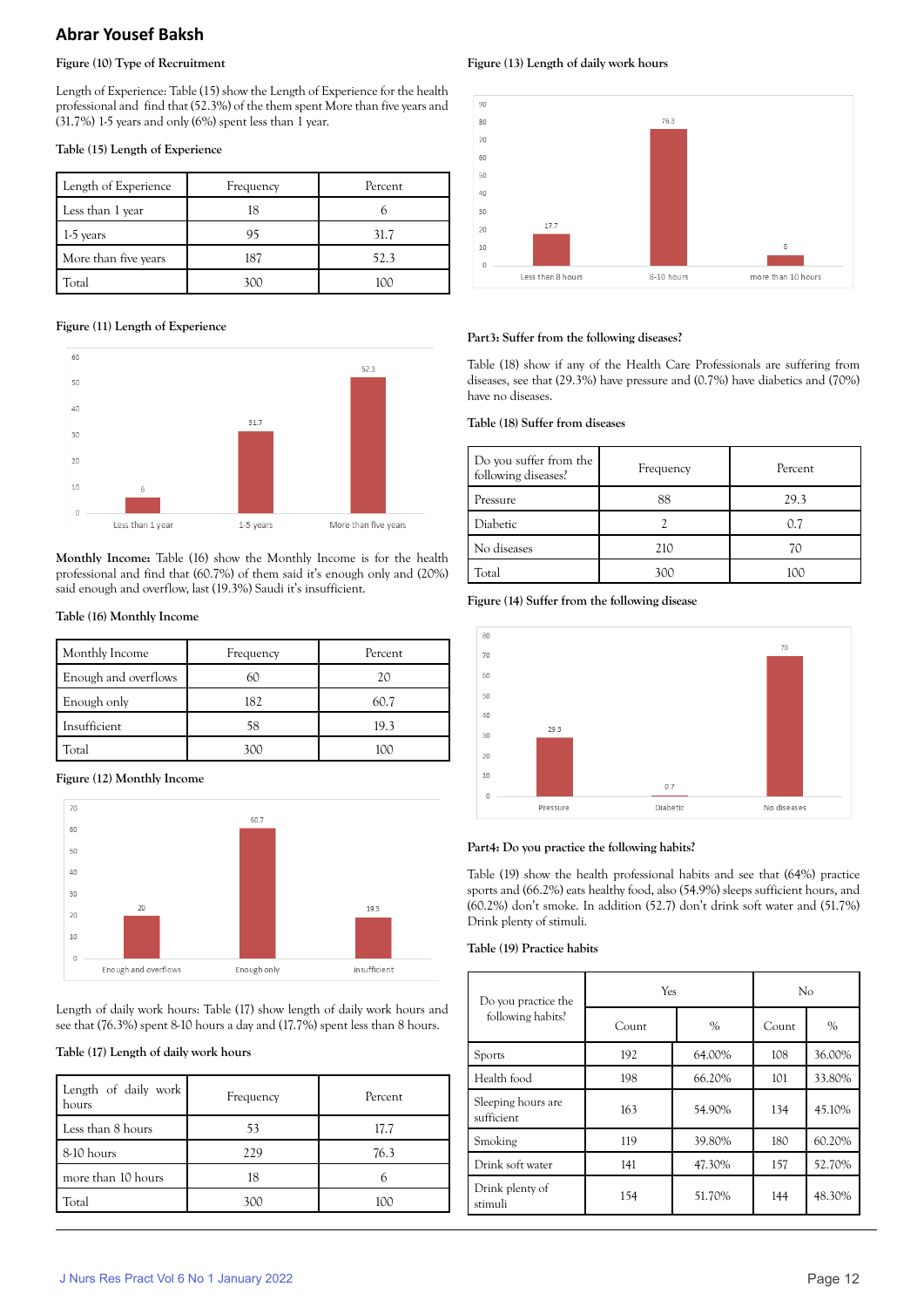## **Part 5: Have you attended training courses related to your field of work?**

Table (20) show if the Health Care Professionals have attended training course or not and show that (70%) have attended training courses.

**Table (20) Attended training courses related the field of work**

| Have you attended training courses related to your<br>field of work | Frequency | Percent |
|---------------------------------------------------------------------|-----------|---------|
| yes                                                                 | 208       | 70      |
| no                                                                  | 76        | 25.3    |
| Missing                                                             |           | 4.7     |
| Total                                                               | 300       | 100     |

**The session you have attended:**

Table (20) show if the Health Care Professionals health professional attended training sessions and see that (23%) attended session about women's health, and (31%) about elderly health and (35%) about child health, also (32%) about oral health, in addition (34%) about eating habits.

## **Table (20) Number of attended session**

| The session you have attended | Yes   |      | No.   |      |
|-------------------------------|-------|------|-------|------|
|                               | Count | $\%$ | Count | $\%$ |
| Women's Health                | 68    | 23%  | 232   | 77%  |
| Elderly health                | 94    | 31%  | 206   | 69%  |
| Child Health                  | 106   | 35%  | 194   | 65%  |
| Oral Health                   | 96    | 32%  | 204   | 68%  |
| Eating habits                 | 103   | 34%  | 197   | 66%  |
| Pulmonary Resuscitation       | 155   | 52%  | 145   | 48%  |

**Part 6: The Psychosocial aspects encountered by Health Care Professionals in Work place this part divided to three aspects (Psychiatric, Social, Work place).**

## **Q 2. What are the psychological aspects reported by health care professional?**

In order to be able to answer the question need to analyses the health professional psychological aspects scale in the questioners, which include (38) items or statements and frequencies and percentages used to explorer the answer, mean, and standard deviation to measure the impact of each item. Table (21) show the analysis of the psychological aspects of health professionals, the overall mean is (3.38) which indicate that psychosocial aspects of them are often happening as the overall mean fall in the category often. In addition, from looking at table (21) and going into details and sub-scales of the psychosocial aspects and statements are ranked within each sub-scale to show which statement have more agreement than the other.

In Sub-Scale Emotional demands the overall mean is (3.38) which fall into the often category and Statement "Does you have to relate to other people's personal problems as part of your work" had the highest mean (3.78) which indicate that this item is the most common to happen for health professionals, then comes in second the statement "Does your work put you in emotionally disturbing situations" with mean (3.43). Then comes in third statements "Do you get emotionally involved in your work" with mean (3.25).

## **Table (21) Psychological aspects of Emotional demands**

| Statements                                                                                       |      | Never  | Seldom |                     | Neutral |        |      |        |      |        |      |      |  |  |  |  |  |  |  |  |  |  |  |  | Often |  | Always |  |  | <b>SD</b> |
|--------------------------------------------------------------------------------------------------|------|--------|--------|---------------------|---------|--------|------|--------|------|--------|------|------|--|--|--|--|--|--|--|--|--|--|--|--|-------|--|--------|--|--|-----------|
|                                                                                                  | Freq | $\%$   | Freq   | $\%$                | Freq    | $\%$   | Freq | $\%$   | Freq | $\%$   | Mean |      |  |  |  |  |  |  |  |  |  |  |  |  |       |  |        |  |  |           |
| 1. Does your<br>work put you<br>in emotionally<br>disturbing situations?                         | 28   | 9.30%  | 54     | 18.00%              | 50      | 16.70% | 98   | 32.70% | 70   | 23.30% | 3.43 | 1.28 |  |  |  |  |  |  |  |  |  |  |  |  |       |  |        |  |  |           |
| 2. Does you have<br>to relate to other<br>people's personal<br>problems as part of<br>your work? | 12   | 4.00%  | 28     | 9.30%               | 57      | 19.00% | 120  | 40.00% | 83   | 27.70% | 3.78 | 1.07 |  |  |  |  |  |  |  |  |  |  |  |  |       |  |        |  |  |           |
| 3. Is your work<br>emotionally<br>demanding?                                                     | 54   | 18.10% | 46     | 15.40%              | 64      | 21.50% | 92   | 30.90% | 42   | 14.10% | 3.07 | 1.32 |  |  |  |  |  |  |  |  |  |  |  |  |       |  |        |  |  |           |
| 4. Do you get<br>emotionally involved<br>in your work?                                           | 41   | 13.80% | 45     | 15.20%              | 68      | 22.90% | 84   | 28.30% | 59   | 19.90% | 3.25 | 1.31 |  |  |  |  |  |  |  |  |  |  |  |  |       |  |        |  |  |           |
|                                                                                                  |      |        |        | Overall mean and SD |         |        |      |        |      |        | 3.38 | 1.25 |  |  |  |  |  |  |  |  |  |  |  |  |       |  |        |  |  |           |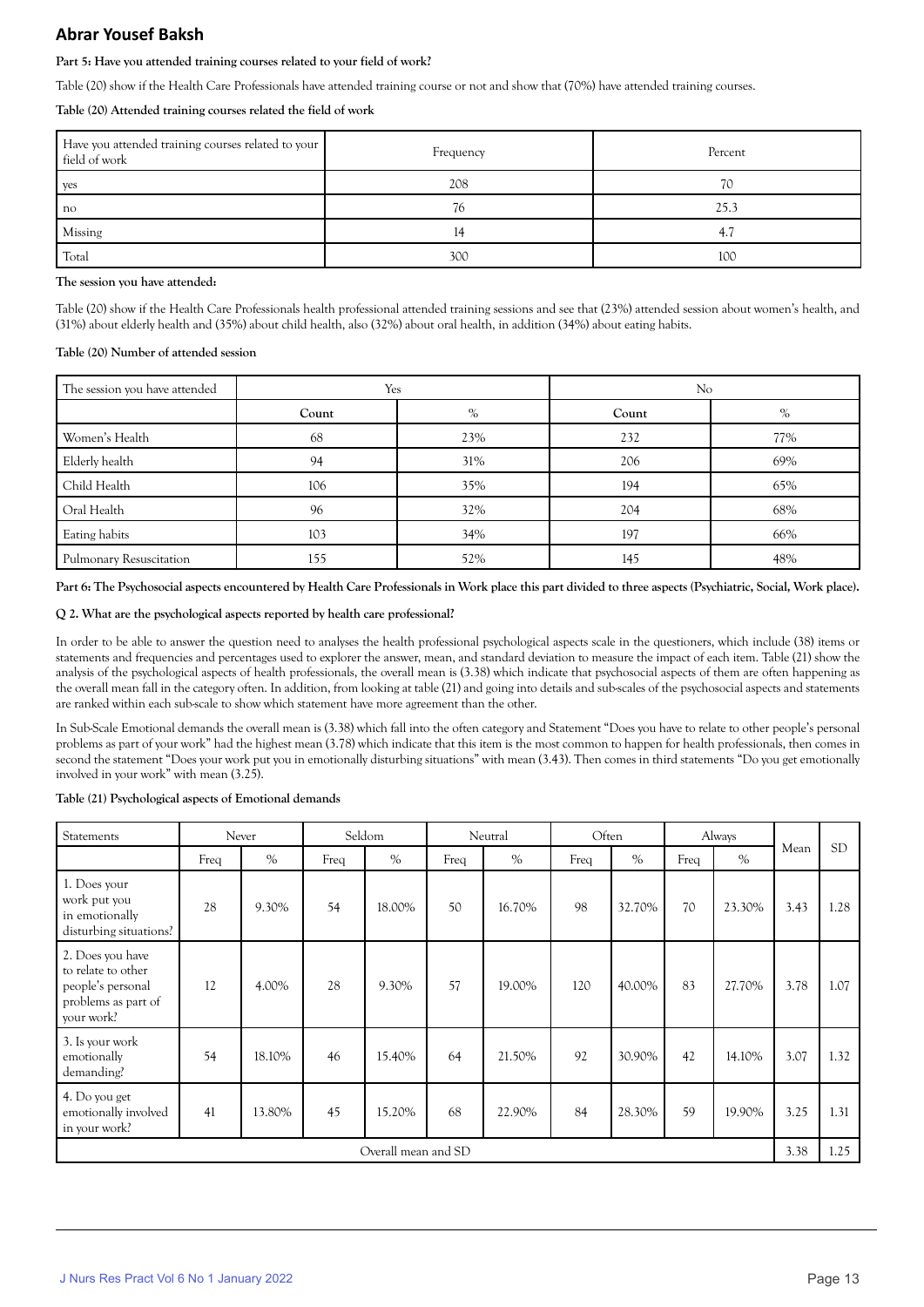In addition, Sub-Scale Demands for hiding emotions the overall mean is (4.11) which fall into the often category and Statement "Does you required to be kind and open towards everyone – regardless of how they behave" had the highest mean (4.38) which indicate that this item is the most common for Health Care Professionals in this sub-scale, then comes in second the statement "Are you required to treat everyone equally, even if you do not feel like it" with mean (4.03). Then comes in third statements, "Does your work require that you hide your feelings "with mean (3.93).

| Table (22) Psychological aspects of Demands for hiding emotions |  |
|-----------------------------------------------------------------|--|
|-----------------------------------------------------------------|--|

| <b>Statements</b>                                                                                   | Never          |       | Seldom |       | Neutral |        |      | Often  |      | Always |      |           |
|-----------------------------------------------------------------------------------------------------|----------------|-------|--------|-------|---------|--------|------|--------|------|--------|------|-----------|
|                                                                                                     | Freq           | $\%$  | Freq   | $\%$  | Freq    | $\%$   | Freq | $\%$   | Freq | $\%$   | Mean | <b>SD</b> |
| 5. Are you required to treat<br>everyone equally, even if you<br>do not feel like it?               | 4              | 1.30% | 26     | 8.70% | 49      | 16.30% | 99   | 33.00% | 122  | 40.70% | 4.03 | 1.02      |
| 6. Does your work require<br>that you hide your feelings?                                           | 10             | 3.30% | 20     | 6.70% | 55      | 18.40% | 109  | 36.50% | 105  | 35.10% | 3.93 | 1.05      |
| 7. Does you required to<br>be kind and open towards<br>everyone – regardless of how<br>they behave? | $\overline{c}$ | 0.70% | 11     | 3.70% | 28      | 9.50%  | 87   | 29.40% | 168  | 56.80% | 4.38 | 0.85      |
| Overall mean and SD                                                                                 |                |       |        |       |         |        |      |        |      |        |      | 0.97      |

Moreover, Sub-Scale Possibilities for development the overall mean is (4.09) which fall into the often category and Statement "Can you use your skills or expertise in your work" had the highest mean (4.27) which indicate that this item is the most common to happen for health professional in this sub-scale, then comes in second the statement "Do you have the possibility of learning new things through your work" with mean (4.24). Then comes in third statements "Do you feel that the work you do is important" with mean (4.24).

## **Table (23) Psychological aspects of Possibilities for development**

| Statements                                                                        |         | Never    | Seldom |        |      | Neutral |      | Often  | Always |        |      | <b>SD</b> |
|-----------------------------------------------------------------------------------|---------|----------|--------|--------|------|---------|------|--------|--------|--------|------|-----------|
|                                                                                   | Freq    | $\%$     | Freq   | $\%$   | Freq | $\%$    | Freq | $\%$   | Freq   | $\%$   | Mean |           |
| 8. Do you have the<br>possibility of learning<br>new things through<br>your work? | $\circ$ | $0.00\%$ | 21     | 7.00%  | 41   | 13.70%  | 82   | 27.30% | 156    | 52.00% | 4.24 | 0.94      |
| 9. Can you use your<br>skills or expertise in<br>your work?                       | 3       | 1.00%    | 16     | 5.40%  | 32   | 10.80%  | 92   | 31.00% | 154    | 51.90% | 4.27 | 0.93      |
| 10. Does your<br>work give you the<br>opportunity to develop<br>your skills?      | 31      | 10.40%   | 37     | 12.40% | 46   | 15.40%  | 86   | 28.80% | 99     | 33.10% | 3.62 | 1.33      |
| 11. Do you feel that<br>the work you do is<br>important?                          | 5       | 1.70%    | 12     | 4.00%  | 31   | 10.40%  | 72   | 24.10% | 179    | 59.90% | 4.24 | 0.98      |
| Overall mean and SD                                                               |         |          |        |        |      |         |      | 4.09   | 1.04   |        |      |           |

In addition, Sub-Scale Meaning of work the overall mean is (3.95) which fall into the often category and Statement "Is your work meaningful" had the highest mean (4.36) which indicate that this item is the most common to happen for health professional in this sub-scale, then comes in second the statement "Do you feel motivated and involved in your work" with mean (3.75).

## **Table (24) Psychological aspects of Meaning of work**

|                                                               | Never |       | Seldom |        | Neutral |        | Often |        |      | Always |      | <b>SD</b> |
|---------------------------------------------------------------|-------|-------|--------|--------|---------|--------|-------|--------|------|--------|------|-----------|
| Statements                                                    | Freq  | $\%$  | Freq   | $\%$   | Freq    | $\%$   | Freq  | $\%$   | Freq | $\%$   | Mean |           |
| 12. Is<br>your work<br>meaningful?                            | 8     | 2.70% | 9      | 3.00%  | 39      | 13.10% | 88    | 29.60% | 153  | 51.50% | 4.36 | 0.94      |
| 13. Do you<br>feel that the<br>work you do is<br>important?   | 23    | 7.70% | 35     | 11.70% | 46      | 15.40% | 89    | 29.90% | 105  | 35.20% | 3.73 | 1.27      |
| 14. Do you feel<br>motivated and<br>involved in your<br>work? | 23    | 7.70% | 35     | 11.70% | 46      | 15.40% | 89    | 29.90% | 105  | 35.20% | 3.75 | 1.27      |
| Overall mean and SD                                           |       |       |        |        |         |        |       |        | 3.95 | 1.15   |      |           |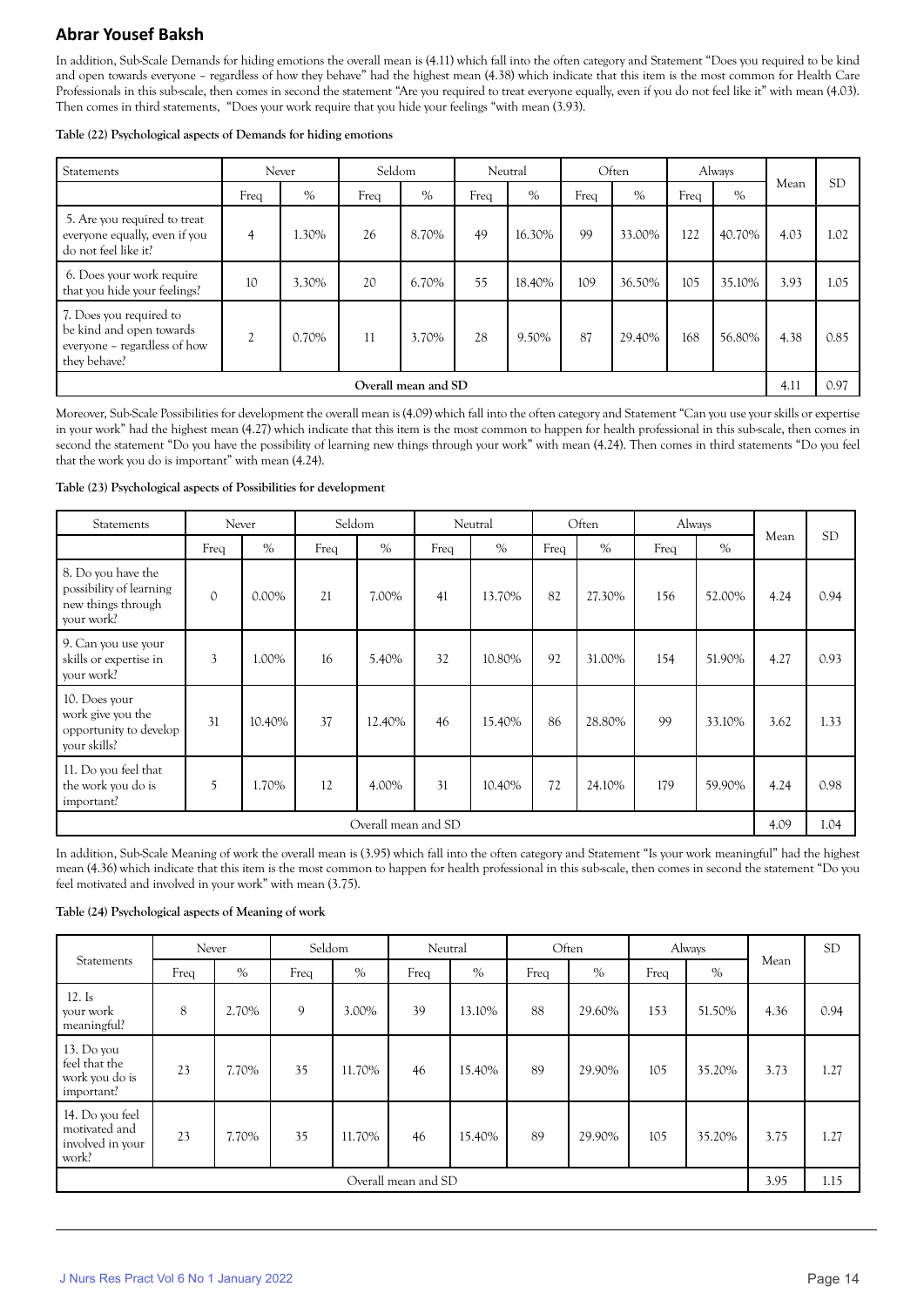Moreover, Sub-Scale Commitment to the workplace the overall mean is (3.63) which fall into the often category and Statement "Do you enjoy telling others about your place of work" had the highest mean (3.89) which indicate that this item is the most common to happen for health professional in this sub-scale, then comes in second the statement "Would you recommend a good friend to apply for a position at your workplace" with mean (3.56).

| Table (25) Psychological aspects of Commitment to the workplace |  |
|-----------------------------------------------------------------|--|
|-----------------------------------------------------------------|--|

| Statements                                                                                   | Never |        |      | Seldom | Neutral |        |      | Often  |      | Always |      |           |
|----------------------------------------------------------------------------------------------|-------|--------|------|--------|---------|--------|------|--------|------|--------|------|-----------|
|                                                                                              | Freq  | $\%$   | Freq | $\%$   | Freq    | $\%$   | Freq | $\%$   | Freq | $\%$   | Mean | <b>SD</b> |
| 15.Do you enjoy<br>telling others<br>about your place<br>of work                             | 17    | 5.70%  | 18   | 6.10%  | 56      | 18.90% | 96   | 32.30% | 110  | 37.00% | 3.89 | 1.14      |
| 16. Do you feel<br>that your place<br>of work is of<br>great personal<br>importance to you   | 39    | 13.10% | 38   | 12.80% | 58      | 19.50% | 79   | 26.50% | 84   | 28.20% | 3.44 | 1.36      |
| 17. Would you<br>recommend a good<br>friend to apply for<br>a position at your<br>workplace? | 16    | 5.40%  | 48   | 16.10% | 64      | 21.50% | 93   | 31.20% | 77   | 25.80% | 3.56 | 1.19      |
| Overall mean and SD                                                                          |       |        |      |        |         |        |      |        |      | 3.63   | 1.23 |           |

Moreover, Sub-Scale Ability to plan the overall mean is (3.85) which fall into the often category and Statement "Do you receive all the information you need in order to do your work well" had the highest mean (3.94) which indicate that this item is the most common to happen for health professional in this sub-scale, then comes in second the statement "At your place of work, are you informed well in important decisions, changes, or plans for the future" with mean (3.76).

## **Table (26) Psychological aspects of Ability to plan**

|                                                                                                                             | Never |       |      | Seldom | Neutral |        |      | Often  | Always |        | Mean | <b>SD</b> |
|-----------------------------------------------------------------------------------------------------------------------------|-------|-------|------|--------|---------|--------|------|--------|--------|--------|------|-----------|
| Statements                                                                                                                  | Freq  | $\%$  | Freq | $\%$   | Freq    | $\%$   | Freq | $\%$   | Freq   | $\%$   |      |           |
| 18. At your place<br>of work, are you<br>informed well<br>in important<br>decisions,<br>changes, or plans<br>for the future | 9     | 3.00% | 43   | 14.40% | 53      | 17.70% | 99   | 33.10% | 95     | 31.80% | 3.76 | 1.14      |
| $19.$ Do you<br>receive all the<br>information you<br>need in order<br>to do your work<br>well?                             | 16    | 5.40% | 21   | 7.00%  | 44      | 14.70% | 104  | 34.80% | 113    | 37.80% | 3.94 | 1.14      |
| Overall mean and SD                                                                                                         |       |       |      |        |         |        |      |        |        | 3.85   | 1.14 |           |

**Also, Sub-Scale Recognition the overall mean is (3.65) which fall into the often category and Statement "Is your work recognized and appreciated by the management" had the highest mean (4.00) which indicate that this item is the most common to happen for health professional in this sub-scale, then comes in second the statement "Are you treated fairly at your workplace" with mean (3.29) Table (27) Psychological aspects of Recognition** 

| Statements                                                                 | Never |       | Seldom |        | Neutral |        | Often |        |      | Always |      |           |
|----------------------------------------------------------------------------|-------|-------|--------|--------|---------|--------|-------|--------|------|--------|------|-----------|
|                                                                            | Freq  | $\%$  | Freq   | $\%$   | Freq    | $\%$   | Freq  | $\%$   | Freq | $\%$   | Mean | <b>SD</b> |
| 20. Is your work<br>recognized and<br>appreciated<br>by the<br>management? | 21    | 7.00% | 21     | 7.00%  | 33      | 11.00% | 87    | 29.00% | 138  | 46.00% | 4.00 | 1.22      |
| 21. Are you<br>treated fairly at<br>your workplace?                        | 28    | 9.40% | 64     | 21.40% | 55      | 18.40% | 97    | 32.40% | 55   | 18.40% | 3.29 | 1.25      |
| Overall mean and SD                                                        |       |       |        |        |         |        |       | 3.65   | 1.24 |        |      |           |

Also, Sub-Scale job insecurity the overall mean is (1.64) which fall into the often category and Statement "It being difficult for you to find another job if you became unemployed" had the highest mean (1.714) which indicate that this item is the most common to happen for health professional in this sub-scale, then comes in second the statement "Becoming, unemployed" with mean (1.652).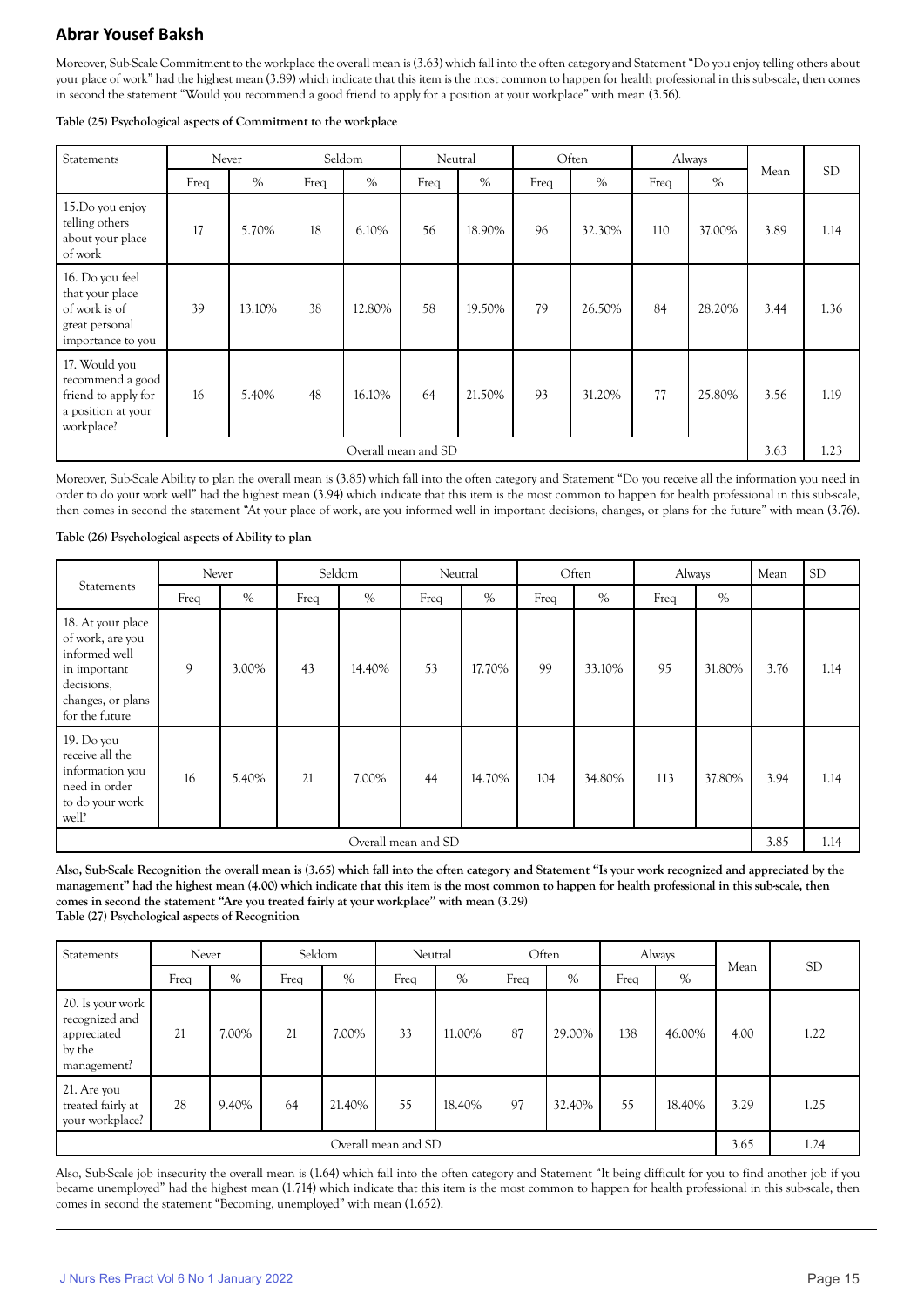**Table (28) Psychological aspects of Job insecurity**

|                                                                                          |      | Yes                 |      | No     |       |           |
|------------------------------------------------------------------------------------------|------|---------------------|------|--------|-------|-----------|
| Statements                                                                               | Freq | $\%$                | Freq | $\%$   | Mean  | <b>SD</b> |
|                                                                                          |      | yes                 |      | no     |       |           |
| 22. Becoming<br>unemployed?                                                              | 104  | 34.80%              | 195  | 65.20% | 1.652 | 0.477     |
| 23. New technology<br>making you<br>redundant?                                           | 114  | 38.10%              | 185  | 61.90% | 1.619 | 0.487     |
| 24. It being<br>difficult for you<br>to find another<br>job if you became<br>unemployed? | 85   | 28.60%              | 212  | 71.40% | 1.714 | 0.453     |
| 25. Being<br>transferred to<br>another job against<br>your will?                         | 134  | 45.10%              | 161  | 54.20% | 1.562 | 0.542     |
|                                                                                          |      | Overall mean and SD |      |        | 1.64  | 0.49      |

Also, The Sub-Scale Mental health of the psychosocial aspects of how much of Upsets ,past 4 weeks the overall mean is (2.99) which fall into the natural category and Statement "Have you felt so down in the dumps that nothing could cheer you up" had the highest mean (3.75) which indicate that this item is the most common to happen for health professional in this sub-scale, then comes in second the statement "Have you felt downhearted and blue" with mean (3.52).

**Table (29) Psychological aspects of How much of upsets during the past 4 weeks** 

|                                                                                     | Never |        |      | Seldom |      | Neutral |      | Often  |      | Always |      |            |
|-------------------------------------------------------------------------------------|-------|--------|------|--------|------|---------|------|--------|------|--------|------|------------|
| Statements                                                                          | Freq  | $\%$   | Freq | $\%$   | Freq | $\%$    | Freq | $\%$   | Freq | $\%$   | Mean | ${\rm SD}$ |
| 26. Have you<br>been a very<br>nervous person?                                      | 104   | 34.80% | 66   | 22.10% | 56   | 18.70%  | 52   | 17.40% | 21   | 7.00%  | 2.40 | 1.31       |
| 27. Have you<br>felt so down in<br>the dumps that<br>nothing could<br>cheer you up? | 19    | 6.30%  | 33   | 11.00% | 71   | 23.70%  | 111  | 37.00% | 66   | 22.00% | 3.57 | 1.14       |
| 28. Have you<br>felt calm and<br>peaceful?                                          | 71    | 23.70% | 85   | 28.30% | 57   | 19.00%  | 62   | 20.70% | 25   | 8.30%  | 2.62 | 1.28       |
| 29. Have you felt<br>downhearted and<br>blue?                                       | 19    | 6.30%  | 41   | 13.70% | 65   | 21.70%  | 116  | 38.70% | 59   | 19.70% | 3.52 | 1.14       |
| 30. Have you<br>been a happy<br>person?                                             | 63    | 21.00% | 72   | 24.00% | 51   | 17.00%  | 81   | 27.00% | 33   | 11.00% | 2.83 | 1.33       |
| Overall mean and SD                                                                 |       |        |      |        |      |         |      | 2.99   | 1.24 |        |      |            |

Also, The Sub-Scale Mental health of the psychosocial aspects of how well the descriptions fit your situation during the past 4 weeks scale items the overall mean is (2.84) which fall into the natural category and Statement "I have been a bit touchy" had the highest mean (3.15) which indicate that this item is the most common to happen for health professional in this sub-scale, then comes in second the statement "I have eaten for comfort" with mean (3.10).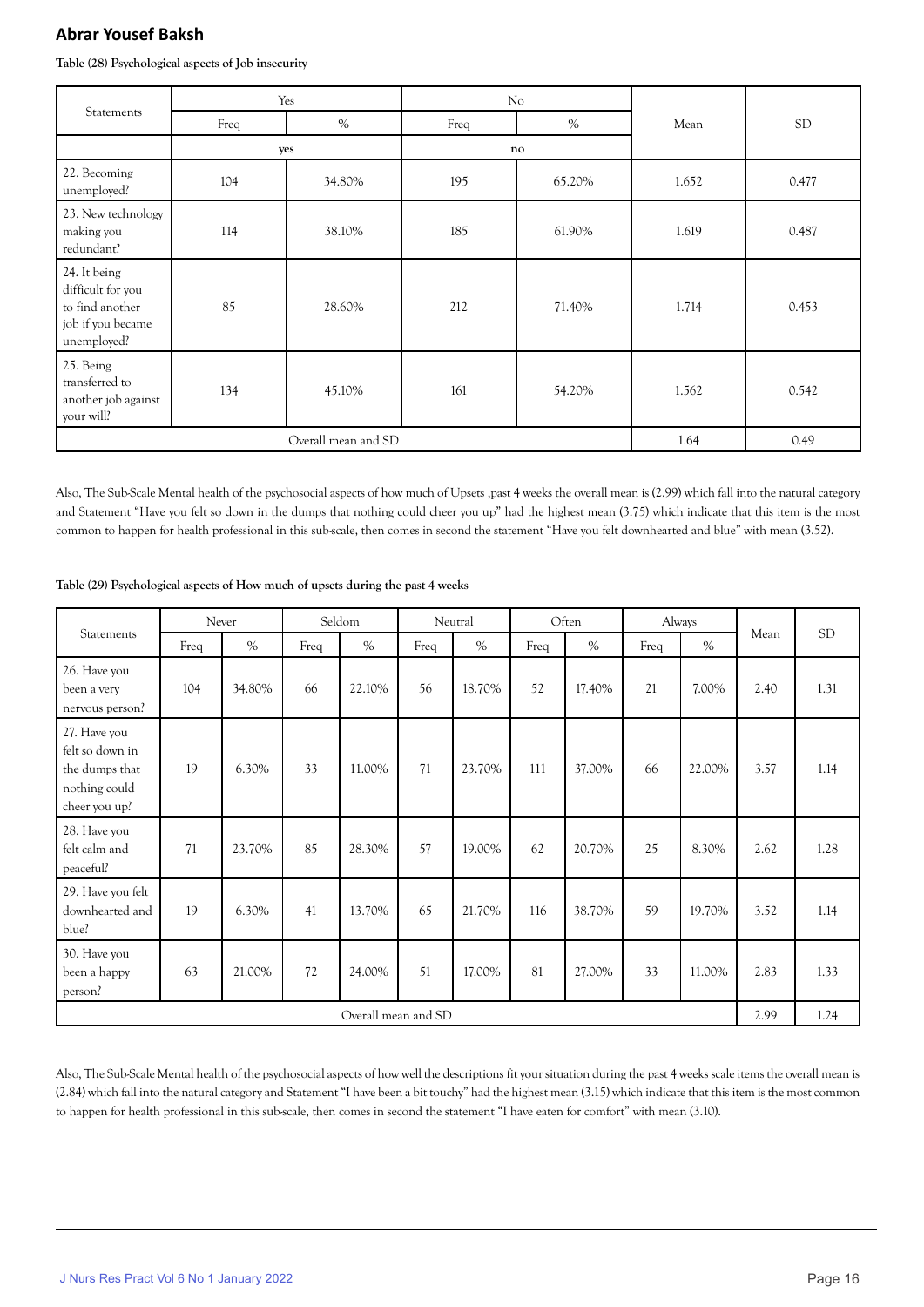**Table (30) Psychological aspects of how well the descriptions fit your situation during the past 4 weeks** 

|                                                                        | Never |        | Seldom |        |      | Neutral | Often |        |      | Always | Mean | <b>SD</b> |
|------------------------------------------------------------------------|-------|--------|--------|--------|------|---------|-------|--------|------|--------|------|-----------|
| Statements                                                             | Freq  | $\%$   | Freq   | $\%$   | Freq | $\%$    | Freq  | $\%$   | Freq | $\%$   |      |           |
| 31.I have not<br>wanted to speak<br>with anyone/have<br>been withdrawn | 63    | 21.00% | 72     | 24.00% | 51   | 17.00%  | 81    | 27.00% | 33   | 11.00% | 2.83 | 1.32      |
| 32. I have not<br>been able to stand<br>dealing with other<br>people.  | 101   | 33.80% | 74     | 24.70% | 54   | 18.10%  | 49    | 16.40% | 21   | 7.00%  | 2.38 | 1.29      |
| 33. I have not had<br>the time to relax or<br>enjoy myself             | 45    | 15.10% | 58     | 19.50% | 74   | 24.80%  | 81    | 27.20% | 40   | 13.40% | 3.04 | 1.27      |
| 34.I have found<br>it difficult to be<br>happy                         | 54    | 18.10% | 69     | 23.10% | 80   | 26.80%  | 57    | 19.10% | 39   | 13.00% | 2.86 | 1.29      |
| 35.I have eaten for<br>comfort                                         | 42    | 14.00% | 49     | 16.40% | 80   | 26.80%  | 94    | 31.40% | 34   | 11.40% | 3.10 | 1.22      |
| 36.I have been a bit<br>touchy                                         | 34    | 11.30% | 61     | 20.30% | 72   | 24.00%  | 93    | 31.00% | 40   | 13.30% | 3.15 | 1.22      |
| 37.I have lacked<br>initiative                                         | 70    | 23.30% | 68     | 22.70% | 72   | 24.00%  | 63    | 21.00% | 27   | 9.00%  | 2.70 | 1.28      |
| 38.I have felt<br>harassed                                             | 64    | 21.30% | 72     | 24.00% | 73   | 24.30%  | 62    | 20.70% | 29   | 9.70%  | 2.73 | 1.27      |
| Overall mean and SD                                                    |       |        |        |        |      |         |       | 2.84   | 1.27 |        |      |           |

## **Q 3. What are the social aspects reported by health care professionals?**

In order to be able to answer the question need to analyses the health professional social aspects scale in the questioners, which include (6) items or statements and frequencies and percentages used to explorer the answer, mean, and standard deviation to measure the impact of each item.

Table (31) show the analysis of the social support from colleagues of health professional scale items, the overall mean is (3.95) which indicate that the social support from colleagues of health professional is often to happen as the overall mean fall in the category often. The highest statement is "How often are your colleagues willing to listen to your work-related problems" with mean (4.03), then second item "How often do your colleagues talk with you about how well you carry out your work" with mean (3.19).

**Table (31) Social support from colleagues of health professional** 

|                                                                                                    | Never |       |      | Seldom | Neutral |        |      | Often  |      | Always | Mean | ${\rm SD}$ |
|----------------------------------------------------------------------------------------------------|-------|-------|------|--------|---------|--------|------|--------|------|--------|------|------------|
| Statements                                                                                         | Freq  | $\%$  | Freq | $\%$   | Freq    | $\%$   | Freq | $\%$   | Freq | $\%$   |      |            |
| 39. How often do<br>you seek help and<br>support from your<br>colleagues                           | 11    | 3.70% | 24   | 8.00%  | 33      | 11.00% | 108  | 36.00% | 124  | 41.30% | 4.03 | 1.08       |
| 40. How often are<br>your colleagues<br>willing to listen to<br>your work-related<br>problems?     | 12    | 4.00% | 29   | 9.70%  | 43      | 14.30% | 119  | 39.70% | 97   | 32.30% | 3.87 | 1.1        |
| 41. How often do<br>your colleagues talk<br>with you about how<br>well you carry out<br>your work? | 15    | 5.00% | 24   | 8.00%  | 43      | 14.30% | 108  | 36.00% | 110  | 36.70% | 3.91 | 1.13       |
| Overall mean and SD                                                                                |       |       |      |        |         |        |      |        | 3.95 | 1.10   |      |            |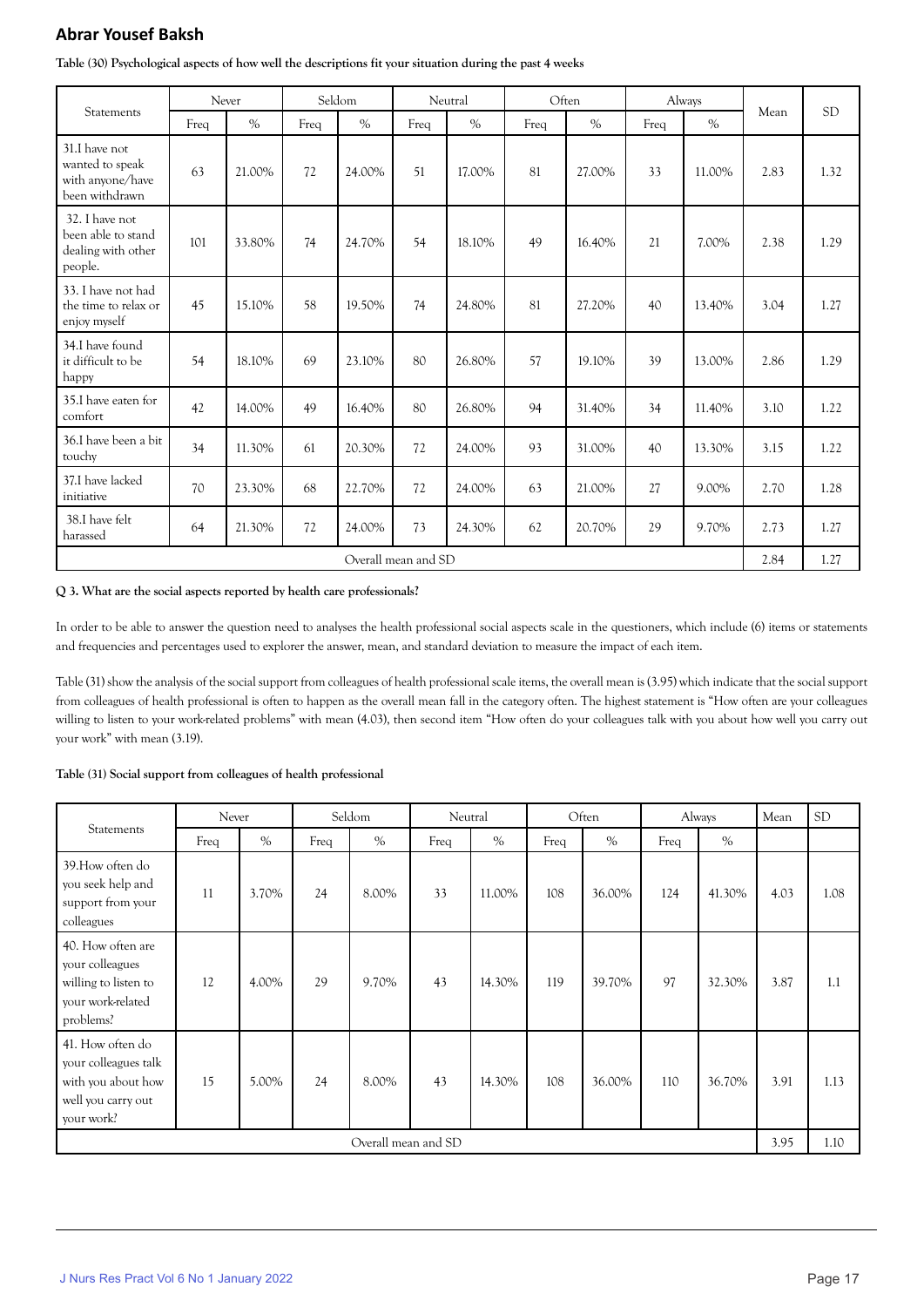Table (32) show the analysis of the social support from supervisor of health professional scale items, the overall mean is (4.16) which indicate that the social support from supervisor of health professional are often to happen as the overall mean fall in the category often. The highest statement is "Is your nearest superior willing to listen to your problems at work" with mean (4.11) , then second item "How often do you seek help and support from your immediate superior" with mean (4.1).

|                                                                                                          | Never |       |      | Seldom |      | Neutral |      | Often  | Always |        |      |           |
|----------------------------------------------------------------------------------------------------------|-------|-------|------|--------|------|---------|------|--------|--------|--------|------|-----------|
| Statements                                                                                               | Freq  | $\%$  | Freq | $\%$   | Freq | $\%$    | Freq | $\%$   | Freq   | $\%$   | Mean | <b>SD</b> |
| 42. Is your<br>nearest superior<br>willing to listen<br>to your problems<br>at work?                     | 15    | 5.00% | 20   | 6.70%  | 31   | 10.30%  | 85   | 28.30% | 149    | 49.70% | 4.11 | 1.14      |
| $43.$ How<br>often do you<br>seek help and<br>support from<br>your immediate<br>superior?                | 17    | 5.70% | 19   | 6.40%  | 33   | 11.00%  | 90   | 30.10% | 140    | 46.80% | 4.16 | 1.16      |
| 44. How often<br>does your<br>superior talk<br>with you about<br>how well you<br>carry out your<br>work? | 18    | 6.00% | 18   | 6.00%  | 37   | 12.40%  | 82   | 27.40% | 144    | 48.20% | 4.06 | 1.18      |
| Over all mean and SD                                                                                     |       |       |      |        |      |         |      | 4.16   | 1.16   |        |      |           |

Q4- What are psychosocial aspect related to Work place stated by the study participants?

In order to be able to answer the question need to analyses the health professional Work place aspects scale in the questioners, which include (15) items or statements and frequencies and percentages used to explorer the answer, mean, and standard deviation to measure the impact of each item.

Table (33) show the analysis of the Work place aspects of health professionals, the overall mean is (3.44) which indicate that Work place aspects of them are often happening as the overall mean fall in the category often. In addition, from looking at table (33) and going into details and sub-scales of the Work place aspects and statements are ranked within each sub-scale to show which statement have more agreement than the other.

In Sub-Scale Work pace the overall mean is (3.44) which fall into the often category and Statement "Do you have to work very fast" had the highest mean (4.06) which indicate that this item is the most common to happen for health professionals, then comes in second the statement "Do you work at a high pace throughout the day" with mean (3.49)**.**

|                                                                 |      | Never  |      | Seldom | Neutral |        |      | Often  |      | Always |      |           |
|-----------------------------------------------------------------|------|--------|------|--------|---------|--------|------|--------|------|--------|------|-----------|
| Statements                                                      | Freq | $\%$   | Freq | $\%$   | Freq    | $\%$   | Freq | $\%$   | Freq | $\%$   | Mean | <b>SD</b> |
| 45. Do you<br>have to work<br>very fast?                        | 14   | 4.70%  | 21   | 7.00%  | 29      | 9.70%  | 105  | 35.00% | 131  | 43.70% | 4.06 | 1.11      |
| 46. Do you<br>work at a<br>high pace<br>throughout<br>the day?  | 45   | 15.10% | 30   | 10.00% | 42      | 14.00% | 96   | 32.10% | 86   | 28.80% | 3.49 | 1.39      |
| 47. Is it<br>necessary<br>to keep<br>working at a<br>high pace? | 103  | 34.40% | 31   | 10.40% | 43      | 14.40% | 70   | 23.40% | 52   | 17.40% | 2.79 | 1.54      |
| Overall mean and SD                                             |      |        |      |        |         |        |      |        |      | 3.45   | 1.35 |           |

## **Table (33) Work place aspects of Work pace**

In addition, Sub-Scale Cognitive demands the overall mean is (4.02) which fall into the often category and Statement "Does your work require that you remember a lot of things" had the highest mean (4.28) which indicate that this item is the most common for Health Care Professionals in this sub-scale, then comes in second the statement "Does your work demand that you are good at coming up with new ideas" with mean (4.03)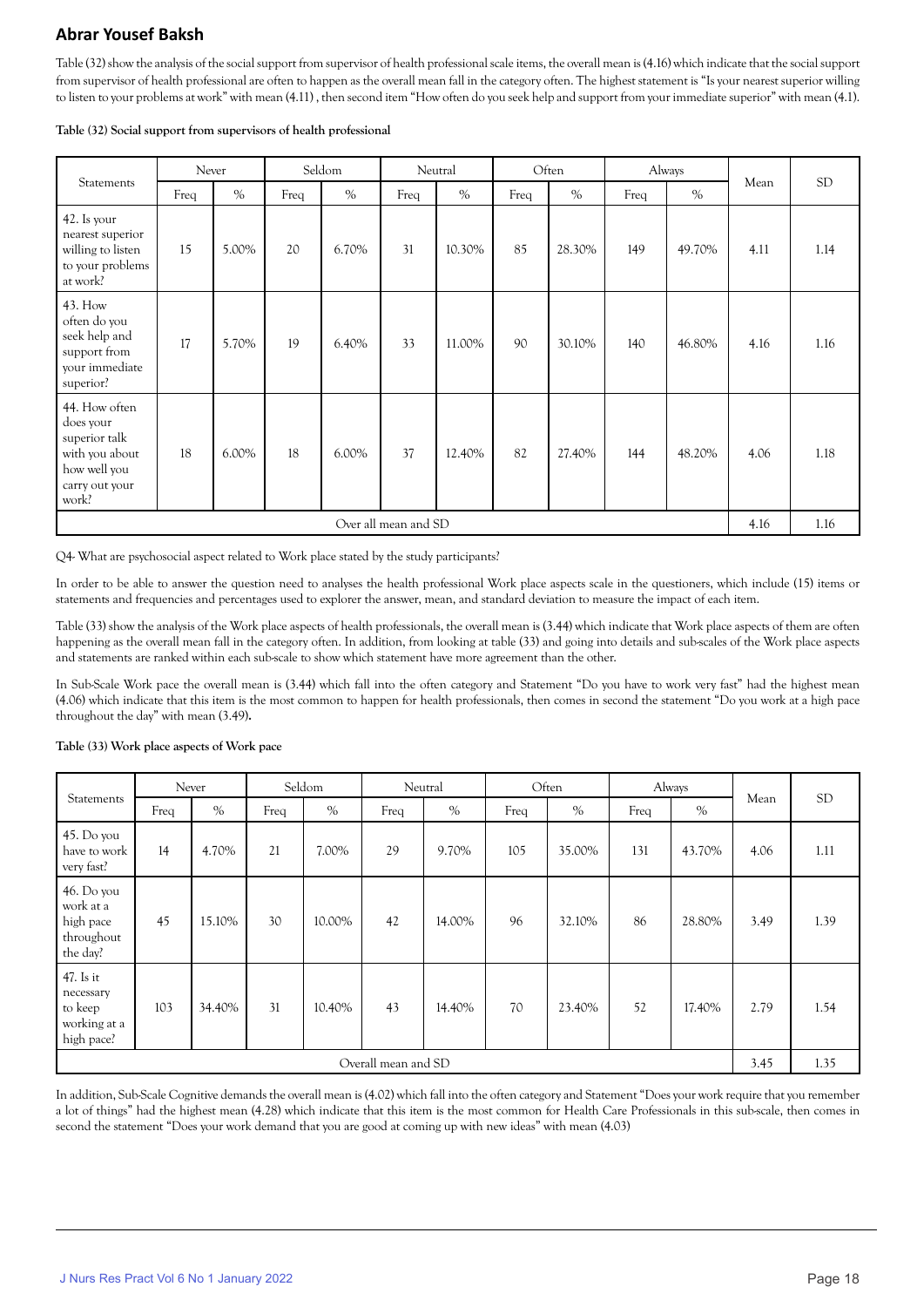## **Table (34) Work place aspects of Cognitive demands**

|                                                                                | Never |       | Seldom |        | Neutral |        |      | Often  |      | Always | Mean |           |
|--------------------------------------------------------------------------------|-------|-------|--------|--------|---------|--------|------|--------|------|--------|------|-----------|
| <b>Statements</b>                                                              | Freq  | $\%$  | Freq   | $\%$   | Freq    | $\%$   | Freq | $\%$   | Freq | $\%$   |      | <b>SD</b> |
| 48. Do you have to keep your eyes<br>on lots of things while you work?         | 10    | 3.30% | 11     | 3.70%  | 47      | 15.70% | 132  | 44.10% | 99   | 33.10% | 4    | 0.97      |
| 49. Does your work require that<br>you remember a lot of things?               | 5     | 1.70% | 9      | 3.00%  | 28      | 9.40%  | 113  | 37.90% | 143  | 48.00% | 4.28 | 0.88      |
| 50. Does your work demand<br>that you are good at coming up<br>with new ideas? | 8     | 2.70% | 20     | 6.80%  | 42      | 14.20% | 109  | 36.90% | 116  | 39.30% | 4.03 | 1.03      |
| 51. Does your work require you<br>to make difficult decision?                  | 19    | 6.40% | 32     | 10.80% | 48      | 16.20% | 95   | 32.10% | 102  | 34.50% | 3.77 | 1.21      |
| Overall mean and SD                                                            |       |       |        |        |         |        |      |        | 4.02 | 1.02   |      |           |

Moreover, Sub-Scale Participation in work decisions the overall mean is (3.74) which fall into the often category and Statement "Can you influence the amount of work assigned to you" had the highest mean (4.16) which indicate that this item is the most common to happen for health professional in this sub-scale, then comes in second the statement "Do you have any influence on what you do at work" with mean (4.02). Then comes in third statements "Do you have a say in choosing who you work with" with mean (3.4).

**Table (35) Work place aspects of Participation in work decisions** 

|                                                                            |      | Never  |      | Seldom              |      | Neutral |      | Often  |      | Always |      | <b>SD</b> |
|----------------------------------------------------------------------------|------|--------|------|---------------------|------|---------|------|--------|------|--------|------|-----------|
| <b>Statements</b>                                                          | Freq | $\%$   | Freq | $\%$                | Freq | $\%$    | Freq | $\%$   | Freq | $\%$   | Mean |           |
| 52. Do you have<br>a large degree of<br>influence concerning<br>your work? | 38   | 12.80% | 35   | 11.80%              | 74   | 24.90%  | 74   | 24.90% | 76   | 25.60% | 3.39 | 1.33      |
| 53. Do you have a say<br>in choosing who you<br>work with?                 | 42   | 14.10% | 38   | 12.80%              | 60   | 20.10%  | 74   | 24.80% | 84   | 28.20% | 3.4  | 1.38      |
| 54. Can you influence<br>the amount of work<br>assigned to you?            | 7    | 2.30%  | 17   | 5.70%               | 38   | 12.80%  | 94   | 31.50% | 142  | 47.70% | 4.16 | 1.01      |
| 55. Do you have any<br>influence on what<br>you do at work?                | 12   | 4.00%  | 16   | 5.40%               | 50   | 16.80%  | 97   | 32.60% | 123  | 41.30% | 4.02 | 1.08      |
|                                                                            |      |        |      | Overall mean and SD |      |         |      |        |      |        | 3.74 | 1.2       |

Also, Sub-Scale Variation the overall mean is (4.04) which fall into the often category and Statement "Do you have to do the same thing over and over again" had the highest mean (4.16) which indicate that this item is the most common to happen for health professional in this sub-scale, then comes in second the statement "Is your work varied" with mean (3.92).

## **Table (36) Work place aspects of Variation**

|                                                                       | Never |       | Seldom |       | Neutral |        | Often |        | Always |        | Mean | <b>SD</b> |
|-----------------------------------------------------------------------|-------|-------|--------|-------|---------|--------|-------|--------|--------|--------|------|-----------|
| <b>Statements</b>                                                     | Freq  | $\%$  | Freq   | $\%$  | Freq    | $\%$   | Freq  | $\%$   | Freq   | $\%$   |      |           |
| 56. Is your<br>work varied?                                           | 16    | 5.40% | 19     | 6.40% | 50      | 16.90% | 98    | 33.20% | 112    | 38.00% | 3.92 | 1.14      |
| 57. Do you<br>have to do the<br>same thing<br>over and over<br>again? |       | 1.00% | 13     | 4.40% | 44      | 14.80% | 111   | 37.20% | 127    | 42.60% | 4.16 | 0.9       |
| Overall mean and SD                                                   |       |       |        |       |         |        |       |        | 4.04   | 1.02   |      |           |

The Sub-Scale Work-family conflict the overall mean is (3.86) which fall into the often category and Statement "Do your friends or family tell you that you work too much" had the highest mean (3.91) which indicate that this item is the most common to happen for health professional in this sub-scale, then comes in second the statement "Do you feel that your work drains so much of your energy that it has a negative effect on your private life" with mean (3.82).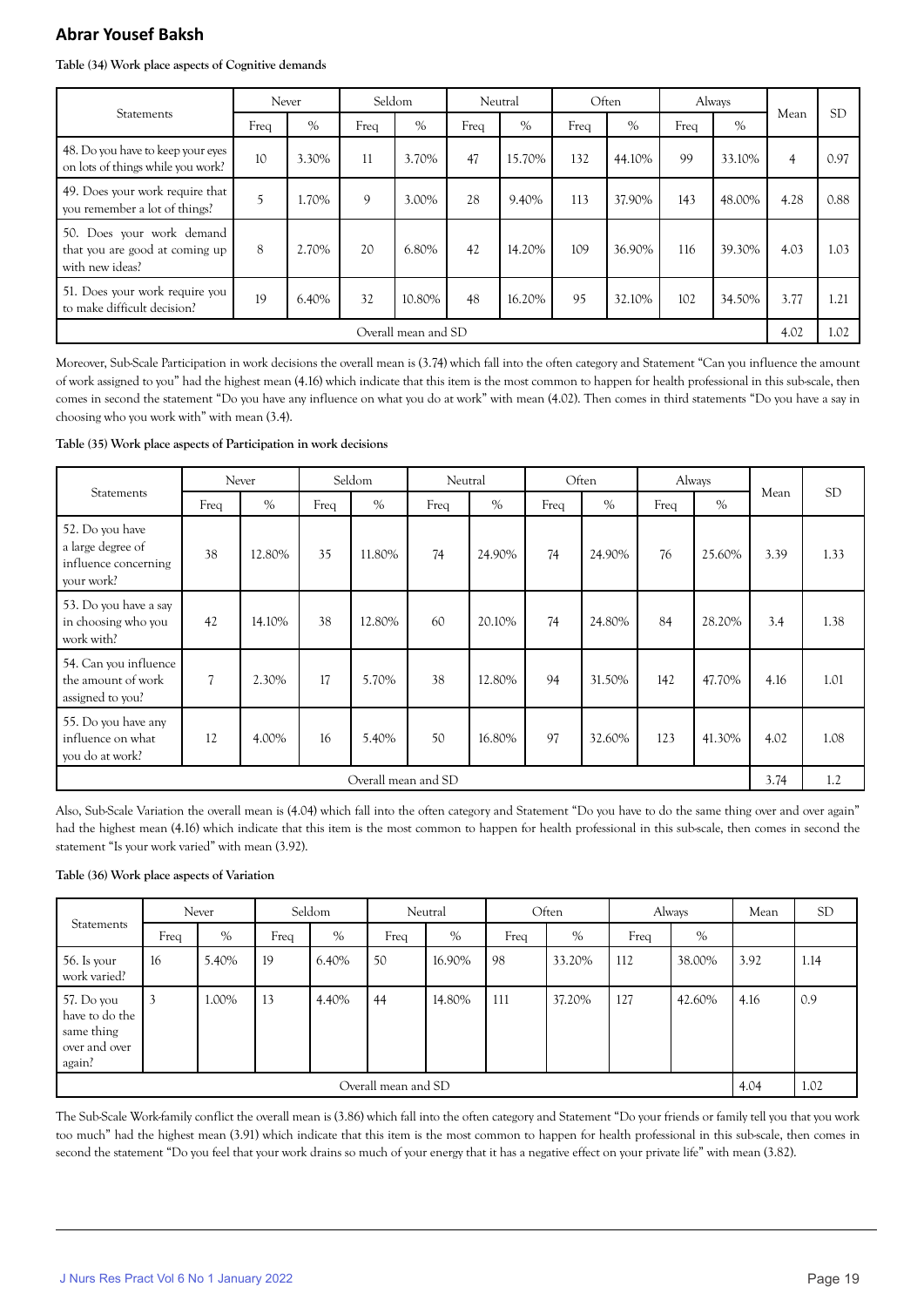## **Table (37) Work place aspects of Work-family conflict**

| <b>Statements</b>                                                                                                         |      | Never |      | Seldom |      | Neutral |      | Often  |      | Always |      |           |
|---------------------------------------------------------------------------------------------------------------------------|------|-------|------|--------|------|---------|------|--------|------|--------|------|-----------|
|                                                                                                                           | Freq | $\%$  | Freq | $\%$   | Freq | $\%$    | Freq | $\%$   | Freq | $\%$   | Mean | <b>SD</b> |
| 58. Do you feel that your work<br>drains so much of your energy<br>that it has a negative effect on<br>your private life? | 19   | 6.40% | 26   | 8.70%  | 59   | 19.80%  | 81   | 27.20% | 113  | 37.90% | 3.82 | 1.21      |
| 59. Do your friends or family<br>tell you that you work too<br>much?                                                      | 21   | 7.00% | 28   | 9.40%  | 36   | 12.10%  | 84   | 28.20% | 129  | 43.30% | 3.91 | 1.25      |
| Overall mean and SD                                                                                                       |      |       |      |        |      |         |      |        |      | 3.86   | 1.23 |           |

## **Q5. Are there any correlations between socio demographic profile, psychosocial and Work place of health care professional participating in this study?**

In order to be able to answer this question need to analyses the correlation between the overall psychosocial and social and Work place aspects scale score, with all the health professional demographic characteristics variables for the subjects. Pearson Correlation test used to check whether there is a significant correlation or not.

First part show table (38) which include the correlation result between demographical variables and psychological aspects, thus conclude that there is no significant correlation between any of the demographical variables and psychosocial aspects scale except marital status as find that there is a significant positive correlation with psychological aspects scale (0.132\*). Also, there is a significant negative correlation between the educational level with the psychological aspects (-0.178\*\*). In addition, there are negative correlation between length of experience and monthly income with psychological aspects (-0.128\*) (-194\*\*).

## **Table (38) Correlation between health professional demographic characteristics variables and total score of psychological aspects.**

| Correlation's test (person)                            | Psychiatric aspect Correlation value |
|--------------------------------------------------------|--------------------------------------|
| Age                                                    | $-0.098$                             |
| Sex                                                    | 0.037                                |
| Marital status                                         | $.132*$                              |
| Number of family members                               | $-0.057$                             |
| <b>Educational</b> level                               | $-178**$                             |
| Occupation                                             | 0.032                                |
| Type of Recruitment                                    | $-0.017$                             |
| Length of Experience                                   | $-.128*$                             |
| Monthly Income                                         | $-194**$                             |
| Length of daily work hours<br>$\overline{\phantom{a}}$ | $-0.053$                             |

\*Correlation is significant at level 0.0. either for negative, positive or no correlation

Second part show table (39) which include the correlation result between demographical variables and social aspects, thus conclude that there is no significant correlation between any of the demographical variables and social aspects scale. However, fine there are negative significant correlation between age, sex and social aspects (-0.149\*) (-0.134\*). Also, there are negative correlation between length of experience and monthly income with social aspects (-.123\*) (-.188\*\*).

## **Table (39) Correlation between health professional demographic characteristics variables and total score of social aspects.**

| Correlation's test (person)                                                                                                  | Social aspect Correlation value |
|------------------------------------------------------------------------------------------------------------------------------|---------------------------------|
| Age                                                                                                                          | $-149*$                         |
| Sex                                                                                                                          | $-134*$                         |
| Marital status                                                                                                               | 0.015                           |
| Number of family members                                                                                                     | $-0.097$                        |
| <b>Educational</b> level                                                                                                     | $-0.014$                        |
| Occupation                                                                                                                   | 0.066                           |
| Type of Recruitment                                                                                                          | 0.018                           |
| Length of Experience                                                                                                         | $-123*$                         |
| Monthly Income                                                                                                               | $-188**$                        |
| Length of daily work hours<br>$\sim$ $\sim$<br>$\overline{1}$ $\overline{0}$ $\overline{0}$ $\overline{1}$<br>$\cdot$ $\sim$ | 0.006<br>$\cdot$ $\cdot$        |

\*Correlation is significant at level 0.01. either for negative, positive or no correlation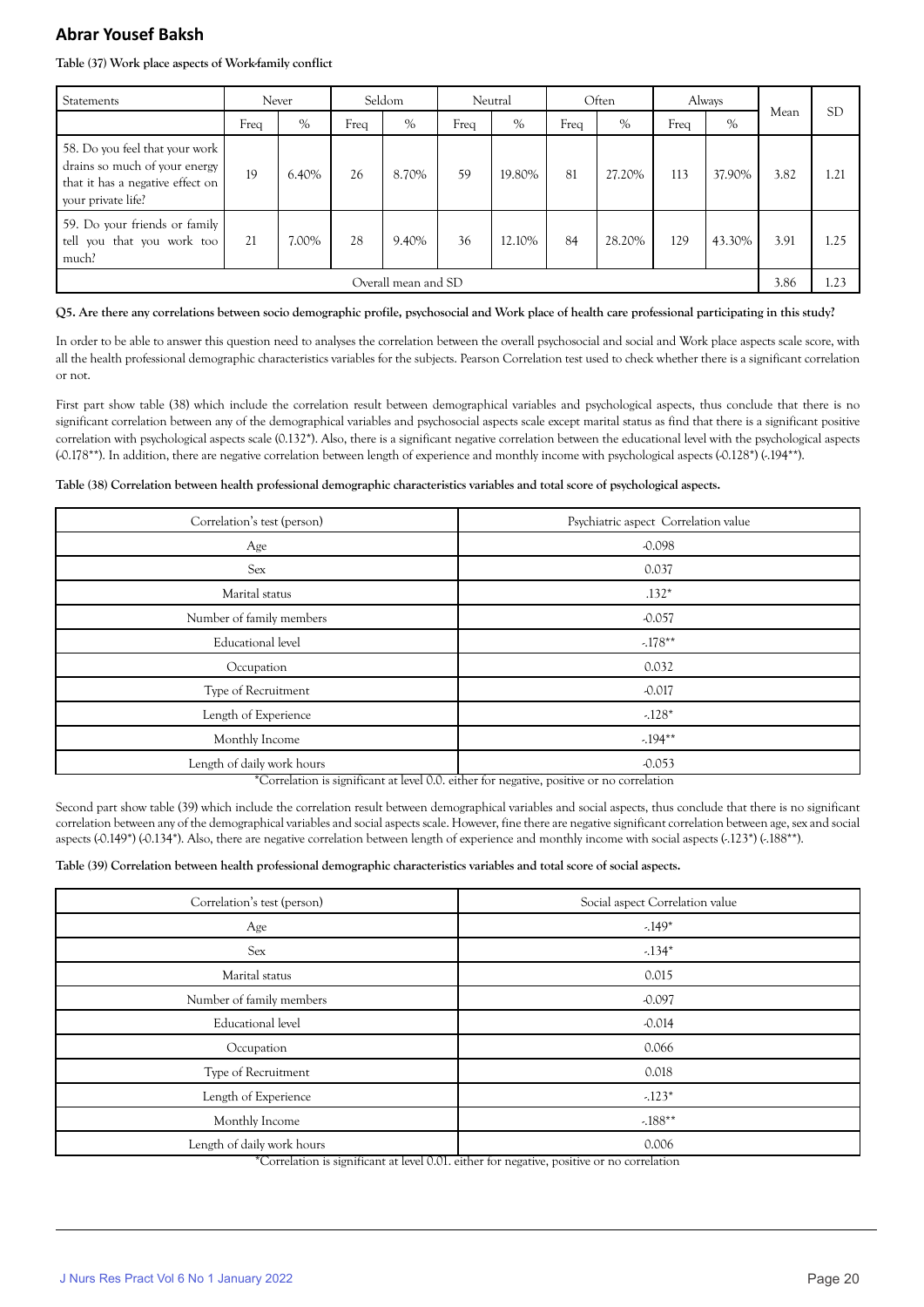Third part show table (40) which include the correlation result between demographical variables and Work place aspects, thus conclude that there is no significant correlation between any of the demographical variables and Work place aspects scale. However, fine there are negative significant correlation between length of experience and monthly income with social aspects (-.116\*) (-.162\*\*).

**Table (40) Correlation between health professional demographic characteristics variables and total score of Work place aspects.**

| Correlation's test (person)                                                     | Work place aspect Correlation value                       |
|---------------------------------------------------------------------------------|-----------------------------------------------------------|
| Age                                                                             | $-0.055$                                                  |
| Sex                                                                             | $-0.043$                                                  |
| Marital status                                                                  | 0.006                                                     |
| Number of family members                                                        | $-0.099$                                                  |
| <b>Educational</b> level                                                        | $-0.016$                                                  |
| Occupation                                                                      | $-0.014$                                                  |
| Type of Recruitment                                                             | 0.004                                                     |
| Length of Experience                                                            | $-116*$                                                   |
| Monthly Income                                                                  | $-162**$                                                  |
| Length of daily work hours<br>$* \cap$ 1. $* \rightarrow \cdots$<br>$\sqrt{21}$ | $-0.045$<br>$\cdot$ . $\cdot$<br>$\overline{\phantom{a}}$ |

\*Correlation is significant at level 0.01. either for negative, positive or no correlation

### **Chapter V**

**Discussion:** This section discusses results of this present research study in comparison with other research study findings that is done for the same topic in different area. This part consists of demographic data discussion, psychological social Work place aspect, Health Care Professionals are those persons who acquire genuine qualifications and experiences for safe practice in the healthcare sector (Lewandowski, Co-investigator, and Lewandowski 2015).

As stated by World Health Organization in 2013, a health professional is considered as an individual who provides preventive, curative, promotional or rehabilitative health care services in a systematic way to people, families or communities. Health Care Professionals at primary health care level are often subjected to the influence of stress due to working conditions or environment which might create much pressure, and stress, and can affect the health of staff, the productivity to give care for client.

In this present study and after the results explore of the most important Aspect that can lead to reduce the productivity of workers in the centers and affect their giving and may also lead to early retirement or leave work, at the end of the discussion, student researcher aim to identify the aspects that affect or have negative impact for the performance of employees psychologically and in social, and working environment to be appropriate for worker for further optimal best care to client.

### **5.1 What is the socio-demographic profile of health care professional included in this study?**

Female Constitutes high ranks than males 54.3%, who hold a diploma degree in health professional specialization 50, 7% 1 and are married 77.7 %. These findings are in congruence with other studies done in the Florida 2010, 69.5% percent of them were women, hold a diploma 38.9% then bachelor degree 17.6 % and they are married 57.6% (MYUNG JIN 2010). Another study with similar finding the majority of participants were married (n = 363, 85.0%) (Mohammad Aminian.2017).

That (47%) of the subjects were in the age group (31-40) then (27%) comes next for which their age group is (less than 30). This finding is similar to study done in Iraq the participants age between 20 to 39 years old. (Aram Hanna Massoudi 2017,Ahmad Bazazan2015), Most of the study participants have 3-5 person in family members (53.3%) its Regarding family number from country's nationals have a family number between 4 and 5 while 290 (52.3%), the Monthly Income for the participants is (182=n) 60.7% above one third of the them said it's enough only, there is two study show the same number first one the income Enough to meet needs(n=132 ) 33.2% (Mathew 2014), second one more than half of country's nationals (57.1%) have enough income to meet the need only (El- Masoud 2013) the occupation of the health professional and find that (34.7%) of the subjects are nurses and (18%) are doctors. There is international study for employment in occupations related to health care is projected to increase in coming years. The health care occupations are largest projected show the most 'medical specialist requested increases to employment

they are registered nurses than home care aides; nursing aides, medical assistants; dental assistant (Bureau 2016), the Length of Experience for the health professional in current study is (52.3%) of the them spent More than five years, the same number in this study was presented in regional study; as the average experience is more than 5 years 52.3% (Mohammad Aminian.2017).

The participants complain during the study for the length of daily work hours and (76.3%) spent 8-10 hours. In primary care center in all regions in the Saudi Arabia the daily work horse not extend than 8 hours, most of the workers are women and they have kids and risk for pregnancy and lactations. An international study review suggests that managers must to find a way to address issues of excessive workloads, irregular shifts and long working hours as these have been found to be the major predictors of job dissatisfaction, high levels of burnout, low morale fatigue and emotional exhaustion among health care workers in primary health care center (Zodwa M. Manyisa 2017).

The finding showed that the participants in this present study; above two third have no diseases one third of the participants have blood pressure and few have diabetics [Table 18]. For the health professional habits, (64%) practice sports, and (66.2%) eats healthy food, also (54.9%) sleeps sufficient hours also most of them attended training course to improve them self (70%) have attended training courses. A healthy diet is increasing body's resistance to stress. In order to reduce negative effects of stress individuals, also should avoid substances such as caffeine, salt, sugar and fat and include in their diet enough vitamins and minerals the Physical Exercise can promote biological and emotional. Generally, health standards are recommending exercise at least three times a week for 30 to 45 minutes (Ioanna V. Papathanasiou1, 2015) these tips lead to control stress reduce mental disorder increase the productivity in life and work.

### **5.2: What are the psychological aspects reported by health care professional?**

This question its answered by discuss results of present research and comparing with other research study findings that is done in different national region and international level psychological aspect which include nine sub-scale will discussed start with the Emotion demand the highest items is related to personal problems in work which had the highest mean (3.78) indicate that this item is the most common to happen for health professionals, then comes in second items work emotionally disturbing situations with mean (3.43) [Table 21] The results were similar to research study the emotional labor at work they conclude that the emotional demand is one of the leading scale that affect the employees' attitude with a mean of (4,76), for the behavioral part emotional factors and relations are gotten the first two highest ranks (Aram Hanna Massoudi 2017).

Demands for hiding emotions one of items take highest mean is openness towards everyone – regardless of how they behave (4.38) which indicate that this item is the most common for Health Care Professionals then comes in second item about requirement to treat everyone equally obtained mean (4.03) [Table 22] One of the most important ethical Principles in code of ethics is Respect and Fair Treatment — "treat and give health care to all clients with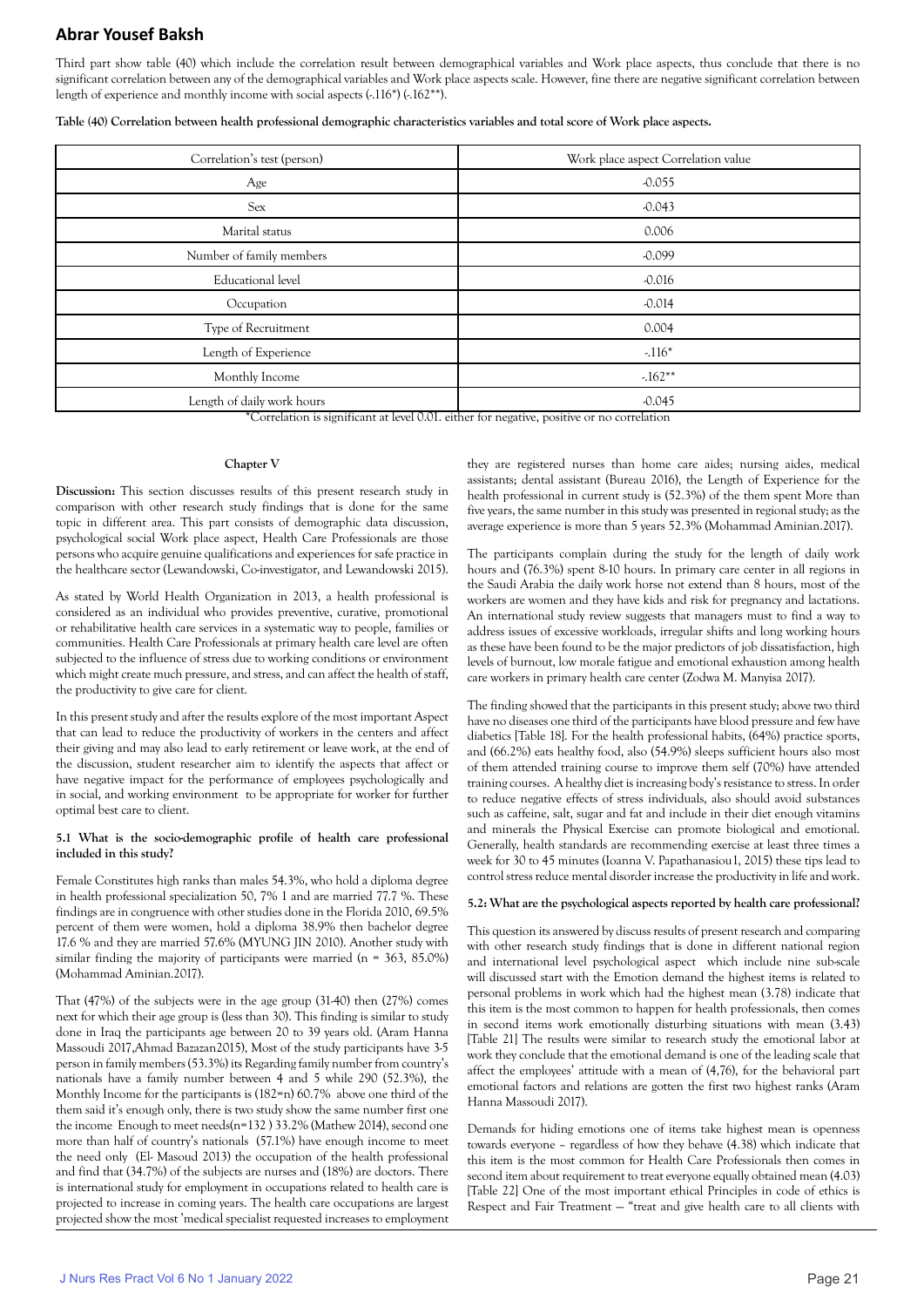respect, courtesy, and fairness." (Centeral Deloitte Europe, 2013), It is natural for employees they work in a different specialist to hide their feelings and problems in their personal life during performing work and to deal with all client the same without bias in all worlds not only Saudi Arabia.

Discusses is the Possibilities for development the item about use skills or expertise in work had the highest mean (4.27) to indicate that this item is the most common to happen for health professional in this sub-scale, then comes in second the item about the possibility of learning new things through work with mean (4.24) [Table 23] there is a study support the continuous learning is especially critical learning. Workplace is where technologies, processes and how change interacts constantly, radically and at a lightning speed. It's safe to say it's not enough to keep your skills up to date. Your employability depends on your willingness and ability to stay on the cusp of new trends and technologies (and sometimes even ahead of them!) and to widen your skills and knowledge-base. In order for organizations to remain agile and responsive to change, employers need multi-faceted employees who are not only capable of executing a role, but who are also flexible, resourceful, lateral thinkers – skills gained from constant learning and application. These are the workers who step up and take on projects; whose networks regularly expand; the people their colleagues ask to work with; the employees whose growth is recognized by promotion (Rand, 2016).

Human in nature work life cannot work in a place if this work does not mean to him. In current study the previous words in above are correct with the scale Meaning of work it's come with Highest Mean "Is your work meaningful" (4.36) which indicate that this item is the most common to happen for health professional in this sub-scale, then comes in second the statement motivation and involved in work with mean (3.75) [Table 24]. When an employee loves his work, Not only will he bring money to the house, but he will also get the added bonus of feeling fulfilled, and satisfied each time he walks out of his office. But it is possible that the employee does not feel this feeling at times because he is too exhausted. The love of the human life is a natural feeling but it needs a lot of work and effort it is very natural to enjoy the things that we do. Often, not only the work we love. It's the reward and satisfaction we get after doing it well. We all know that doing things well requires effort and staying in the office late at night. It is a life cycle that never ends (Kat Boogard. 2017).

Focusing in Commitment to the workplace the items of enjoy telling others about place of work had the highest mean (3.89) which indicate that this item is the most common to happen for health professional would you recommend a good friend to apply for a position at your workplace" with mean (3.56) [Table 25]. The employee dedicated to his work, even if it is hard work, it is committed to the times of work and the required of it and student researcher note here that this scale is very important in any work with different specialties, especially the health sectors, where dealing with the lives of clients, the worker if he loves and belong to his work and sincere in it, he likes to talk about the work duties and the time spend there and advise people to employ it. A study focusing on the behaviors and attitude in the workers was summarized as the most important (Lynda Moultry Belcher; Updated June 29, 2018).

The strength of any organization or company based on the staff and the strength of communication among them since the organization that does not care about the employee and involve them to hear his ideas always fails, the employee has the right to hear his voice and take into account his opinion about Ability to plan with the item "Do you receive all the information you need in order to do your work well" had the highest mean (3.94) which indicate that this item is the most common to happen for health professional "At your place of work, are you informed well in important decisions, changes, or plans for the future" with mean (3.76) [Table 26]. Among study have the same perspective show that, the aspect of resources and ability to accesses to all the material they need in work, is also important in improving working conditions and towards the achievement of the organizational goal. It is therefore imperative that the necessary resources be made available to employees so that they can complete their tasks on time. Access to resources refers to one's ability to acquire the financial means, materials, time given to complete the task, rest breaks, cognitive capacity, support staff and suppliers to do the work (Manyisa et al., 2015). Also, there is study examines the relationship between employee involvement in decision making and firms' performance in the manufacturing sector in Nigeria, the items performance of firm that employee involvement in decision making with Highest Mean 4.4690(n=386) (Kuyea,2011).

Any employee in this world when he gives everything they learns and all the experts at work they also want to be appreciated and respected by the administration and be honored as well. The organizations and companies are supposed to be respected and appreciated for their continuous in current study

the Recognition reflected by items "Is your work recognized and appreciated by the management" had the highest mean (4.0) which indicate that this item is the most common to happen for health professional in this sub-scale, then comes in second the statement "Are you treated fairly at your workplace" with mean (3.29) [Table 27]. in the previous study one of this study is respect in work place by (Louis County,2014) A respectful in workplace supports the physical, Psychological and social well-being of all employees. In a respectful workplace Employees are valued Communication is kind, open and honest, People are treated as they wish to be treated, Conflict is addressed in a positive and respectful manner, Disrespectful behavior is addressed (Thorsen, 2011).

The items in the psychological aspect are the Job insecure the items with Highest Mean are "It being difficult for you to find another job if you became unemployed" had the highest mean (1.714) which indicate that this item is the most common to happen for health professional, then comes in second the statement "Becoming, unemployed" with mean (1.652). [Table 28]Whenever an employee works in a job he wants to feel safe and stable and does not want to lose, some of the participants in the research have a fear of losing the job also feel insecure to not find another job, there is a Studies also showed the same results a study for Job insecurity, job strain and job demand showed positive correlation (0.242 to -0.122) while skill discretion, decision latitude (Mathew 2014) another study show her result For retirement intentions, one analysis out of three found high job insecurity to be associated with intended earlier retirement (Browne 2018).

The last items in psychological aspect is the mental health which can have higher effect in life and work, in the questioner start the Mental health statement for how much of the time during the past 4 weeks you have been feel this, the items have Highest Mean is "I have been a bit touchy" had the highest mean (3.15) which indicate that this item is the most common to happen for health professional, then comes in second the statement "I have eaten for comfort" with mean (3.10) [Table 29] One of the most important studies focus in Workplace psychosocial factors and mental health among people working at King Khalid University, Saudi Arabia. Explore that, the mental health is an important issue in the workplace, particularly in developing countries. the result proved that Poor mental health had strongly statistically significant positive correlation with "quantitative demands"," Work-family conflict", and "Emotional demands "in total country's nationals and expatriates p<0.01 (El- Maksoud 2013).

The second Mental health statements describe situation during the past 4 weeks, the statement of "Have you felt so down in the dumps that nothing could cheer you up" had the highest mean (3.75) which indicate that this item is the most common to happen for health professional in this sub-scale, then comes in second the statement "Have you felt downhearted and blue" with mean (3.52) [Table 30] Similar study The Smart Way to Respond to Negative Emotions at Work. The result is the Anger, fear, and sadness are three primary negative emotions commonly encountered in the workplace. Knowing more about these specific emotions can increase your skill at handling them and build the confidence you need to take effective action (Pearson and Porath, 2013) (Pearson, Christine M2017).

### **5.3: What are the social aspects reported by health care professionals?**

This question its answered by discuss results of this research have the highest points study in comparing with other research study findings that is done for the same topic in different area of the social aspect in current studies is divided to two sub-scale social support from colleagues and social support from supervisors , beginning with item Social support from colleagues the high statement is "How often are your colleagues willing to listen to your work related problems" with mean (4.03), then second item "How often do your colleagues talk with you about how well you carry out your work" with mean (3.19) [Table 31] One of the most important factors that may make the employee tired of his work and feel that the long working time is the support of colleagues and if the employee felt that the work his second home and his colleagues at work collaborators were productive of work it well be high and better and prolong his stay in work for years. Similar studies show the Strong Team Spirit that participants considered themselves to be able to make good friends and good relation with trust and respect easily (Mathew 2014, Aram Hanna Massoudi 2017).

The second item is the Social support from supervisors The highest statement is "Is your nearest superior willing to listen to your problems at work" with mean (4.11), then second item "How often do you seek help and support from your immediate superior" with mean (4.06) [Table 32], a study showed a relationship between the employees satisfaction and supervisor support and its come with the following result, with the supervisors, fair treatment and communication within the work are asked to the attendees in order to be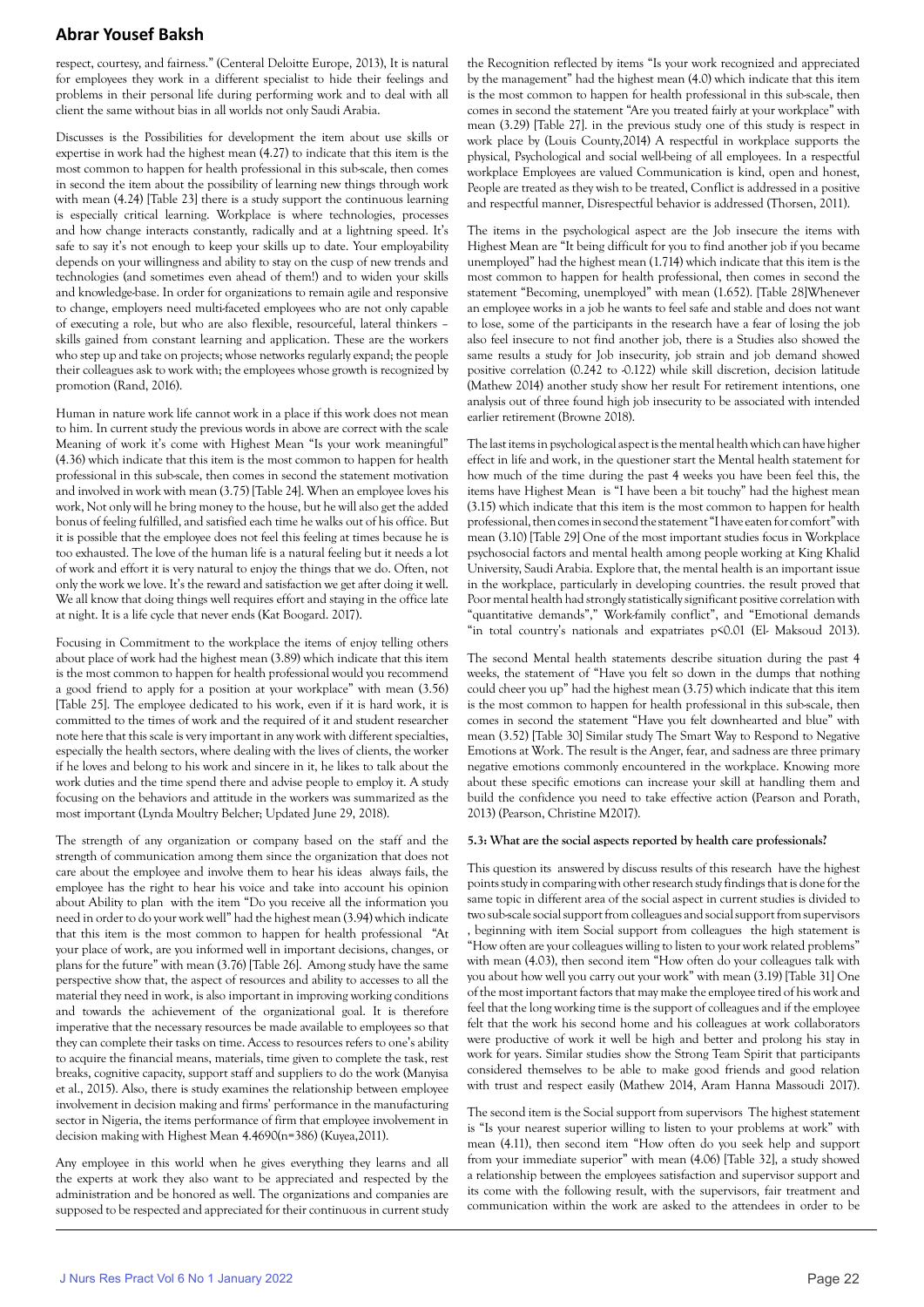ensure that behavioral environmental component are significant for them. Almost all the attendees give strongly agree replies that relation with the supervisors, fair treatment and communications is important. (Aram Hanna Massoudi 2017) Co-worker and supervisor support showed positive correlation (0.109 to 0.116) with WAI and psychosocial factors were significantly related to several aspects of self-evaluation (Mathew 2014) Supervisor support was associated with intention to extend work (Browne 2018). Last study show it was strong negative and statistically significantly correlated with "Influence at work", "Social support from colleague", "Social support from supervisors", Meaning of work"," Commitment to the workplace", and "Predictability" with Poor mental health (p<0.001) (El- Maksoud 2013).

## **5.4: What is psychosocial aspect related to Work place stated by the study participants?**

This question its answered by discuss results of this research have the highest points study in comparing with other research study findings that is done for the same topic in different area of the Work place aspect in current studies which include five sub-scale, beginning work pace (speed) "Do you have to work very fast" had the highest mean (4.06) which indicate that this item is the most common to happen for health professionals, then comes in second the statement "Do you work at a high pace throughout the day" with mean (3.49) [Table 33]on of the Swedish research result the following, Workers and union health and safety representatives are increasingly listing issues such as downsizing/understaffing, mandatory overtime, push for production, crosstraining/multi-tasking, and work over load or work faster without rest time as key factors causing or contributing to injuries, illness and stress in their workplaces. (Arnold B. Bakker, 2014). Other studies reveal that staff issues and in particular staff shortages, result in higher workloads, which affect job satisfaction (Graham et al. 2011, Kumari, De Alwis 2015, Khamisa 2017). Study was to investigate relationship between physical and psychosocial Work place factors and well-being among seafarers, and to examine whether these relationships are influenced by cross-cultural differences. In brief, the findings show that physical and psychosocial work factors are important correlates of both intentions to leave and job satisfaction. (Nielsen, Bergheim and Eid 2013).

The second item is Cognitive demands "Does your work require that you remember a lot of things" had the highest mean (4.28) which indicate that this item is the most common for Health Care Professionals in this sub-scale, then comes in second the statement "Does your work demand that you are good at coming up with new ideas" with mean (4.03) [Table 34].

The item of Participation in work decisions "Can you influence the amount of work assigned to you" had the highest mean (4.16) which indicate that this item is the most common to happen for health professional in this subscale, then comes in second the statement "Do you have any influence on what you do at work" with mean (4.02) [Table 35]Over the last several years, Peter Barron Stark doing studies and surveyed the opinions of over 100,000 employees in companies throughout the United States. However, proved a direct correlation between how involved employees are in the decision making in their department or team and their overall morale, motivation, and satisfaction with their jobs. Companies and departments who have a higher level of employee involvement in decision making show higher levels of employee motivation and satisfaction (Peter Barron 2010).

The item Variation work repetition [Table 36] the sub scale "do you have to do the same thing over and over again" had the highest mean (4.16) which indicate that this item is the most common to happen for health professional in this sub-scale, then comes in second the statement "Is your work varied" with mean (3.92). The most important issue received during the survey and analysis of the data is that the daily work is frequent and that the nursing staff in particular are doing the same thing over and over and this is enough reason to leave the job and it has to be solved so that the work is varied or that the nurses are changed in work weekly in the departments inside the same center, where they can lead to change place and work task. One of the most important studies confirms that the mind responds and is smarter in the case of multiple tasks more than repetitions of the same tasks daily. The human brain is able to exceed modern computers on multiple computational demands (e.g., language, planning) using a small fraction of the energy. The mystery of how the brain can be so efficient is compounded by recent evidence that all brain regions are constantly active, the brain's network configuration varies based on current task demands. (Schultz, X Douglas H, 2016). Another study show the Job content plateau is a negative characteristic of work defined as 'the point at which a job becomes routine and boring, with the likelihood of not receiving further assignments of increased responsibility' (Hofstetter and Cohen 2014).

The last item is Work-family conflict the items "Do your friends or family tell you that you work too much" had the highest mean (3.91) which indicate that this item is the most common to happen for health professional in this subscale, then comes in second the statement "Do you feel that your work drains so much of your energy that it has a negative effect on your private life" with mean (3.82). [Table 37] A study on the effects of work overload and work-family conflict on job embeddedness and job performance work exhaustion functions as a full mediator of the effects of work overload, work-family conflict, and family-work conflict on job embeddedness and job performance. Specifically, employees who have heavy workloads and are unable to establish a balance between work (family) and family (work) roles are emotionally exhausted (Osman M. Karatepe, 2013) Another study that show it was observed that the poor mental health had strongly statistically significant positive correlation with "quantitative demands"," Work-family conflict", "Emotional demands" in both country's nationals and expatriates (El- Maksoud 2013).

### **5.5: Are there any correlations between socio demographic profile, psychosocial and Work place of health care professional participating in this study?**

This question its answered by discuss results of this research have the highest points study in comparing with other research study findings that is done for the same topic in different area of the correlations between socio demographic profile, psychosocial and Work place of health care professional participating in this study, beginning with the correlation between any of the demographical variables and psychological aspects the result of current study show there is no significant correlation between any of the demographical variables and psychological aspects scale except the marital status there is a significant positive correlation with psychological aspects scale.

Also, there is a significant negative correlation between the educational levels with the psychological aspects. In addition, there are negative correlation between length of experience and monthly income with psychological aspects. [Table 38] A study that contradicted and justify the present results revealed that improved exposure to psychosocial work factors (psychological demands, autonomy, support, and distributive justice) was associated with better mental health compared to stable unfavorable exposure to psychosocial work factors in all older workers. Improved autonomy was associated with better mental health in employees aged 55–64 years have long experience in work, compared to stable unfavorable exposure to autonomy. Improved exposure to support was associated with poorer mental health in men more than women, compared to stable unfavorable exposure (Bo M. Havermans, 2018) (Natasha Khamisa 2017).

The second part the correlation result between demographical variables and social aspects, thus student researcher concludes that there is no significant correlation between any of the demographical variables and social aspects scale. However, there are negative significant correlation between age, sex and social aspects. Also, there are negative correlation between length of experience and monthly income with social aspects [Table 39]. The studies have the same result, results clarify that other predictors of poor mental health among the total subjects of country's nationals and expatriates as age and social support from colleagues, meaning of work, the possibilities for development and demands for hiding emotions. Social support at work from colleagues and supervisors are significant for the promotion of mental well-being of workers from work related stress, and lack of social support is risk factors for poor mental health (El- Maksoud 2013).

Last part the Correlation result between demographical variables and Work place aspects. The correlation result between demographical variables and Work place aspects, thus student researcher concludes that there is no significant correlation between any of the demographical variables and Work place aspects scale. However, there are negative significant correlation between length of experience and monthly income with Work place aspects [Table 40]. Younger age, increased education, and were independently associated with better performance in each cognitive domain after adjusting for gender and health conditions (Daniel F. Rexroth, 2013). Another study revealed a positive correlation with the job satisfaction and the study conclude that the Working environment has a positive impact on the Job satisfaction of employees (Abdul Raziq, 2015).

### **Chapter VI**

### **6. Summary, Conclusion, Recommendation, Limitations**

The health care delivery system in Saudi Arabia is in its Prevent diseases and reform process. It is important to focus on aspects affecting the development and improvement of care provided both to the clients, as well as the health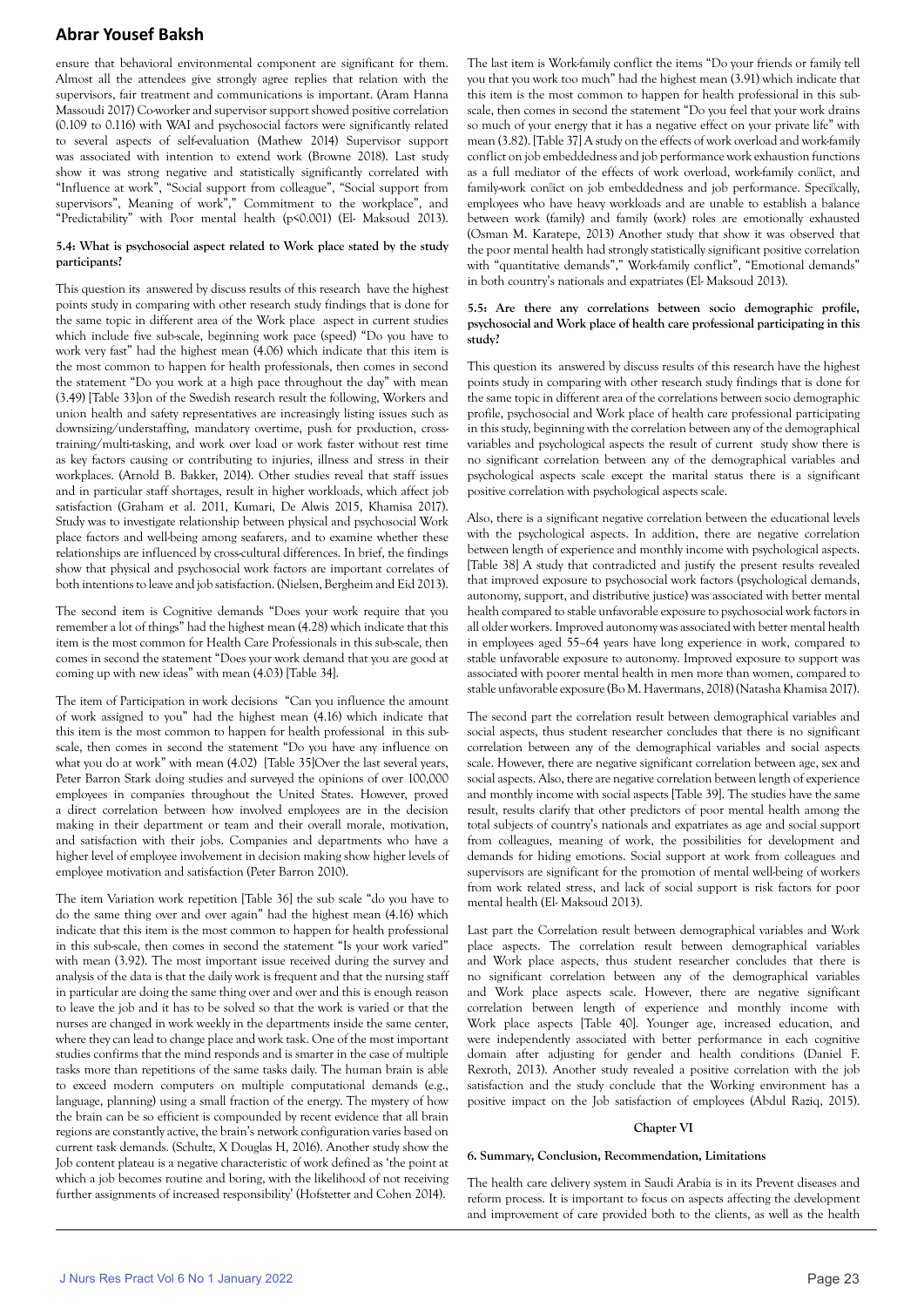workers or the place where care will be provided.

This research is evident as it highlights the psychosocial aspects that may have great impact on workers in the primary health care sector. Addressing such issues will allow the Health Care Professionals to reform their jobs in a healthier working environment, and minimize any influential work conflicts that may occur. Also this can be of help professional workers in primary health care setting through the identification of the different aspects having impacts on the Health Care Professionals in Work place.

## **1. AIM OF STUDY:**

The aim of this study is to identify the psychosocial aspect encountered by the Health Care Professionals as related to their work in Public Health Care Centers in Work place in Eastern Region.

## **2. RESEARCH QUESTIONS:**

1. What is the socio-demographic profile of health care professional included in this study?

2. What are the psychological aspects reported by health care professional?

3. What are the social aspects reported by health care professionals?

4. What is psychosocial aspect related to Work place stated by the study participants?

5. Are there any correlations between socio demographic profile, psychosocial and Work place of health care professional participating in this study?

**3. Study Design:** The study design of this research is Quantitative exploratory cross sectional and correlation study. This method was chosen because the research is quantitative in which it looks to collect a detailed information.

**4. Study Setting:** This study conducts at Public Health Care Centers in Eastern Region, Kingdom of Saudi Arabia.

**5. Participants:** A representative subjects including both males and females selected out of the study population. The total number of the study subjects was 300 health professionals

### **6. Tools of the study:**

A structured Self-Administered Questionnaire

 **The tool comprises six parts:**

Part one: Personal information profiles

Part two: Social specifications profiles

Part third: Suffering from mentioned disease.

Part Four: Practice mentioned habits.

Part five: Attended the mentioned training courses.

Part six: Job related Psychosocial and Work place risk aspects

### **7. Actual work-study:**

**The researcher follows the consequent steps in processing the actual work study:**

1. Official permission from the administration obtained; the study was approved by the deanship for graduate studies at King Saud University.

2. Obtain validity and reliability for the developed tool through Expert panels and statistical analysis.

3. A pilot study done in order to test the research condition visibility an applicability.

4. Ethical aspects of research followed.

5. Data collect done by the student researcher; questionnaire distributed hand by hand after obtain the employee permission and written consent was obtained after acknowledging the subjects about to aim and all issues related to the research study before participating in this research.

6. Questioner sheet takes time duration to be completed around fifty to

twenty minutes for each participant sharing in the study to be filled and study time conduction from 01April 2018 to 25 June 2018.

7. Statistical analysis was done using SPSS VERSION 23.

## **8. Results:**

- Above half (54.3%) of the subjects are female and (45.7%) are male.
- Age of subjects (health professionals) ranged from 31-40 years old (47%) then (27%) comes next for which their age group is less than 30.
- Most of the health professional's social status (77.7%) is married, and (18%) were single, only (3.7%) are divorced.
- Number of family members, (53.3%) has 3-5 persons, and (25.3%) have less than 2.
- For the education level above half of the subjects (50.7%) have diploma degree and (42 %) of health professional have bachelor degree, then who have a postgraduate degree with (7%).
- Above one third (34.7%) of the subjects are nurses and (18%) are doctors, also, (20%) are allied health personal, moreover, (16%) are Pharmacist.
- (87.3%) their type of recruitment is fixed function-civil and (9%) are Autonomous Recruiting.
- Length of Experience for the health professional (52.3%) of them spent more than five years and (31.7%) 1-5 years and only (6%) spent less than 1 year.
- Monthly Income is (60.7%) of them said it's enough only and (20%) said enough and overflow.
- Length of daily work hours (76.3%) spent 8-10 hours a day and (17.7%) spent less than 8 hours.
- The Health Care Professionals if suffering from diseases the result show (29.3%) have pressure and (0.7%) have diabetics and above tow third (70%) have no diseases.
- For the health professional habits (64%) practice sports, and (66.2%) eats healthy food, also (54.9%) sleeps sufficient hours, and (60.2%) don't smoke. In addition (52.7) don't drink soft water and (51.7%) Drink plenty of stimuli.
- If the Health Care Professionals have attended training course or not (70%) have attended training courses. (23%) attended session about women's health, and (31%) about elderly health.
- The psychological aspect has 10 The sub-scale start with (Emotion demand) had the highest mean (3.78) which indicate that this item is the most common to happen for health professionals, "Do you have relation to other people's personal problems as part of your work" then comes in second the statement "Does your work put you in emotionally disturbing situations" with mean (3.43).
- Sub-scale (Demands for hiding emotions) had the highest mean (4.38) which indicate that this item is the most common for Health Care Professionals in this sub-scale, "Does you required to be kind and open towards everyone – regardless of how they behave" then comes in second the statement "Are you required to treat everyone equally, even if you do not feel like it "with mean (4.03).
- The sub-scale (Possibilities for development) "Can you use your skills or expertise in your work" had the highest mean (4.27) which indicate that this item is the most common to happen for health professional in this sub-scale, then comes in second the statement "Do you have the possibility of learning new things through your work" with mean (4.24).
- The sub- scale (Meaning of work) "Is your work meaningful" had the highest mean (4.36) which indicate that this item is the most common to happen for health professional in this sub-scale, then comes in second the statement "Do you feel motivated and involved in your work" with mean (3.75).

The sub-scale (Commitment to the workplace) "Do you enjoy telling others about your place of work" had the highest mean (3.89) which indicate that this item is the most common to happen for health professional. The second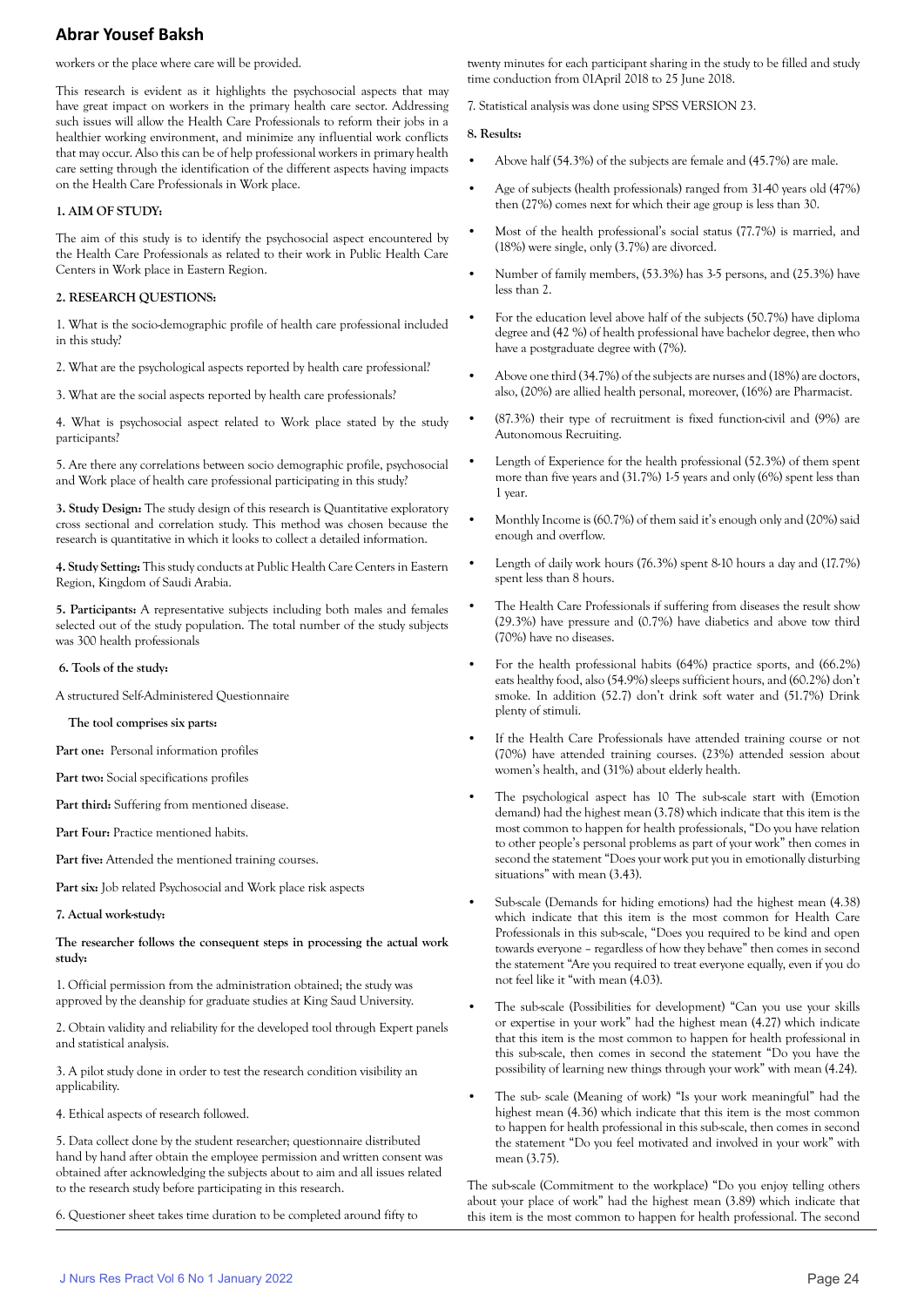statement "would you recommend a good friend to apply for apposition at your workplace "with mean (3.56).

- The sub- scale (Ability to plan) "Do you receive all the information you need in order to do your work well" had the highest mean (3.94) which indicate that this item is the most common to happen for health professional.
- The sub- scale (Recognition) "Is your work recognized and appreciated by the management" had the highest mean (4.00) which indicate that this item is the most common to happen for health professional in this subscale, then comes in second the statement "Are you treated fairly at your workplace" with mean (3.29).
- The Sub-Scale (job insecurity) Statement "It being difficult for you to find another job if you became unemployed" had the highest mean (1.714) which indicate that this item is the most common to happen for health professional in this sub-scale, then comes in second the statement "Becoming, unemployed" with mean (1.652).
- The sub- scale (Mental health) "I have been a bit touchy" had the highest mean (3.15) which indicate that this item is the most common to happen for health professional in this sub-scale, then comes in second the statement "I have eaten for comfort" with mean (3.10).
- The Social Aspect have two sub -scale start with (social support from colleagues) The highest statement is "How often are your colleagues willing to listen to your work-related problems" with mean (4.03), then second item "How often do your colleagues talk with you about how well you carry out your work" with mean (3.19).
- The second sub-scale is (social support from supervisor) The highest statement is "Is your nearest superior willing to listen to your problems at work" with mean (4.11), then second item "How often do you seek help and support from your immediate superior" with mean (4.1).
- The Work place aspect have five sub–scale start with (Work pace) "Do you have to work very fast" had the highest mean (4.06) which indicate that this item is the most common to happen for health professionals, then comes in second the statement "Do you work at a high pace throughout the day" with mean (3.49).
- The second sub-scale (Cognitive demands) "Does your work require that you remember a lot of things" had the highest mean (4.28) which indicate that this item is the most common for Health Care Professionals in this sub-scale, then comes in second the statement "Does your work demand that you are good at coming up with new ideas" with mean (4.03).
- The sub-scale (Participation in work decisions) "Can you influence the amount of work assigned to you" had the highest mean (4.16) which indicate that this item is the most common to happen for health professional in this sub-scale, then comes in second the statement "Do you have any influence on what you do at work" with mean (4.02). Then comes in third statements "Do you have a say in choosing who you work with" with mean (3.4).
- The sub-scale (Variation) "Do you have to do the same thing over and over again" had the highest mean (4.16) which indicate that this item is the most common to happen for health professional in this sub-scale, then comes in second the statement "Is your work varied" with mean (3.92).
- The sub–scale (Work-family conflict) "Do your friends or family tell you that you work too much" had the highest mean (3.91) which indicate that this item is the most common to happen for health professional in this sub-scale, then comes in second the statement "Do you feel that your work drains so much of your energy that it has a negative effect on your private life" with mean (3.82).
- For correlation between any of the demographical variables and psychological aspects there is no significant correlation between any of the demographical variables and psychosocial aspects scale except marital status as student researcher find that there is a significant positive correlation with psychosocial aspects scale (0.132\*). Also, there is a significant negative correlation between the educational level with the psychosocial aspects (-0.178\*\*). In addition, there are negative correlation between length of experience and monthly income with psychosocial aspects (-0.128\*), (-.194\*\*).
- For correlation result between demographical variables and social aspects there is no significant correlation between any of the demographical variables and psychosocial aspects scale. However, the student researcher finds negative significant correlation between age, sex and social aspects (-0.149\*), (-0.134\*). Also, there are negative correlation between length of experience and monthly income with social aspects (-.123\*), (-.188\*\*).
- For correlation result between demographical variables and Work place aspects there is no significant correlation between any of the demographical variables and psychosocial aspects scale. However, fine there are negative significant correlation between length of experience and monthly income with social aspects  $(.116^*), (.162^{**}).$

### **9. Conclusion:**

The participants of this study mainly female, nurses and married, Work place mostly prohibited and put participants in emotional disturbed situation, but this aspect potentiate their learning experience, social support to seeking help found to be importance aspects for participants. It is obvious that stress experience of pressure and exhaustion in work for long hours, most prohibited aspects stated aspect by the study participants.

## **9. Recommendation**

## **Include:**

- 1. Implications of research
- 2. Implications for Practice
- 3. Implications for Education

### **Recommendations**

1. Implications of research: It is recommended that these studies be from other hospitals and other areas of Saudi Arabia.

2. Implications for Practice: Advise the employee to healthy life style balance in work between times and required to not get work injury.

The Stress Check Program: a new national policy for monitoring and screening psychosocial stress in the workplace in Japan, its anew program to decreasing the risk of mental health problems in workers by increasing their awareness of their own stress through periodic surveys and feedback preventing mental health problems by screening for high-risk workers and providing them with opportunities (Norito Kawakami, 2017).

### **3. Implications for Education**

It is important to focus on gaining experience from training and evidencebased research practice related work and, most importantly, to focus on health also and balance between them.

## **11. Limitations:**

## **Study Limitations**

• The study used of convenience subjects of 300of health professionals. The use of convenience subjects would limit the generalizability of study findings.

• This study uses self-administered questionnaire which is distributed for health professionals but during the data collection in PHCs some questionnaire does not return for unknown cause.

### **CHAPTER VII**

### **7.1 References:**

Albertsen, K., Rugulies, R., Garde, A.H., and Burr, H. (2010). The effect of the Work place and performance-based self-esteem on cognitive stress symptoms among Danish knowledge workers Scand J Public Health 2010 38: 81. Online: DOI: 10.1177/1403494809352104.

Applebaum D, Fowler S, Fiedler N, Osinubi O and Robson M (2010) The impact of environmental factors on nursing stress, job satisfaction, and turnover intention. Journal of Nursing Administration40 (7/8): 323-328.

Bakker, A. B., and Demerouti, E. (2014). Job demands – resources theory. In C. Cooper and P. Chen (Eds.), Wellbeing: A complete reference guide (pp. 37–64). Chichester, UK: Wiley-Blackwell. Burnout at Work: A Psychological.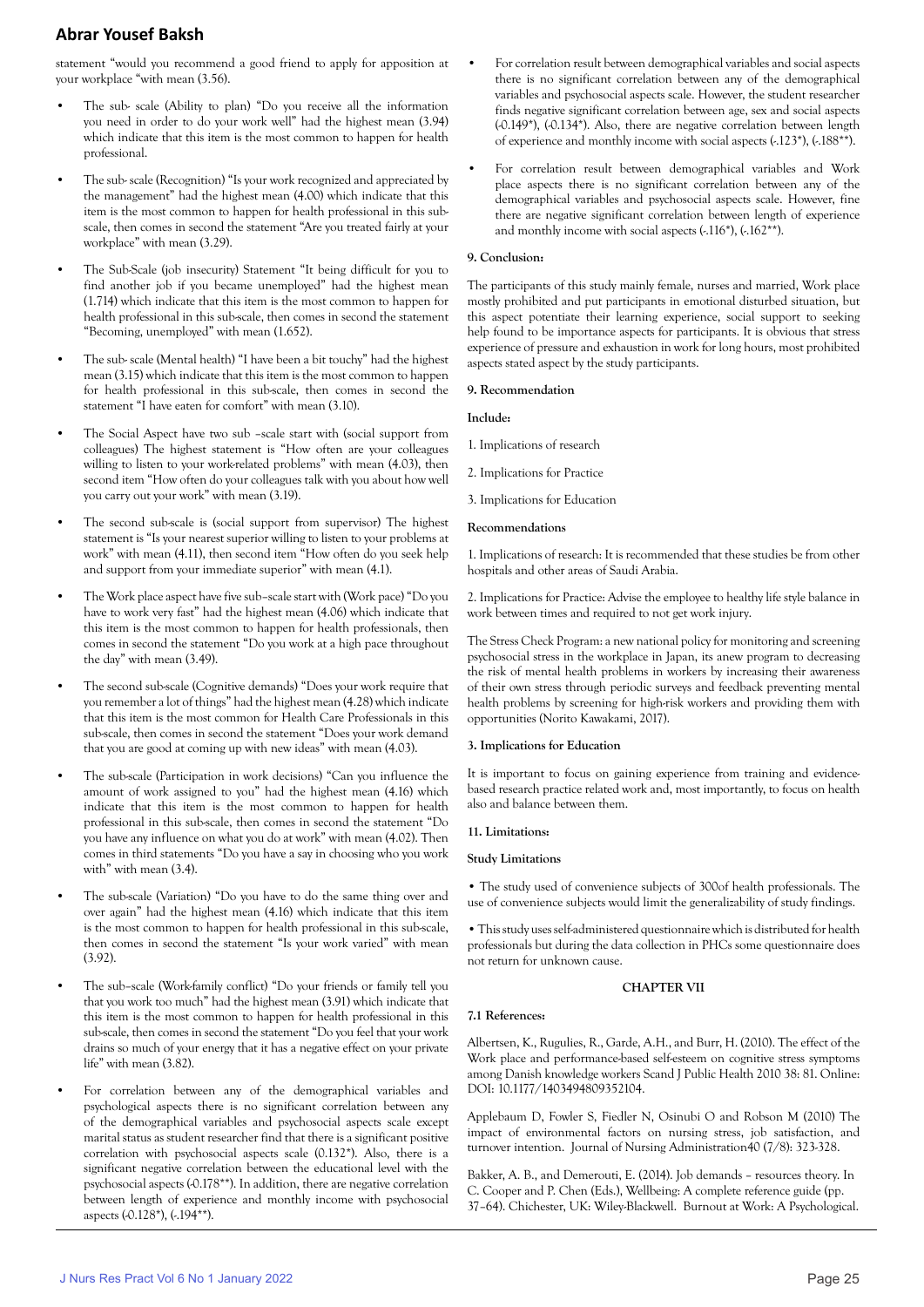Available from:https://www.researchgate.net/publication/263809792\_ Burnout\_at\_Work\_A\_Psychological\_Perspective\_an\_edited\_volume [accessed Jul 19 2018]. BAuthor%5Dandcauthor=trueandcauthor\_uid=18935838.

Bazazan, Ahmad. (2015). Demographic Factors and Their Relation to Fatigue and Mental Disorders in 12-Hour Petrochemical Shift Workers.

Binnewies, Carmen, Sandra Ohly, and Cornelia Niessen. 2008. 'Age and Creativity at Work : The Interplay between Job Resources, Age Andidea Creativity'. 23: 438–57. https://pdfs.semanticscholar.org/ a08a/31032e96369f1a9d6bdf72a1d1d61307ec27.pdf

Botev, Z.; Ridder, A. (2017). "Variance Reduction". Wiley Stats Ref: Statistics Reference Online: 1––6. doi:10.1002/9781118445112.stat0797.

Briner, Robb. (2000). 'Relationships between Work places, Psychosocial Environments and Psychosocial Well-Being'. Department of Organizational Psychology, Birkbeck College, University of London, UK. r.briner@bbk.ac.uk. Occupational Medicine 50(5): 299–303. Wos: 000088465700004

Browne, Peter. (2018). 'The Relationship between Workplace Psychosocial Environment and Retirement Intentions and Actual Retirement : A Systematic Review'. European Journal of Ageing (123456789). https://doi.org/10.1007/ s10433-018-0473-4.

Browne. (2018). Browne, Peter et al. 2018. 'The Relationship between Workplace Psychosocial Environment and Retirement Intentions and Actual Retirement : A Systematic Review'. European Journal of Ageing. (123456789). https://doi.org/10.1007/s10433-018-0473-4

Canadian Institute for Health Information. Zoom in on the 2005 National Survey of the Work and Health of Nurses: Satisfaction and Respect on the Job; How Do They Relate to Absenteeism of Nurses Ottawa: CIHI, 2008. Available at, http://secure.cihi.ca/cihiweb/en/zion\_20080229\_e.html).

Chandrasekar. K. (2011). Workplace Environment and its Impact on Organizational Performance in Publcı Sector Organizations, International Journal Of Enterprise Computing and Business Systems, Vol:1,Issue:1.

Currid, T.J. The lived experience and meaning of stress in acute mental health nurses. Br. J. Nurs. 2008, 17, 880–884.https://www.ncbi.nlm.nih.gov/ pubmed/?term=Currid%20TJ%5.

Deloitte Central Europe (2013). Code of Ethics and professional conduct Deloitte". DCE". https://www2.deloitte.com/content/dam/Deloitte/global/ Documents/About-Deloitte/central-europe/CE\_Deloitte\_CE\_Code\_Ethics\_ Conduct.pdf.

Diehl, Paul F, and Nils Petter Gleditsch. (2001). 'Environmental Conflict' Book. (January 2015): viii, 343. https://trove.nla.gov.au/work/16124832

Dupret E, Bocéréan C, Teherani M, Feltrin M, Pejtersen JH. Psychosocial risk assessment: French validation of the Copenhagen Psychosocial Questionnaire (COPSOQ) Scand J Public Health. 2012;40(5):482–90. doi: 10.1177/1403494812453888. [PubMed] [Cross Ref].

El-Maksoud, M A, Elmasri, and Ahmed. 2013. 'Workplace Psychosocial Factors and Mental Health among a Sample of Expatriates and the Country's Nationals Who Working at King Khalid University, Saudi Arabia.' Journal of Biology, Agriculture and Healthcare 3(11): 122–32. https://www.researchgate. net/publication/269763988\_Workplace\_Psychosocial\_Factors\_and\_ Mental\_Health\_among\_a\_Sample\_of\_Expatriates\_and\_the\_Country%27s\_ Nationals\_Who\_Working\_at\_King\_Khalid\_University\_Saudi\_Arabi

Elsbach. KD and Pratt MG. (2007). The physical environment in organizations. The Academy of Management Annals 1(1): 181-224. https://www.researchgate. net/profile/Michael\_Pratt3/publication/232990074\_4The\_Physical\_ Environment\_in\_Organizations/links/56603cb408ae1ef929857ca9/4The-Physical-Environment-in-Organizations.pdf.

Farquharson, Barbara. (2012). 'Nursing Stress and Patient Care: Real-Time Investigation of the Effect of Nursing Tasks and Demands on Psychosocial Stress, Physiological Stress, and Job Performance: Study Protocol'. : 1–9. https://www.ncbi.nlm.nih.gov/pubmed/23387943.

Galer, Joan Bragar, Sylvia Vriesendorp, and Allison Ellis. (2005). 'Improving Work Climate to Strengthen Performance'. Managers Who Lead: 51–79. http://www.lmgforhealth.org/sites/default/files/Generic%20Pre-Service%20 Curriculum.pdf.

Gauld, Robin. (2012). 'The World Health Report 2008- Primary Healthcare: How Wide Is the Gap between Its Agenda and Implementation in 12 High-Income Health Systems' Healthcare Policy 7(3) 38–58. https://www.ncbi.nlm. nih.gov/pmc/articles/PMC3298021/.

Graham, K. R., Davies, B. L., Woodend, A. K., Simpson, J., Mantha, S. L. (2011). Impacting Canadian public health nurses' ob satisfaction. Canadian Journal of Public Health, 2011 427e431. https://journal.cpha.ca/index.php/ cjph/article/viewFile/2786/2529.

Guy, M. E., Newman, M. A., and Mastracci, S. H. (2008). Emotional labor ,Book .

Hanna, Tuvesson, and Eklund Mona. (2014). 'Psychosocial Work place, Stress Aspects and Individual Characteristics among Nursing Staff in Psychiatric in-Patient Care'. International Journal of Environmental Research and Public Health 11(1): 116 http://papers.ssrn.com/sol3/papers.cfm?abstract\_ id=2290214.

Havermans, Bo M. (2018). 'The Association between Exposure to Psychosocial Work Factors and Mental Health in Older Employees, a 3-Year Follow-up Study'. International Archives of Occupational and Environmental Health 91(1): 57–66. http://link.springer.com/10.1007/s00420-017-1261-8.

Hofstetter H, Cohen A (2014) The mediating role of job content plateau on the relationship between work experience characteristics and early retirement and turnover intentions. Pers Rev 43:350–376.

Kakamega County, By Nema, and Charity Malango. (2012). Facilities, Health Care, 'Factors Influencing Retention of Health Workers in Primary'. http://erepository.uonbi.ac.ke/bitstream/handle/11295/6934/Abstract. pdf?sequence=1.

Karatepe, Osman M. (September 2015). 'The Effects of Work Overload and Work-Family Conflict on Job Embeddedness and Job Performance The Mediation of Emotional Exhaustion'. IOSR Journal of Business and Management (IOSR-JBM) e-ISSN: 2278-487X, p-ISSN: 2319-7668. http:// iosrjournals.org/iosr-jbm/papers/Vol16-issue1/Version-5/K016157580.pdf.

Kasper; O., Isabella, C., Marie, J., Mari-Ann, F., Reiner, R., Charlotte, R., Karen, S., and Andreas, H. (2012). Psychosocial Work place among immigrant and Danish cleaners. International Archives of Occupational and environmental Health 85 (1), 89.

Kawakami, Norito, and Akizumi Tsutsumi. (2016). 'The Stress Check Program : A New National Policy for Monitoring and Screening Psychosocial Stress in the Workplace in Japan'. : 1–6. https://www.ncbi.nlm.nih.gov/ pubmed/26607455.

Khamisa, Natasha, Karl Peltzer, Dragan Ilic, and Brian Oldenburg. (2017). 'Effect of Personal and Work Stress on Burnout, Job Satisfaction and General Health of Hospital Nurses in South Africa'. Health SA Gesondheid 22: 252– 58. http://dx.doi.org/10.1016/j.hsag.2016.10.001.

Koinis, Aristotelis. (2015). 'The Impact of Healthcare Workers Job Environment on Their Mental-Emotional Health. Coping Strategies: The Case of a Local General Hospital'. Health Psychology Research 31. http:// www.pagepressjournals.org/index.php/hpr/article/view/hpr.2015.1984.

Levin, Kate Ann. (2006). 'Study Design III: Cross-Sectional Studies'. Evidence-Based Dentistry 7(1): 24–25. https://www.researchgate.net/ publication/7222561\_Study\_Design\_III\_cross-sectional\_studies.

Lewandowski, Clare M., New Co-investigator, and Clare M. Lewandowski. (2015). 'Guideline of Professional Classification and Registration for Health Practitioners'. The effects of brief mindfulness intervention on acute pain experience: An examination of individual difference 1: 1689–99.

Li, Copsoq. (2017). 'Psychosocial Aspects at Work'. https://www.cosoqnetwork.org/assets/Uploads/Literaturliste-Mai18-Netzwerk-all-V1.pdf.

Lützén, K. Blom, T. Ewalds-Kvist, B. Winch, S. (2010). Moral stress, moral climate and mora sensitivity among psychiatric professionals. Nursing Ethics. 17, 213–224. https://www.ncbi.nlm.nih.gov/pubmed/20185445.

Lyn N Henderson and Jim Tulloch. (2008). Incentives for retaining and motivating health workers in Pacific and Asian countries. Available at: **http://**www.ncbi.nlm.nih.gov/pmc/articles/PMC2569066/ Accessed on 23rd January 2009.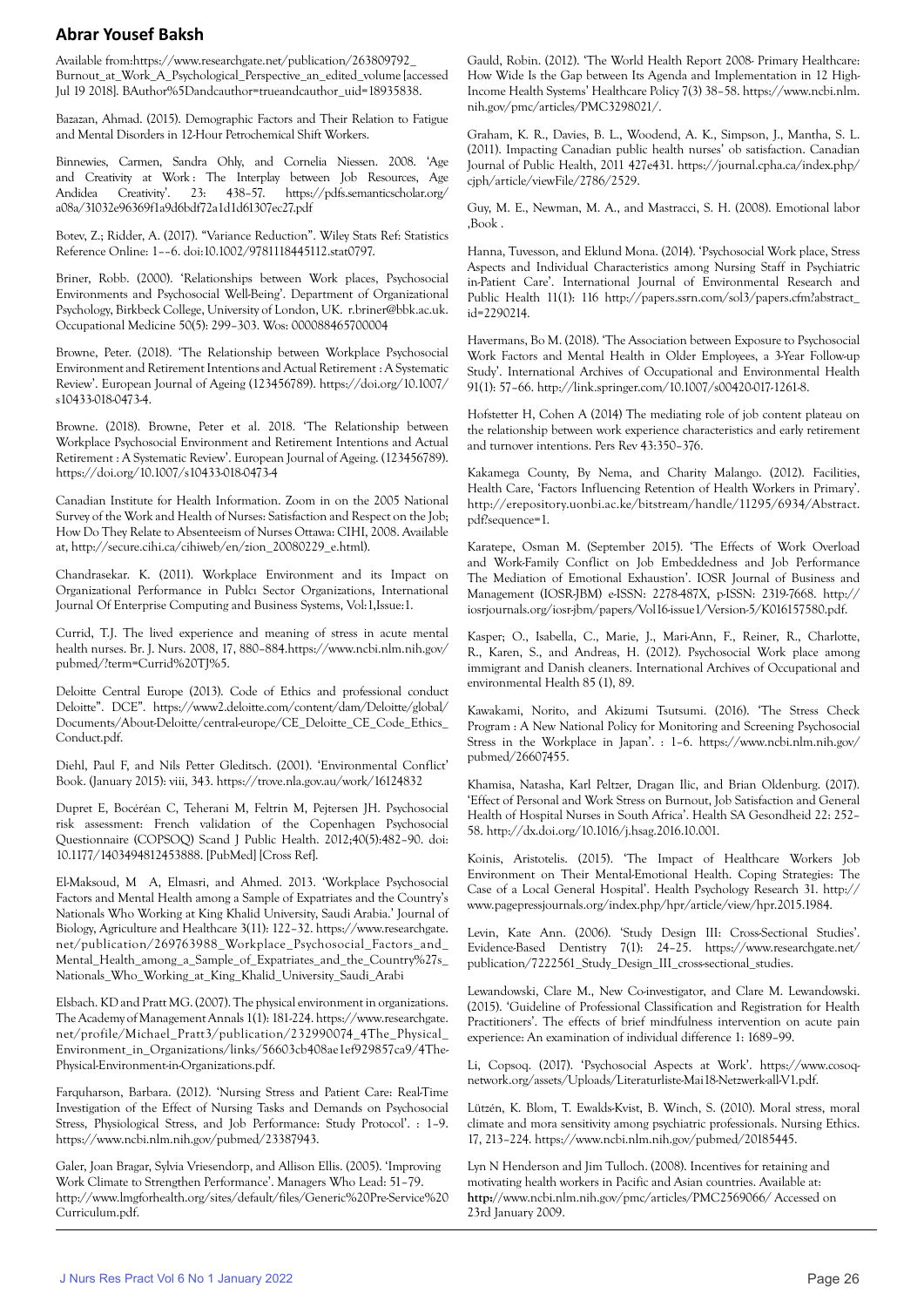M. Mathew, Elsheba, and Jayadevan Sreedharan. (2014). 'Work Ability and Its Association with Psychosocial Factors'. (November). International Journal of Innovative and Applied Research (2014), Volume 2, Issue (11): https:// www.researchgate.net/publication/275026718\_Work\_Ability\_and\_its\_ association\_with\_psychosocial\_factors.

Manyisa, Z. M. (2015). A conceptual model for improving working conditions in public PHCs in Mpumalanga Province. An occupational health and safety perspective [PhD thesis]. Department of Nursing Science, University of Limpopo (Medunsa).https://www.researchgate.net/publication/313583156\_Factors\_ affecting\_working\_conditions\_in\_public\_hospitals\_A\_literature\_review.

Manyisa, Zodwa M., and Elsie J. van Aswegen. (2017). 'Aspects Affecting Working Conditions in Public Hospitals: A Literature Review'. International Journal of Africa. Nursing Sciences 6 : 2838 http://dx.doi.org/10.1016/j. ijans.2017.02.002.

Massoudi, Aram Hanna, Samir Salah, and Aldin Hamdi. (2017). 'The Consequence of Work place on Employees Productivity'. IOSR Journal of Business and Management (IOSR-JBM)e-ISSN: 2278-487X, p-ISSN: 2319- 766819(1): 35–42. http://iosrjournals.org/iosr-jbm/papers/Vol19-issue1/ Version-3/E1901033542.pdf.

McCarthy, J. (2013). "We have never been 'post-political'". Capitalism Nature Socialism 24(1): 19–25.

Minian, Mohammad et al. (2017). 'The Iranian Version of the Copenhagen Psychosocial Questionnaire (COPSOQ) for Assessment of Psychological Risk Factors at Work'. (October 2016). https://journals.plos.org/plosone/ article?id=10.1371/journal.pone.0196450.

Naeser, Jessica, and Supervisor Roger Persson. (2017). 'The Association of Psychosocial Factors with Burnout among Swedish PHC Nurses'. http://lup.lub.lu.se/luur/ download?func=downloadFileandrecordOId=8899714andfileOId=8899718.

Naharuddin, Nina Murina, and Mohammad Sadegi. (2013). 'Factors of Workplace Environment That Affect Employees Performance: A Case Study of Miyazu Malaysia'. International Journal of Independent 2(2): 66–78. http://papers.ssrn.com/sol3/papers.cfm?abstract\_id=2290214.

National Safety Council of Australia, 2012. Stress causes it, how to manage it and how to reduce it in the workforce. https://www.betterhealth.vic.gov.au/ health/healthyliving/work-related-stress.

Ndetei, Khasakhala, L. Omolo, JO. (2008). Incentives for health workk retention in Kenya: An assessment of current practice Discussion Paper Available at: www.equinetafrica.org/bibl/docs/DIS62HRndetei.pdf - Accessed on 23rd January 2009.

Nielsen, Morten Birkeland, Kjersti Bergheim, and Jarle Eid. 2013. 'Relationships between Work place Factors and Workers ' Well-Being in the Maritime Industry'. : 80–88.

Odap, W , and Working Group. (2018). 'Observations from the EKOS Canadian MIT / COPSOQ Dataset National Survey '. https://www.copsoqnetwork.org/assets/Uploads/Santiago-Abstracts-2017.pdf.

Ohly, Sandra. (2018). 'Promoting Creativity at Work – Implications for Scientific Creativity'. 26: 91–99. https://pdfs.semanticscholar.org/ a08a/31032e96369f1a9d6bdf72a1d1d61307ec27.pdf.

Oswald, Asigele. (2012). 'The Effect of Working Environment on Workers Performance: The Case of Reproductive and Child Health Care Providers in Tarime District'. Unpublished. http://eprints.utar.edu.my/2623/1/Final.pdf.

Polit, D.F. and Beck, C.T. (2008). Nursing Research: Generating and Assessing Evidence for Nursing Practice. 8th Edition, Wolters Kluwer Health/Lippincott Williams and Wilkins, Philadelphia, 796 s. http:// www.scirp.org/(S(351jmbntvnsjt1aadkposzje))/reference/ReferencesPapers. aspx?ReferenceID=1926498.

Psychosocial Interventions. (2005). 50 Canadian Journal of Psychiatry. http://search.ebscohost.com/login.aspx?direct=trueandAuthType=ip,shiband db=pbhandAN=19288941andsite=ehost-liveandcustid=s4121186.

Putting the Service in Public Service. New York: M.E. Sharpe. https://books. google.com.sa/books.

Raziq, Abdul, and Raheela Maulabakhsh. (2015). 'Impact of Working Environment on Job Satisfaction'. Procedia Economics and Finance 23(October2014):717–25. http://linkinghub.elsevier.com/retrieve/pii/ S2212567115005249.

Rebok, George W, Michael Marsiske, Yan Xu, and W Frederick. (2014). 'Older Adults in the ACTIVE Study'. 25 (80). https://www.ncbi.nlm.nih. gov/pmc/articles/PMC2916176/.

Schultz, X Douglas H, and X michael W Cole. (2016). 'Higher Intelligence Is Associated with Less Task-Related Brain Network Reconfiguration'. 36(33): 8551. https://www.ncbi.nlm.nih.gov/pmc/articles/PMC4987432/.

Sekol, Michi A., and Son Chae Kim. (2014). 'Job Satisfaction, Burnout, and Stress among Pediatric Nurses in Various Specialty Units at an Acute Care Hospital'. Journal of Nursing Education and Practice4 (12): 11524 http:// www.sciedu.ca/joural/index.php/jnep/article/view/5314.

Serrat, Olivier. (2009). 'Harnessing Creativity and Innovation in the Workplace'. https://www.adb.org/sites/default/files/publication/27596/ harnessing-creativity-and-innovation-workplace.pdf.

Service, Health. (2012). 'Modern Health Care Delivery Systems, Care Coordination and the Role of Hospitals'. (November 2011): 21–22. http:// www.euro.who.int/\_\_data/assets/pdf\_file/0008/158885/BRU-report-Modern-health-care-delivery-systems.pdf?ua=1.

Services, Directorate General of Health, and Ministry of Health and Family Welfare Government of India. (2012). 'Indian Public Health Standards (Iphs) Guidelines for Primary Health Centres Revised 2012'. Directorate General of Health Services Ministry of Health and Family Welfare Government of India. http://health.bih.nic.in/Docs/Guidelines/Guidelines-PHC-2012.pdf.

Shattuck Willis Mischa, Posy Bidwell, Steve Thomas, Laura Wyness, Daune Blaauw and Prudence Ditlopo. (2008). Motivation and retention of health workers in developing countries: a systematic review. BMC Health Services Research 8:247: Available at: http/www.biomedcentral.com/1472- 6963/8/247Accessed on 23rd January 2009.

Shea, Tracey, Ms Trisha Pettit, and Helen De Cieri. (2011). 'Work place Stress : The Impact of the Physical Work place on Psychological Health. A shot Review'. Acrew (December). https://www.scribd.com/document/272038234/022- Work-Environment-and-Mental-Health.

Sørgaard, K.W.; Ryan, P.; Dawson, I. (2010). Qualified and unqualified (N-R C) mental health nursing staff minor differences in sources of stress and burnout. A European multi-centre study. BMC Health Serv. Res, 10.Doi: 10.1186/1472- 6963-10-163.(123456789).https://doi.org/10.1007/s10433-018-0473-4.

Thorsen, Sannie. (2011). 'The Association between Psychosocial Work place, Attitudes towards Older Workers (Ageism) and Planned Retirement the Association between Psychosocial Work place, Attitudes towards Older Workers (Ageism) and Planned Retirement'. (May 2016). https://www.ncbi. nlm.nih.gov/pubmed/21830146.

V. Papathanassiou, Ioanna. (2015). 'Stress: Concepts, Theoretical Models and Nursing Interventions'. American Journal of Nursing Science4 (2):45. http://www.sciencepublishinggroup.com/journal/ paperinfo?journalid=152anddoi=10.11648/j.ajns.s.2015040201.19.

Van Bogaert, P. Clarke, S. Willems, R. Mondelaers, M. Staff engagement as a target for managing Work places in psychiatric PHCs: Implications for workforce stability and quality of care. J. Clin. Nurs. 2013, 22, 1717–1728. https://www.ncbi.nlm.nih.gov/pubmed/23216757.

Victorian Work cover Authority. (2007). Stress wise Preventing workrelated stress: A guide for employers in the public sector (2nd ed.). State Government of Victoria, Australia. https://prod.wsvdigital.com.au/sites/ default/files/2018-06/ISBN-Stresswise-preventing-work-related-stress-guide-foremployers-in-the-public-sector-2007-04.pdf.

Vischer, J. C. (2008). Towards an environmental psychology of workspace: How people are affected by environments for work. Architectural Science Review. 51(2), 97-108. http://www.seedengr.com/An%20Environmental%20 PsychologyOf%20Workspace.pdf.

Wheeler Erica. (2009). Health Workforce retention and the Kampala declaration; Global workforce Alliance. http://www.who.int/hrh/migration/ hmr\_expert\_meeting\_wheeler.pdf.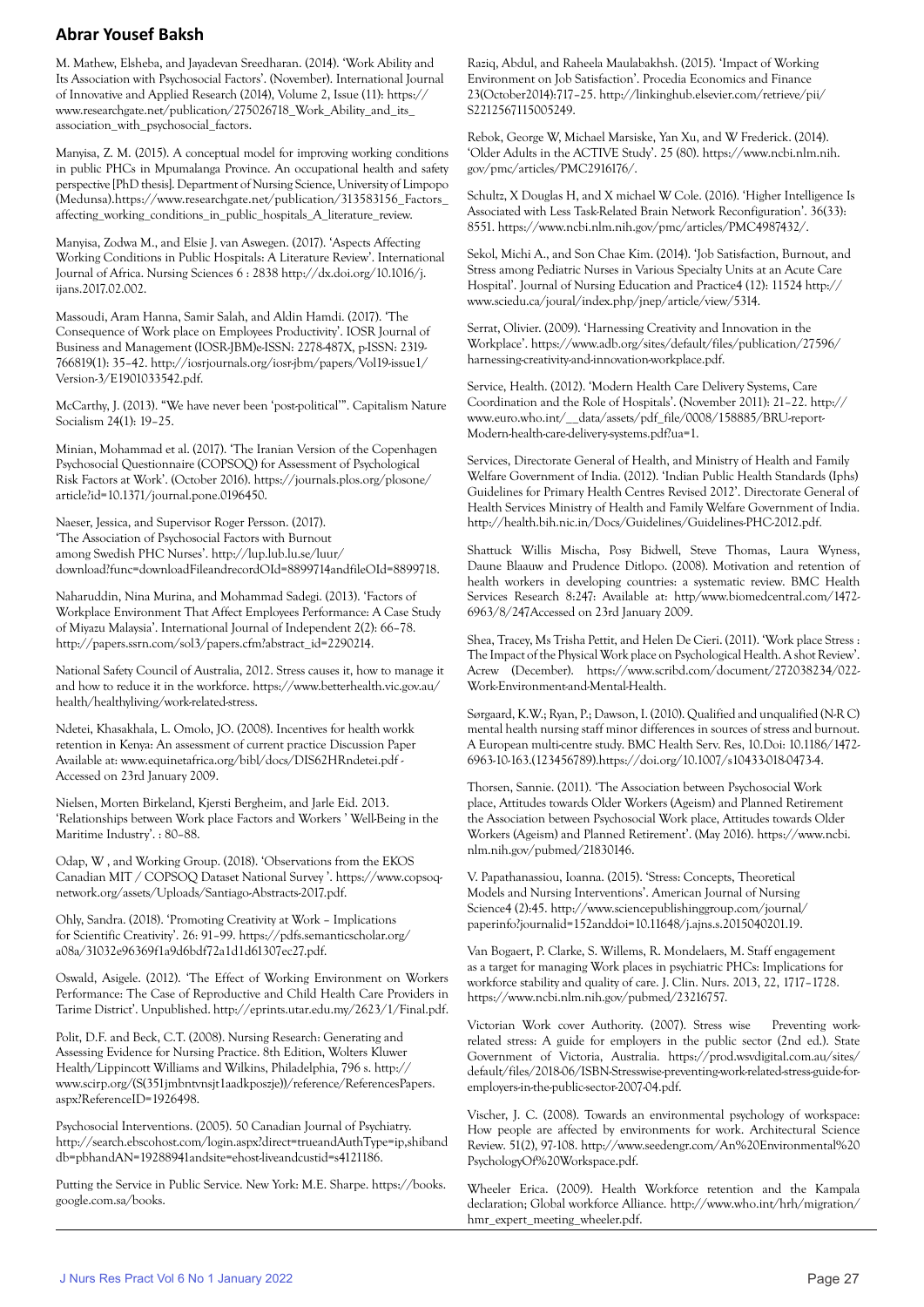WHO/Europe (2017) supports Member States in reforming primary health care within the framework of their overall health system reforms. http:// www.euro.who.int/en/countries/greece/news/news/news?root\_node\_ selection=73611.

World Health Organization, (2015). World Health Report 2012: working together for health. Geneva: WHO. http://www.who.int/whr/2012/whr06\_ en.pdf .

Zurn Pascal, Dolea Carmen, Stilwell Barbara. (2005). Nurse retention and recruitment developing a motivated workforce. World Health Organization. Issue #4 Available at: http://www.icn.ch/images/stories/documents/ publications/GNRI/Issue4\_Retention.pdf Accessed on 23rd January 2008

#### APPENDICES

APPENDIX A: Tool for Data collection Arabic and English

APPENDIX B Figure for result

APPENDIX C: Proposal of study

Appendix "A"

Phone No:…………… Nursing Community department

Respected participants,

This questionnaire was designed to study scientific research entitled

### "**The Psycho-social Aspects encountered by Health Care Professionals in Work place at Public Health Care Centers in Dammam**"

In order to complete the requirement to obtain a master's degree in Community Health Nursing - Faculty of Nursing - King Saud University, Please respond to all questions of the questionnaire from your point of view and experience, knowing that the data will be in strict confidentiality and anonymously, these questionnaires will be for the purpose of scientific research only.

Please answer all questions from your point of view with credibility. You have the right to feedback study results will be assured at any time, refrain

**Researcher:**

| Abrar Baksh | Abrarbaksh26@gmail.com |
|-------------|------------------------|
|-------------|------------------------|

**Supervisor**

-Dr. Homod Al-Harbi homalharbi@ksu.edu.sa

-Dr. Elham Fayad efayad@ksu.edu.s

#### **Questionnaire**

"The Psychosocial Aspects encountered by Health Care Professionals in Work place at Public Health Care Centers

## **First part: Personal Data.**

Place ( $\sqrt{ }$ ) next to the session you have attended

1. Age in years:

2. Gender:

Male ( ) Female ( )

3. Marital status:

Married ( ) single ( ) Widow ( ) Divorced ( )

4. Number of family members:

less than 2 ( ) 3-5 persons ( ) more than 6 persons ( )

**Second part: Social specifications**:

#### **5. Education Level:**

Diploma ( ) Bachelor ( ) Postgraduate ( )

### **6. Position:**

 Doctor / doctor ( ) Dentist / Dentist ( ) Nurse / Nurse ( ) Pharmacist / pharmacist ( ) Allied health personal :laboratory ,x- ray , physiotherapy ( )

#### **7. Type of recruitment:**

 Temporary function ( ) Fixed function - civil service ( ) Autonomous Recruiting ()

### **8. Length of Experience:**

Less than  $1$  year  $( )$  1-5 years  $( )$  More than five years  $( )$ 

**9. Monthly income:**

Enough and overflows ( ) Enough only ( ) insufficient ( )

**10. Hours of work:** 

Less than 8 hours ( ) 2-8-10 hours ( ) more than 10 hours ( )

**Third part: Do you suffer from the following diseases:**

11. Pressure ( ) Diabetic ( ) heart ( ) genetic ( ) psychological ( )

#### **Fourth part : Do you practice the following habits:**

Please answer (yes) or (no)

12. Sports: Yes ( ) No ( )

13. Health food: Yes ( ) No ( )

14. Sleeping hours are sufficient: Yes ( ) No ( )

15. Smoking: Yes ( ) No ( )

16. Drink soft water Yes ( ) No ( )

17. Drink plenty of stimuli Yes ( ) No ( )

### **Fifth part : Have you attended training courses related to your field of work**

18. Yes ( ) No ( )

If yes, please answer the following number of courses .............

**19. Place ( √) next to the session you have attended:**

¯Women's Health ( )

¯Elderly health ( )

- ¯ Child Health ( )
- ¯ Oral Health ( )
- ¯Eating habits( )
- ¯ Pulmonary Resuscitation ( )

Other mentions:

**Six parts: The Psychosocial Aspects encountered by Health Care Professionals in Work place at Public Health Care Centers: This part has been divided into three parts include (Psychiatric aspects, social aspects, Work place aspects).**

**Place (√) next to the session you have attended**

**First: Psychiatric aspect:**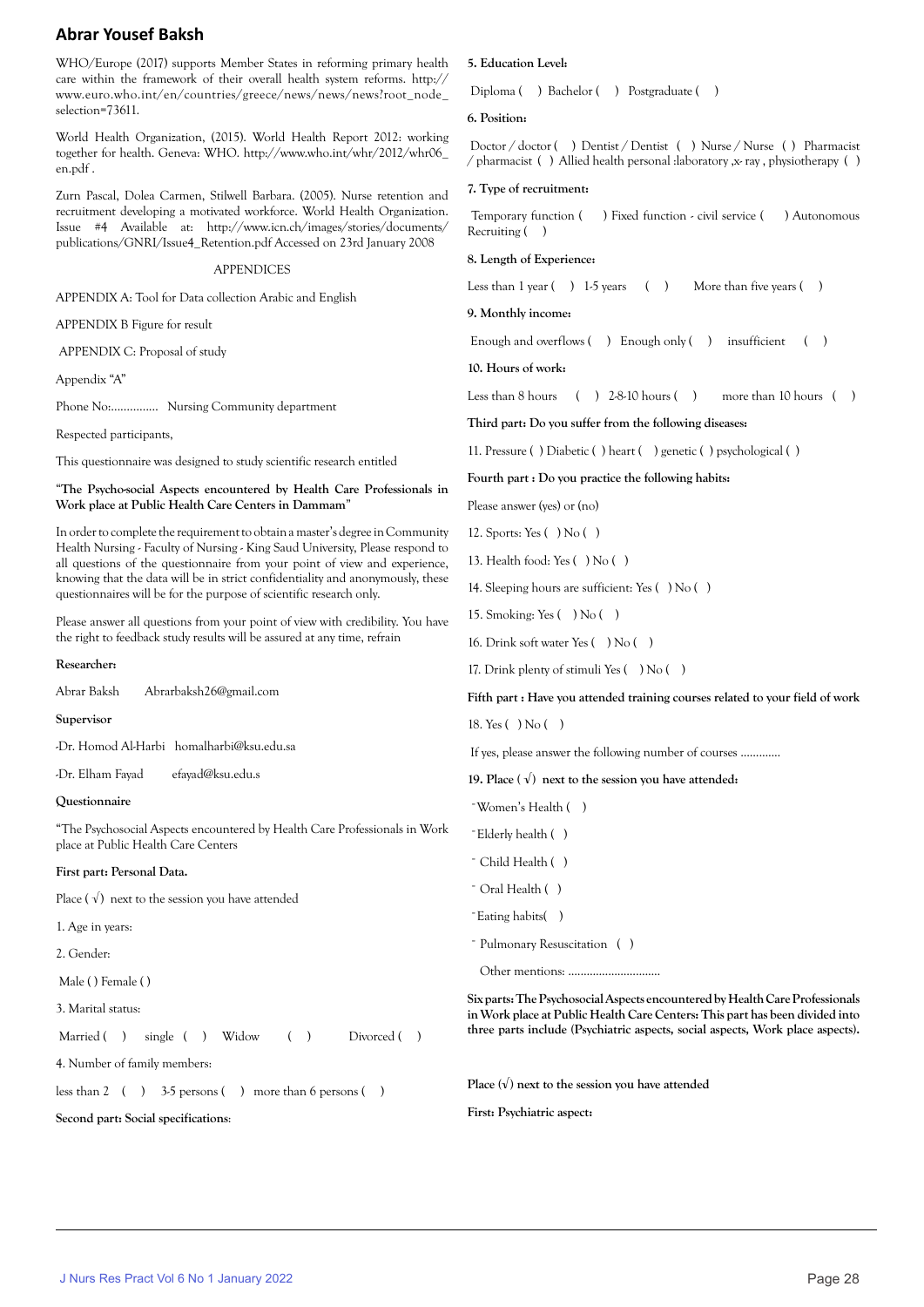| Items                                                                                                         | Always | Often | Neutral | Seldom | Never |
|---------------------------------------------------------------------------------------------------------------|--------|-------|---------|--------|-------|
| 1. Emotional demands:<br>Does your work put you in emotionally disturbing<br>situations?                      |        |       |         |        |       |
| 2. Do you have to relate to other people's personal<br>problems as part of your work?                         |        |       |         |        |       |
| 3. Is your work emotionally demanding?                                                                        |        |       |         |        |       |
| 4. Do you get emotionally involved in your work?                                                              |        |       |         |        |       |
| Demands for hiding emotions:                                                                                  |        |       |         |        |       |
| 5. Are you required to treat everyone equally, even if<br>you do not feel like it?                            |        |       |         |        |       |
| 6. Does your work require that you hide your<br>feelings?                                                     |        |       |         |        |       |
| 7. Does you required to be kind and open towards<br>everyone - regardless of how they behave?                 |        |       |         |        |       |
| Items                                                                                                         | Always | Often | Neutral | Seldom | Never |
| Possibilities for development                                                                                 |        |       |         |        |       |
| 8. Do you have the possibility of learning new things<br>through your work?                                   |        |       |         |        |       |
| 9. Can you use your skills or expertise in your work?                                                         |        |       |         |        |       |
| 10. Does your work give you the opportunity to<br>develop your skills?                                        |        |       |         |        |       |
| 11. Do you feel that the work you do is important?                                                            |        |       |         |        |       |
| Meaning of work:                                                                                              |        |       |         |        |       |
| 12. Is your work meaningful?                                                                                  |        |       |         |        |       |
| 13. Do you feel that the work you do is important?                                                            |        |       |         |        |       |
| 14. Do you feel motivated and involved in your work?                                                          |        |       |         |        |       |
|                                                                                                               |        |       |         |        |       |
| Commitment to the workplace                                                                                   |        |       |         |        |       |
| 15. Do you enjoy telling others about your place of<br>work?                                                  |        |       |         |        |       |
| 16. Do you feel that your place of work is of great<br>personal importance to you?                            |        |       |         |        |       |
| 17. Would you recommend a good friend to apply for<br>a position at your workplace?                           |        |       |         |        |       |
| Ability to plan:                                                                                              |        |       |         |        |       |
| 18. At your place of work, are you informed well in<br>important decisions, changes, or plans for the future? |        |       |         |        |       |
| 19. Do you receive all the information you need in<br>order to do your work well?                             |        |       |         |        |       |
| Recognition:                                                                                                  |        |       |         |        |       |
| 20. Is your work recognized and appreciated by the<br>management?                                             |        |       |         |        |       |
| 21. Are you treated fairly at your workplace?                                                                 |        |       |         |        |       |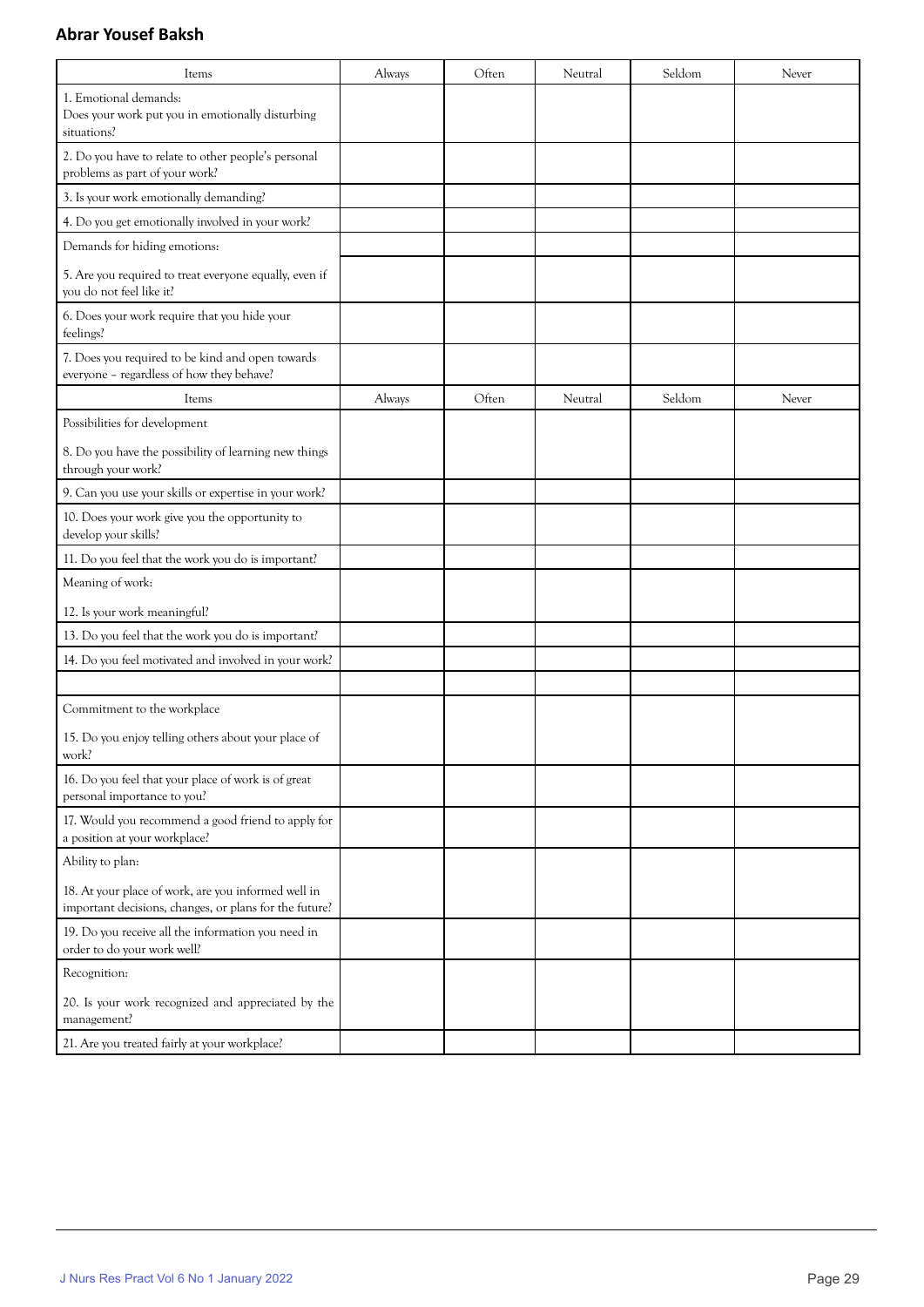| Items                                                                        | Yes | No |
|------------------------------------------------------------------------------|-----|----|
| Job insecurity, are you worried about:<br>22. Becoming, g unemployed?        |     |    |
| 23. New technology making you redundant?                                     |     |    |
| 24. It being difficult for you to find another job if you became unemployed? |     |    |
| 25. Being transferred to another job against your will?                      |     |    |

| Items                                                                                                                                  | Always | Often | Neutral | Seldom | Never |
|----------------------------------------------------------------------------------------------------------------------------------------|--------|-------|---------|--------|-------|
| Please give the one answer that comes closest to the way you have<br>been feeling. How much of the time during the past 4 weeks        |        |       |         |        |       |
| Mental health:                                                                                                                         |        |       |         |        |       |
| 26. Have you been a very nervous person?                                                                                               |        |       |         |        |       |
| 27. Have you felt so down in the dumps that nothing could cheer<br>you up?                                                             |        |       |         |        |       |
| 28. Have you felt calm and peaceful?                                                                                                   |        |       |         |        |       |
| 29. Have you felt downhearted and blue?                                                                                                |        |       |         |        |       |
| 30. Have you been a happy person?                                                                                                      |        |       |         |        |       |
| Please consider each of the following statements and indicate how<br>well the descriptions fit your situation during the past 4 weeks! | Always | Often | Neutral | Seldom | Never |
| 31. I have not wanted to speak with anyone/have been withdrawn                                                                         |        |       |         |        |       |
| 32. I have not been able to stand dealing with other people.                                                                           |        |       |         |        |       |
| 33. I have not had the time to relax or enjoy myself                                                                                   |        |       |         |        |       |
| 34. I have found it difficult to be happy                                                                                              |        |       |         |        |       |
| 35. I have eaten for comfort                                                                                                           |        |       |         |        |       |
| 36. I have been a bit touchy                                                                                                           |        |       |         |        |       |
| 37. I have lacked initiative                                                                                                           |        |       |         |        |       |
| 38. I have felt harassed                                                                                                               |        |       |         |        |       |

## **Second: Social Aspect**

| Items                                                                                                           | Always | Often | Neutral | Seldom | Never |
|-----------------------------------------------------------------------------------------------------------------|--------|-------|---------|--------|-------|
| Social support from colleagues:                                                                                 |        |       |         |        |       |
| 39. How often do you seek help and support from your colleagues                                                 |        |       |         |        |       |
| 40. How often are your colleagues willing to listen to your work-<br>related problems?                          |        |       |         |        |       |
| 41. How often do your colleagues talk with you about how well you<br>carry out your work?                       |        |       |         |        |       |
| Items                                                                                                           | Always | Often | Neutral | Seldom | Never |
| Social support from supervisors:<br>42. Is your nearest superior willing to listen to your problems at<br>work? |        |       |         |        |       |
| 43. How often do you seek help and support from your immediate<br>superior?                                     |        |       |         |        |       |
| 44. How often does your superior talk with you about how well you<br>carry out your work?                       |        |       |         |        |       |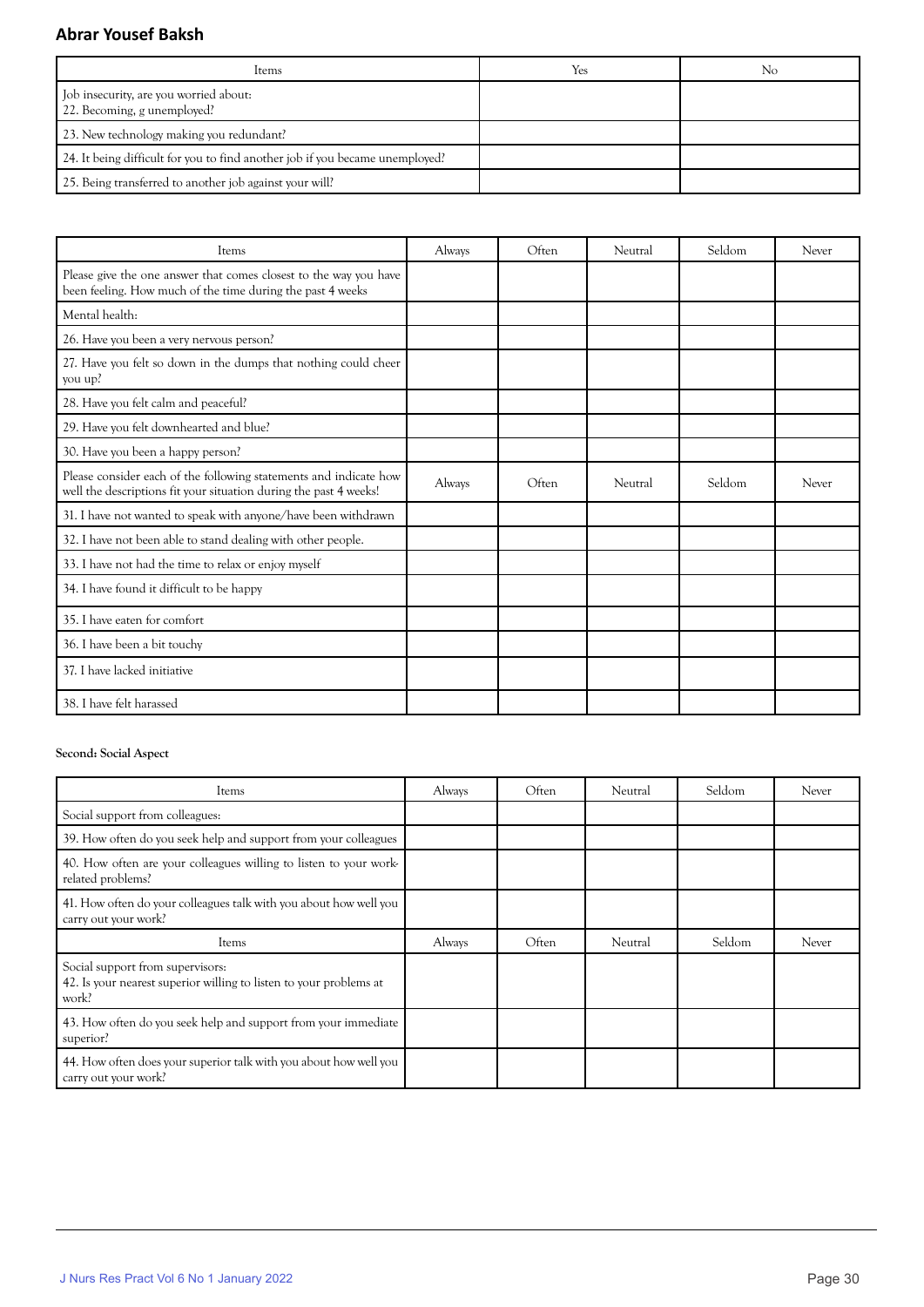**Third: Work place**

| Items                                                                                                                                           | Always | Often | Neutral | Seldom | Never |
|-------------------------------------------------------------------------------------------------------------------------------------------------|--------|-------|---------|--------|-------|
| Work pace:<br>45. Do you have to work very fast?                                                                                                |        |       |         |        |       |
| 46. Do you work at a high pace throughout<br>the day?                                                                                           |        |       |         |        |       |
| 47. Is it necessary to keep working at a high<br>pace?                                                                                          |        |       |         |        |       |
| Cognitive demands<br>48. Do you have to keep your eyes on lots<br>of things while you work?                                                     |        |       |         |        |       |
| 49. Does your work require that you<br>remember a lot of things?                                                                                |        |       |         |        |       |
| 50. Does your work demand that you are<br>good at coming up with new ideas?                                                                     |        |       |         |        |       |
| 51. Does your work require you to make<br>difficult decision?                                                                                   |        |       |         |        |       |
| Items                                                                                                                                           | Always | Often | Neutral | Seldom | Never |
| Participation in work decisions<br>52. Do you have a large degree of<br>influence concerning your work?                                         |        |       |         |        |       |
| 53. Do you have a say in choosing who you<br>work with?                                                                                         |        |       |         |        |       |
| 54. Can you influence the amount of work<br>assigned to you?                                                                                    |        |       |         |        |       |
| 55. Do you have any influence on what you<br>do at work?                                                                                        |        |       |         |        |       |
| Variation:<br>56. Is your work varied?                                                                                                          |        |       |         |        |       |
| 57. Do you have to do the same thing over<br>and over again?                                                                                    |        |       |         |        |       |
| Work-family conflict:<br>58. Do you feel that your work drains so<br>much of your energy that it has a negative<br>effect on your private life? |        |       |         |        |       |
| 59. Do your friends or family tell you that<br>you work too much?                                                                               |        |       |         |        |       |

**Appendix "B"**

## **FIGURE OF DATA COLLECTION:**

Figure (4) Gender of participants

Figure (5) Age distribution of participants

Figure (6) Marital status of participants

Figure (7) Number of family members

Figure (8) Qualification

Figure (9) Occupation

Figure (10) Type of Recruitment

Figure (11) Length of Experience

Figure (12) Monthly Income

Figure (13) Length of daily work hours

Figure (14) Suffer from the following disease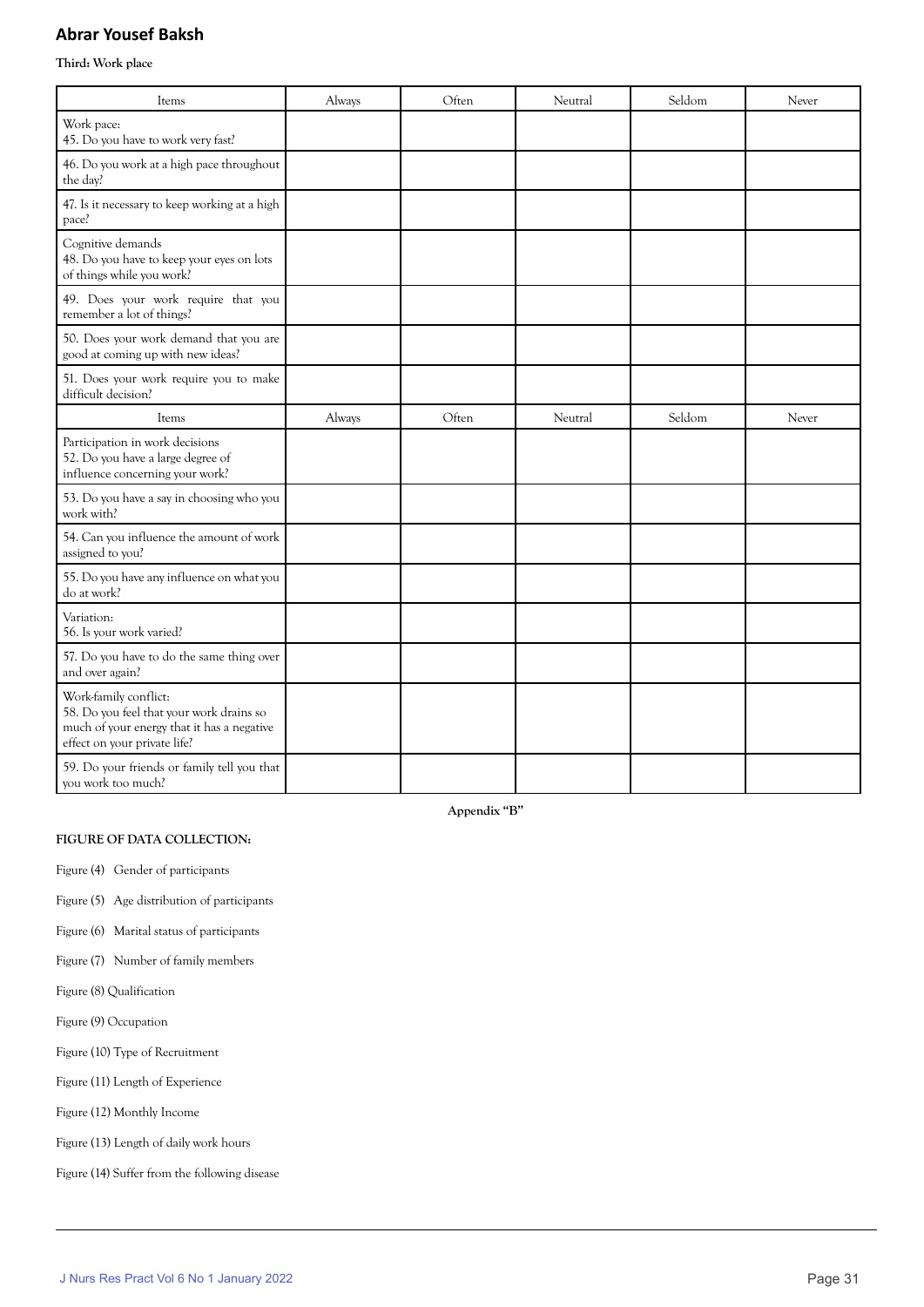## **Appendix "C"**

## **THE SIGNIFICANCE OF STUDY:**

The literature review concluded that the health care delivery system in Saudi Arabia is in its Prevent diseases and reform process. It is important to focus on aspects affecting the development and improvement of care provided both to the clients, as well as the health workers or the place where care will be provided.

The significance of this research is evident as it highlights the psychosocial aspects that may have great impact on workers in the primary health care sector. Addressing such issues will allow the Health Care Professionals to reform their jobs in a healthier working environment, and minimize any influential work conflicts that may occur. Also, this research can be of help professional workers in primary health care setting through the identification of the different aspects having impacts on the Health Care Professionals in Work place.

## **KEY WORDS:**

Psychosocial, aspects, Work place, challenges, emotion, stress, health professional, primary health care.

### **AIM OF STUDY:**

The aim of this study is to identify the psychosocial aspect encountered by the Health Care Professionals as related to their work in Public Health Care Centers in Work place in Eastern Region.

### **RESEARCH QUESTIONS:**

- 1- What is the socio-demographic profile of health care professional included in this study?
- 2- What are the psychological aspects reported by health care professional?
- 3- What are the social aspects reported by health care professionals?
- 4- What are psychosocial aspect related to Work place stated by the study participants?

5- Are there any correlations between socio demographic profile, psychosocial and Work place of health care professional participating in this study?

### **CONCEPTUAL DEFINITION:**

1. Psychosocial: The Constitution of the World Health Organization defines health as "A state of complete physical, mental and social well-being" and not merely "The absence of disease or infirmity" (WORLD HEALTH ORGANIZATION. 2005).

2. Work place: Is the environment where these human beings are fit with their job(Naharuddin and Sadegi ,2013).

2. Health Professionals:

Healthcare practitioners include physicians, dentists, pharmacists, pharmacy technicians, and physician assistants, nurses, advanced practice registered nurses, midwives, dietitians, therapists, psychologists, social workers, and a wide variety of other human resources trained to provide some type of health care service. They often work in hospitals, healthcare centers, and other health service delivery points. Many countries have a large number of community health workers who work outside formal healthcare institutions. (World Health Organization, 2012).

#### 3. Primary Health Care center:

This is the cornerstone of rural health services- a first port of call to a qualified physicians of the public sector in rural areas for the sick and those who directly report or referred from Sub-Centers for curative, preventive and primitive health care.(Services and India 2012).

### **OPERATIONAL DEFINITION:**

1. Psychosocial:

1. Psychological aspects in this study include: (Emotional demands, demands for heading emotion, possibilities for development, meaning of work, commitment to the work place, ability to plan, work recognition, job insecurity, cognitive stress)

2. Social aspects in this study include: (Social support from colleagues, social support from supervisor, and family conflict)

#### 3. Work place:

The environment in which the staffs gives care or will do work to the clients including: (work place, cognitive demands influence at work, work variation, work conflicts between family and work).

#### 4. Health Professionals:

Primary health care professional employees in this study will include: (Nursing staff, Physician, Pharmacists, and allied health personal) at a specific level of education (Diploma or Bachelor).

### 5. Primary Health Care Center:

The place where the health professional works and gives primary care services, Also defined as the place where and the client or family receive preventive care and basic curative care.